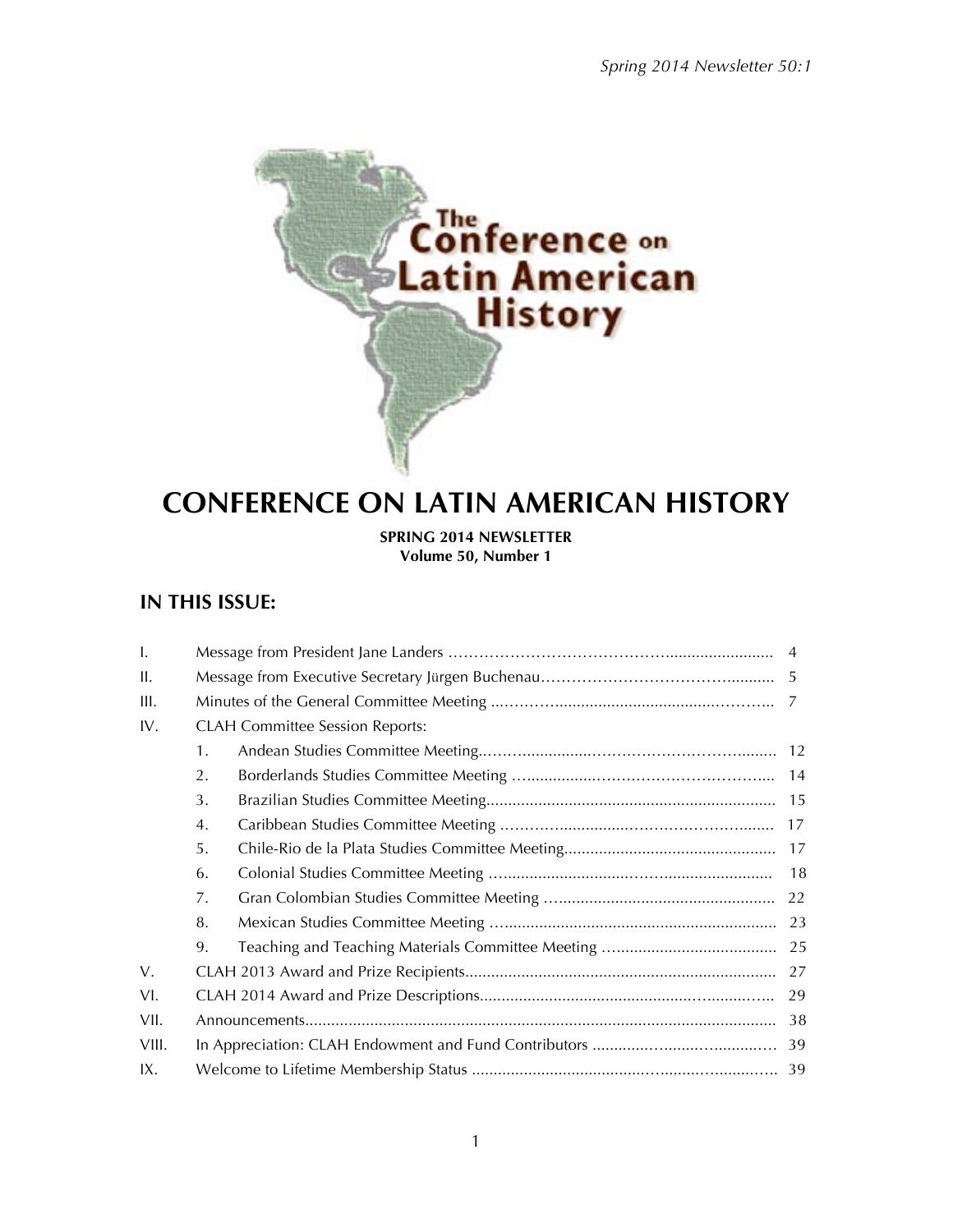## **2014 CLAH OFFICERS AND COMMITTEES**

#### **General Committee**

*Executive Committee:* President: Jane Landers Vice President: Jerry Dávila Past President: Cynthia Radding Executive Secretary: Jurgen Buchenau

*Elected Members:* Jane Mangan (2012-2013) Ben Vinson III (2012-2013) Nancy Appelbaum (2013-2014) Aldo Lauria-Santiago (2013-2014)

*Ex-Officio Members: HAHR* Editors: John D. French Jocelyn Olcott Peter Sigal

*The Americas* Editor: Eric Zolov

*H-Latam Editors:* Michael Innis-Jiménez Dennis Hidalgo John F. Schwaller

#### **Standing Committees**

*2014 Program Committee:* Tanalís Padilla Sherry Johnson Oscar de la Torre.

*Nominating Committee:* John F. Schwaller George Reid Andrews Liz Hutchison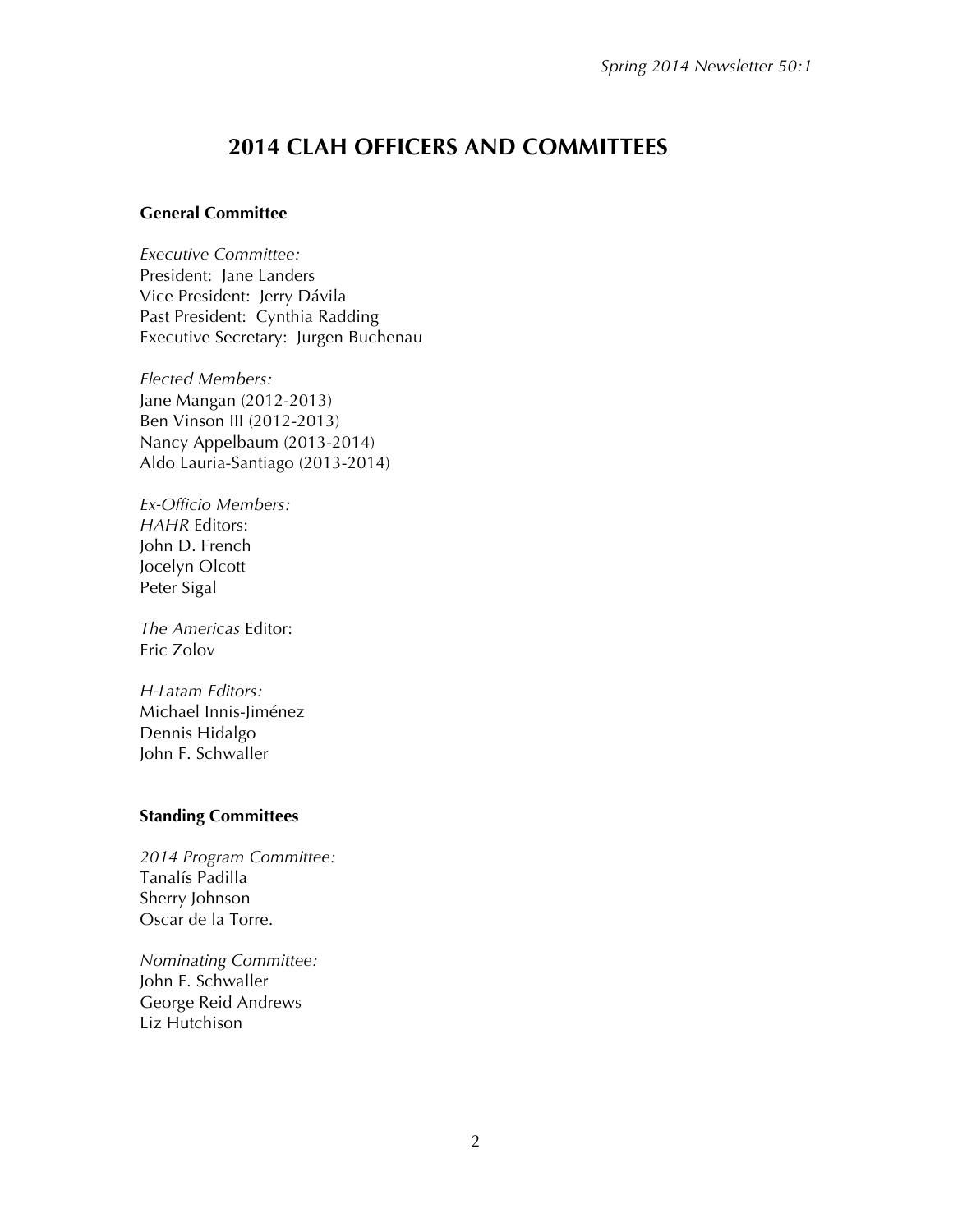#### **Regional/Topical Committees**

*Andean Studies:* Heidi Scott, Chair Jeremy Mumford, Secretary

*Borderlands/Frontiers:* Robin Derby, Chair Elliott Young, Secretary

*Brazilian Studies:* Martha Santos, Chair Mark Hertzman, Secretary

*Caribbean Studies:* Marisa Fuentes, Chair Heather Kopelson, Secretary

*Central American Studies:* Heather Abdelnur, Chair Owen S. Jones, Secretary

*Chile-Río de la Plata Studies:* Camilo Trumper, Chair Michael Huner, Secretary

*Colonial Studies:* Alejandro Cañeque, Chair Cristina Soriano, Secretary

*Gran Colombia Studies:* Abel Ricardo Lopez, Chair Ernesto Bassi, Secretary

*Mexican Studies:* David Tavárez, Chair John Chuchiak, Secretary

*Teaching and Teaching Materials:* Jessica Stites-Mor, Chair Anna Alexander, Secretary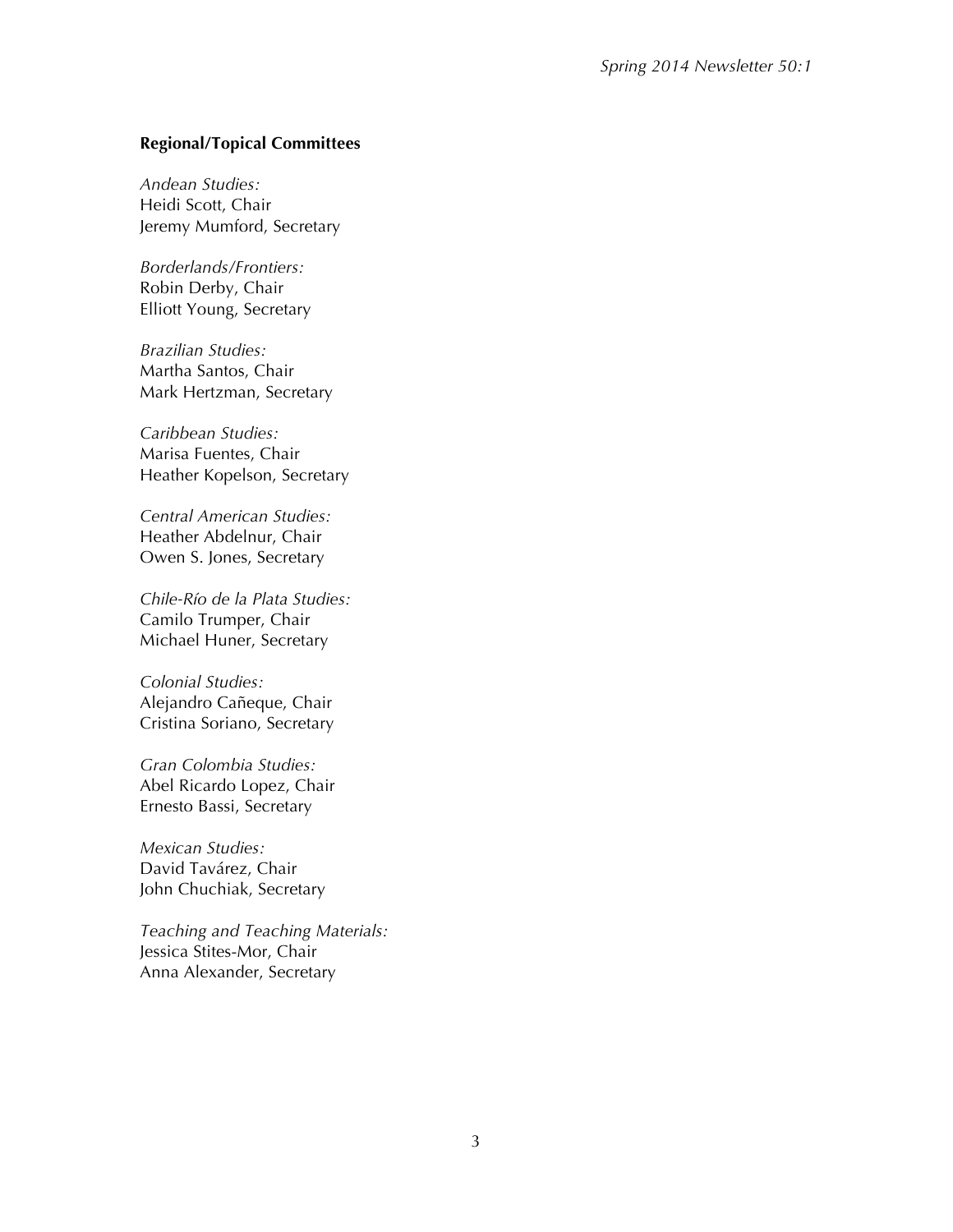## **I. MESSAGE FROM PRESIDENT JANE LANDERS**

––––––––––––––––––––––––––––––––––––––––––––––––––––––––––––––––––––––––––––––

I hope this spring newsletter finds all of you well. This is a time to reflect back on our January meeting in Washington and think about future meetings and projects.

Once again I would like to thank our Executive Secretary, Jürgen Buchenau and his staff at the University of North Carolina at Charlotte, our CLAH Meeting Director, Audrey Henderson, and our CLAH Graduate Assistant, Candie Almengor, for their hard work and careful attention to the organization of the Washington meeting and for making it such a successful event. I also thank our Vice-President and President-Elect, Jerry Dávila, whose previous experience as Executive Secretary and sensitive advice also helped ensure a smooth meeting.



I congratulate the newly elected members of our General Committee and our ten Regional/Thematic committees. We are all indebted to them and to the 2014 Standing and Program Committee members. Bringing new members into CLAH committee structures not only expands our collaborative networks but helps keep the organization vital. I am grateful as well to the wonderful scholars who agreed to serve on our ten prize committees for 2014. As those of you have already served know full well, judging and recognizing the excellence of others in our field is serious and demanding business, but also rewarding.

Each year CLAH programming gets more complex as the number of CLAH sessions, both stand-alone and those cross-listed as AHA sessions, has grown. This speaks to the strength and broad interest of CLAH's programming and to our members' exciting inter-disciplinary and international scholarship. This is a wonderful development but it also raises logistical issues about venue space and session and luncheon costs, which Jürgen Buchenau has been adeptly resolving in meetings with the American Historical Association.

Jürgen's impressive financial management has brought CLAH within close range of our goal of establishing a \$100,000 cash reserve, sufficient to finance two years of operation and secure our financial stability. Jürgen and members of our General Committee continue to explore ways to reduce costs associated with our annual meeting. Barbara Tenenbaum and her Stewardship committee are also working to build our endowment reserves and strengthen CLAH's financial position and we hope she will have a good report for our next meeting.

Meanwhile, CLAH's collaboration with the American Historical Association continues to flourish. More of our panels are now cross-listed and more of our members are now involved in AHA committees and initiatives. At the January meeting our Past-President Cynthia Radding reported the AHA Prize honoring Friedrich Katz is now fully funded and a newly formed prize committee will soon select the first winner to be announced at the next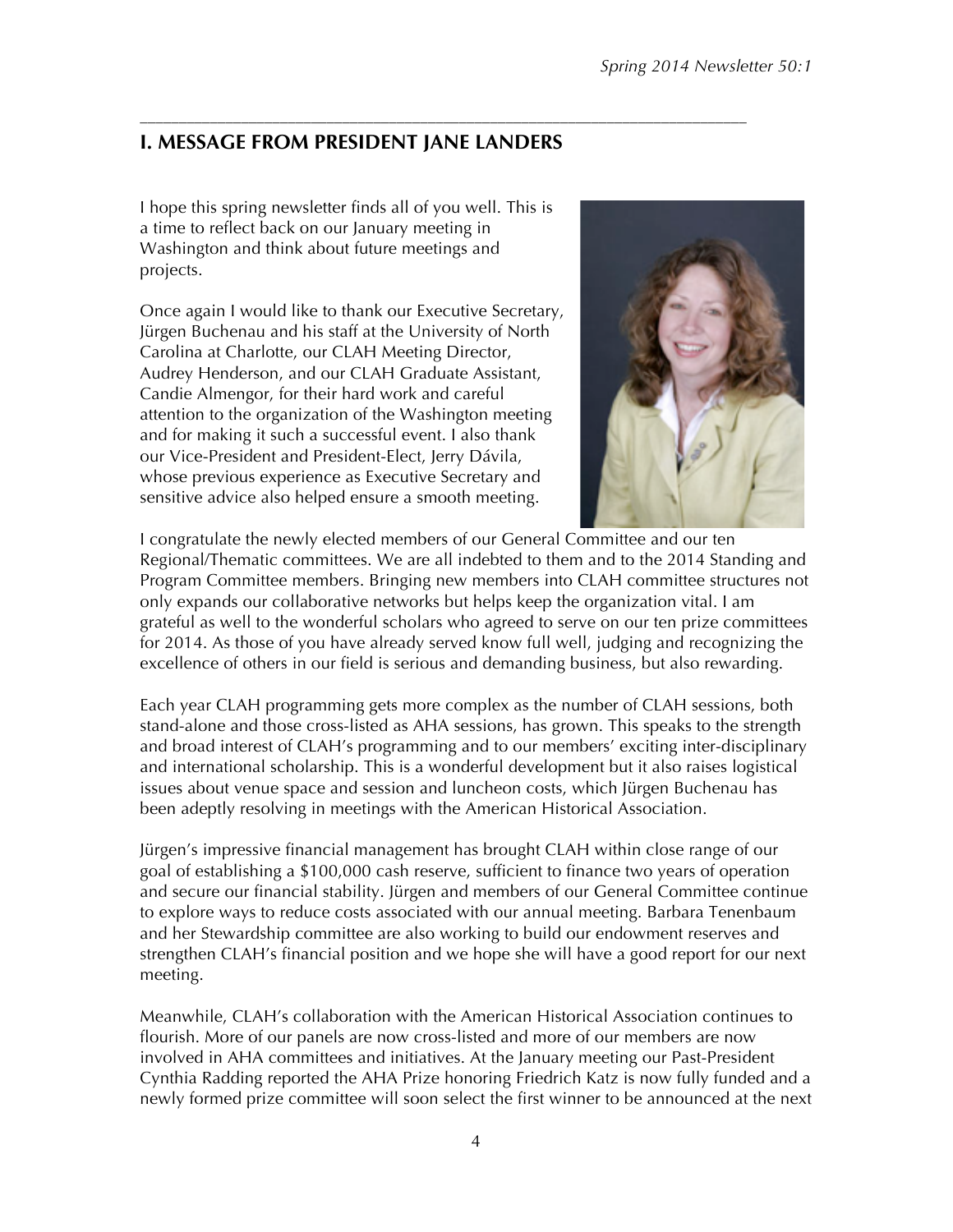meeting. I also served as co-coordinator (with Greg Downs) for the AHA's Committee on International Historical Activities' special panel on Slavery and Emancipation for the 22nd congress of the International Committee of Historical Sciences. Two of our international members, João Reis and Michael Zeuske, are among those selected to deliver presentations at the 2015 meeting in Jinan, China, for which I will serve as commentator.

At the end of 2013 CLAH had 680 paid members and as the number of panels accepted on the annual program increases, so will our membership. The Executive Committee also voted to require applicants for the Scobie, Hanke, and Cabrera awards to be members of CLAH. I hope that by our next meeting our membership numbers will be even stronger. In particular, I hope that each of you will continue to encourage graduate students and young colleagues who may not now be members to join CLAH and reap the benefits, not only of intellectual exchange and the great new work presented at the meetings, but also of professional networking and career advancement.

In closing, I thank all of you who have already renewed your memberships for 2014 and invite those of you who have not yet renewed to visit the CLAH site to pay by credit card, or to download the renewal form to send with a check. Since CLAH does not charge a registration fee for our annual meetings, these dues are our principal source of income. We are always grateful, as well, for the generous donations members make to support our endowment and prizes.

So once again, let me reiterate my commitment to CLAH and my gratitude for your support in helping our organization grow even stronger. I welcome your engagement, your ideas, and your energy in this effort. And I look forward to seeing you all in New York City in January 2015!

With all best wishes, Jane Landers, President 2013-2015

#### –––––––––––––––––––––––––––––––––––––––––––––––––––––––––––––––––––––––––––––– **II. MESSAGE FROM EXECUTIVE SECRETARY JURGEN BUCHENAU**

Greetings from unseasonably cold Charlotte! With the help of our capable officers, led by President Jane Landers, as well as our CLAH team that includes Annual Meeting Director Audrey Henderson and CLAH Assistant Candie Almengor, the CLAH Annual Meeting in Washington, D.C. was a great success. We regretted the fact that the icy weather kept at least one hundred CLAH members from attending the CLAH meeting—an occupational hazard of having a convention in January. But those who were able to attend witnessed a great meeting, highlighted, as usual, by our luncheon, which featured an inspiring speech by Distinguished Service Award winner Valerie Milholland, the former Senior Editor of Duke University Press.

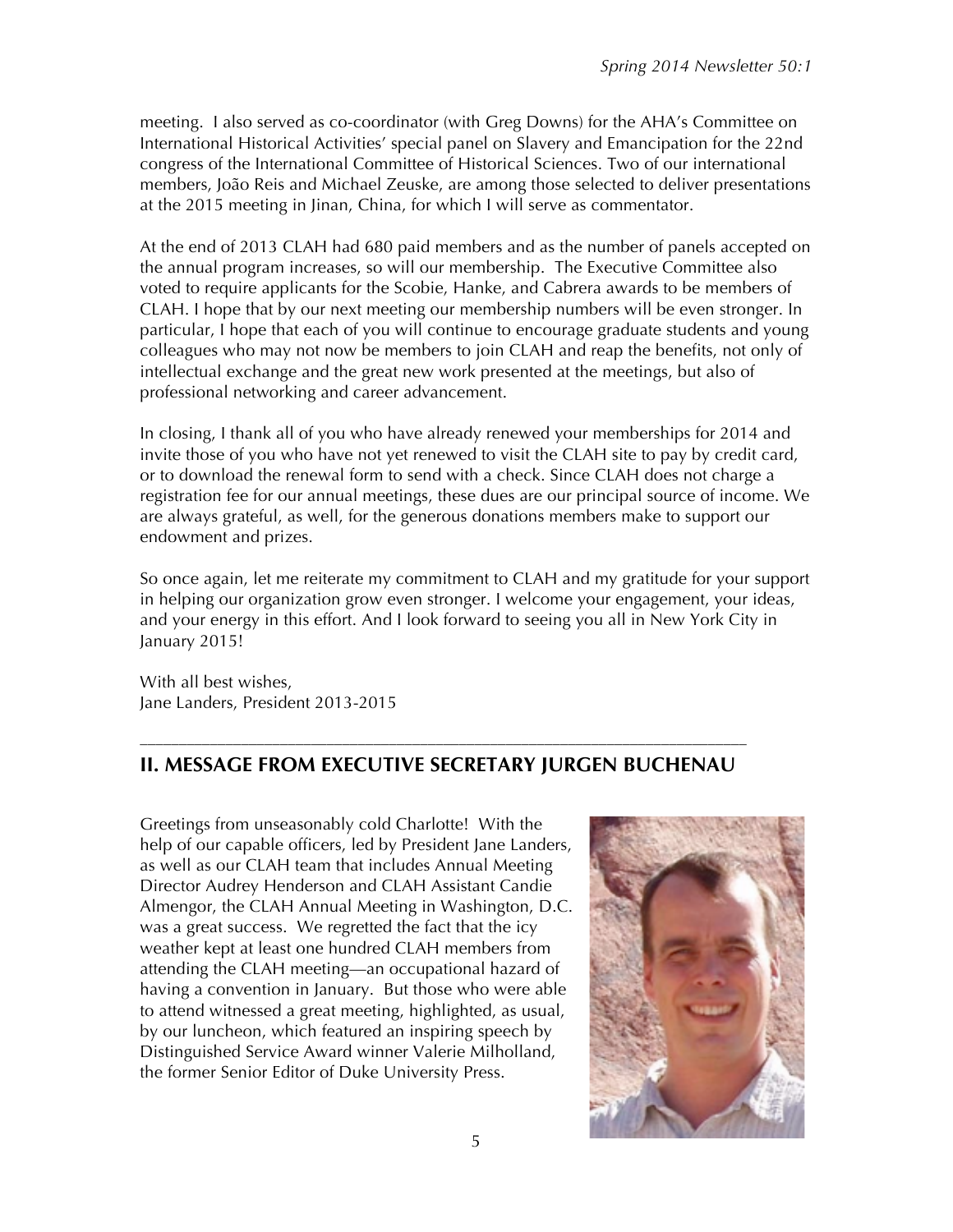Spring is always a time of transitions, and we have two good news announcements from the Secretariat. The first is that Audrey has accepted an offer from the History Ph.D. program at Emory University. She had the difficult job of selecting among five excellent offers, and we congratulate her on her well-deserved opportunity. Audrey will continue to work with the CLAH in setting up the annual meeting. In addition, the UNC Charlotte History Department will welcome Professor Carmen Soliz, who is currently finishing up her Ph.D. at New York University. Carmen is a specialist in twentieth-century Bolivian history. Oscar de la Torre, Erika Edwards, and I are looking forward to working with Carmen to make CLAH even stronger in future years.

Staying on the subject of transitions, we are working with the AHA as the organization is implementing a number of changes to the policies regarding affiliate societies such as CLAH. CLAH is one of the largest affiliate societies of the AHA, so our relationship has always been an important one to both organizations. The most important policy change that CLAH will face is that we will be charged for meeting space as opposed to space in the AHA program—a sensible idea given that meeting space costs the AHA far more than a few pages in the program. Joint AHA/CLAH panels will still be free of charge, as will all panels offered outside the traditional AHA panel slots, such as our regional and thematic committee meetings. In all, the new pricing structure will save us money, as the persession charge is lower than the advertising cost. The AHA has also offered to collect membership dues and luncheon registrations on behalf of CLAH, which offers significant savings in time and effort for the Secretariat, if properly implemented. For now, we are going to wait and see how the new system operates before committing to this service.

I will take this opportunity to remind our membership of the importance of operating as an affiliate society of the AHA rather than an entity separate from that organization. It would cost us far more money to organize a meeting the size of our conference in Washington if we were not able to take advantage of the economies of scale provided by the AHA. It makes sense for all of us to reciprocate by means of keeping our AHA membership current and, in the case of the meeting attendees, by preregistering for the annual meeting.

Finally, I would like to report on two important policy changes that CLAH has made to the three research awards—Scobie, Cabrera, and Hanke. Most importantly, we have moved to an online application process; and in addition, we now require CLAH membership of all applicants. The early returns on these changes are highly positive, as the Scobie committee reported 28 completed applications—a very high number for that award competition. We hope that the new system will benefit both applicants and the CLAH, as it will boost membership while facilitating the application process in the digital age.

I look forward to working with all of you as we prepare for the 2015 meeting in New York City. In the meantime, please remember that we always like to hear from our members: our "virtual" doors are always open, and your active involvement in the CLAH is the best guarantee for the continued vitality of our organization.

Best wishes for the upcoming summer! Jürgen Buchenau, Executive Secretary, 2012-2017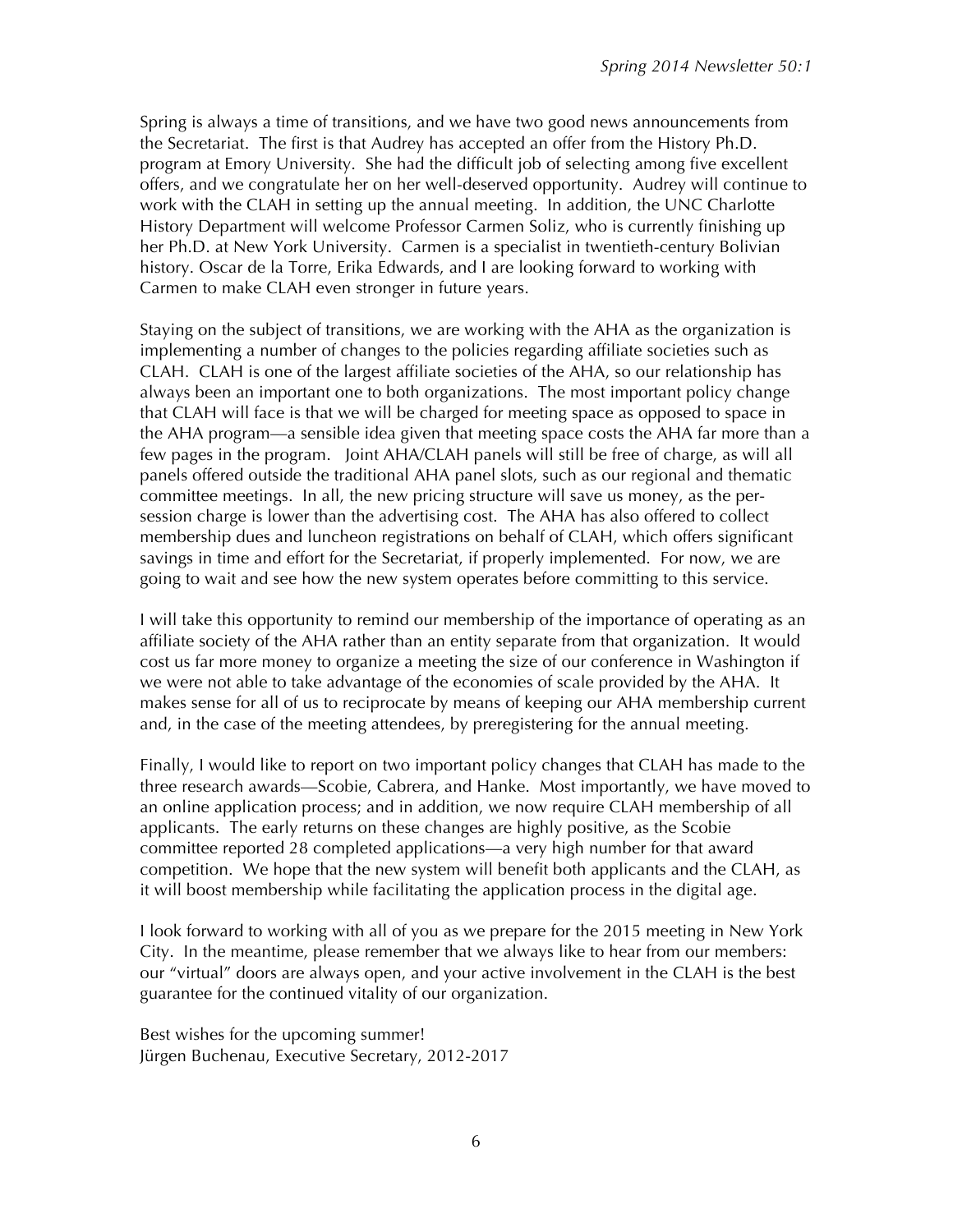## **III. MINUTES OF THE GENERAL COMMITTEE MEETING**

Minutes of the CLAH General Committee Meeting, January 2, 2014, Omni Shoreham Hotel, Washington, D.C.

––––––––––––––––––––––––––––––––––––––––––––––––––––––––––––––––––––––––––––––

#### **1. Call to order and roll call of voting members of the General Committee**

The meeting was called to order at 6:48 pm by CLAH President Jane Landers.

Members present: President Jane Landers, Vice President Jerry Dávila, Past President Cynthia Radding, Executive Secretary Jurgen Buchenau, General Committee elected members Jane Mangan, Ben Vinson, Aldo Lauria-Santiago, and Nancy Appelbaum: Pete Sigal (HAHR), Eric Zolov (The Americas) Michael Innis-Jiménez (H-LATAM).

Members absent: none.

Also present: CLAH Meeting Director Audrey Henderson, CLAH Graduate Assistant Candie Almengor, John F. Schwaller, Barbara Tenenbaum, James N. Green, Erika Edwards, Sean Mannion (for HAHR), Greg Weeks.

#### **2. Approval of minutes of the meeting in New Orleans, LA (attachment 1)**

Executive Secretary Jürgen Buchenau presented the minutes from the 2013 General Committee meeting in New Orleans to the General Committee. These minutes had been published in draft form in the Spring 2013 Newsletter.

Jerry Dávila moved approval of the minutes, and Ben Vinson seconded. The minutes were unanimously approved.

#### **3. Approval of Fall 2013 Election results and prize committee appointments (attachment 2)**

Eric Zolov moved to approve results of balloting by CLAH members for two new members of the General Committee and secretaries of the Regional and Thematic Committees, as well as members of standing and prize committees for 2014. Jerry Dávila seconded, and the motion was unanimously approved. The approved members-elect and committee members are:

**General Committee (two year term):** Karen Graubart and Tom Rogers **Regional/Thematic Committee:** (elected to two year terms, first year as secretary, second as chair) Andean Studies Committee: Jeremy Mumford, Brown University Borderlands/Frontiers Committee: Elliott Young, Lewis and Clark University Brazilian Studies Committee: Mark Hertzman, University of Illinois-Urbana Champaign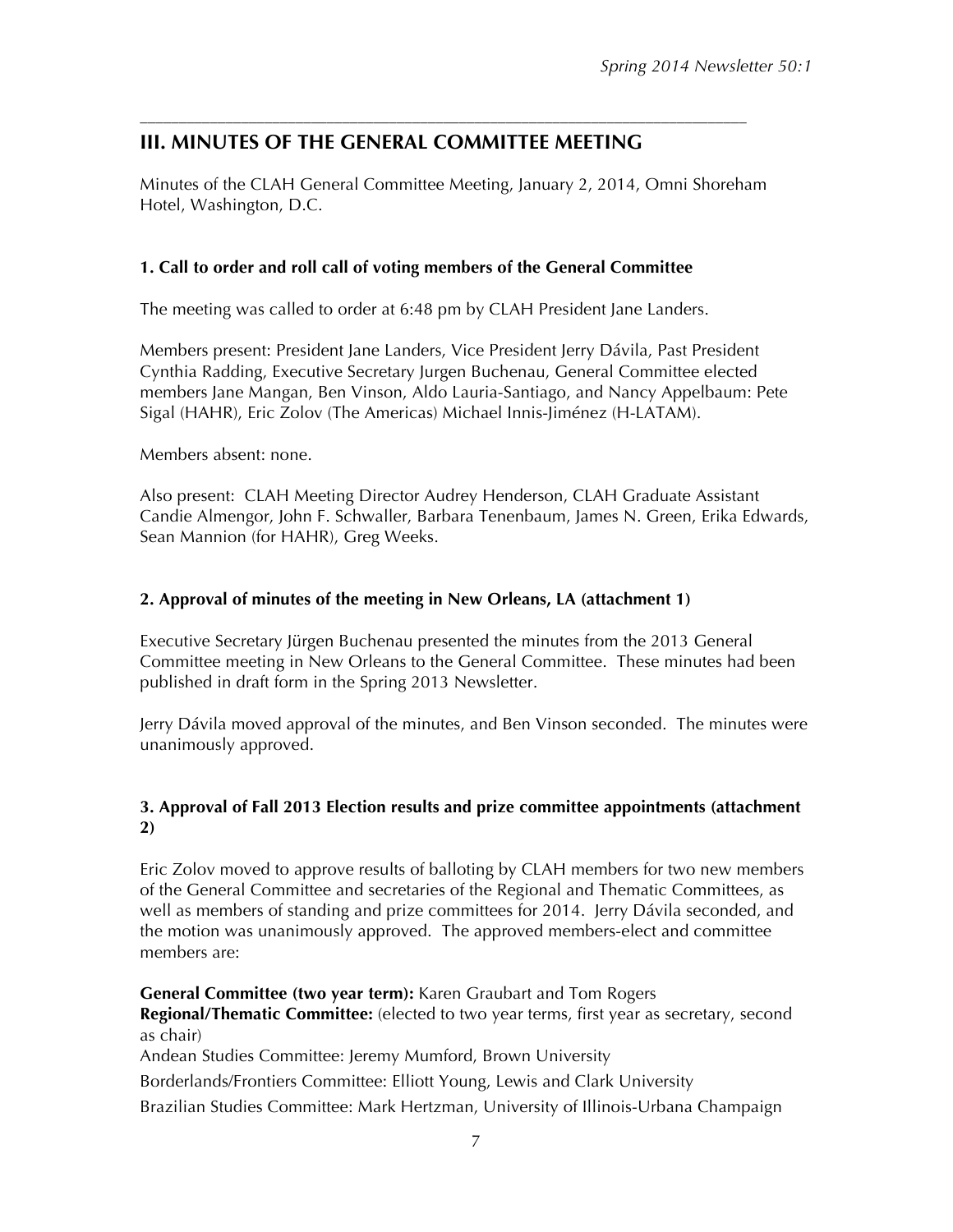Caribbean Studies Committee: Heather Kopelson, University of Alabama Central American Studies Committee: Owen S. Jones, Valdosta State University Colonial Studies Committee: Cristina Soriano, Villanova University Chile/Río de la Plata Studies Committee: Michael Huner, Grand Valley State University Gran Colombian Studies Committee: Ernesto Bassi, Cornell University Mexican Studies Committee: John Chuchiak, Missouri State University Teaching and Teaching Materials Committee: Anna Alexander, Georgia State University

These names are submitted to the General Committee for certification as required by the CLAH Constitution.

The General Committee is also asked to approve the nominations for the following committees:

#### **2014 Standing Committees:**

Nominating Committee: John F. Schwaller (chair), George Reid Andrews, Liz Hutchison Program Committee: Tanalís Padilla (chair), Sherry Johnson (2015 chair), Oscar de la Torre.

#### **2014 Prize Committees:**

Distinguished Service Award: John Tutino (chair), Bianca Premo, Robin Derby Bolton-Johnson Prize: Alan Knight (chair), Rebecca Earle, Heidi Tinsman James R. Scobie Award: Aviva Chomsky (chair), Gabrielle Kuenzli, Greg Childs Vanderwood Prize: Charles Walker (chair), Steven Hyland, Bridget Chesterton Tibesar Prize: Paul Eiss (chair), Nicola Foote, Scott Ickes

- James Alexander Robertson Prize: Jeff Shumway (chair), Renee Soulodre Lafrance, Dina Berger
- Lydia Cabrera Awards: David Wheat (chair), Michele Reid-Vazquez (chair 2015), William Van Norman
- Elinor Melville Prize: Mark Carey (chair 2014), Emily Wakild (chair 2015), Sharika Crawford
- Lewis Hanke Post-Doctoral Award: Fabricio Prado (chair), Dana Velasco Murillo, Frank Robinson
- Mexican History Book Prize: Jeremy Baskes (chair), Andrés Reséndez, Daniela Spenser

#### **4. Report of the Program Committee**

CLAH Annual Meeting Director Audrey Henderson reported on the Program Committee on behalf of the committee chair, Seth Garfield. The establishment of a gmail account helped the committee to put the panel ranking process on a spreadsheet on Google Drive. Future plans include the creation of a wiki for even better discussion. Cynthia Radding asked whether change in process affects AHA Program Committee. Audrey Henderson replied that the document on the Google Drive is already in the format required by the AHA.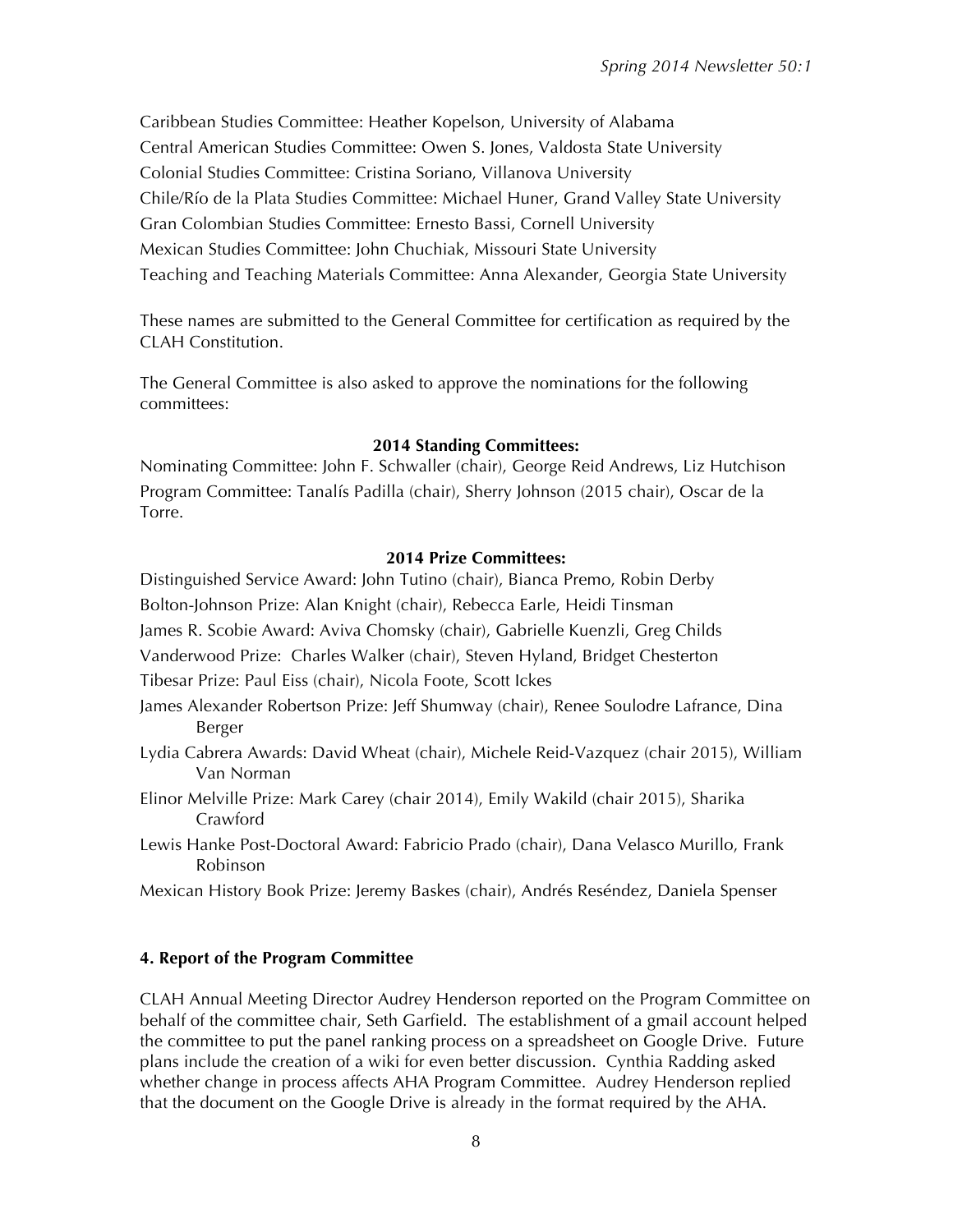#### **5. Report on the Secretariat**

Executive Secretary Jürgen Buchenau reported on the business of the Secretariat during the preceding year. He welcomed the new CLAH Graduate Assistant, Candie Almengor, and thanked the former Graduate Assistant, Annual Meeting Director Audrey Henderson, for assisting with a smooth transition. Buchenau reported that CLAH had reached a new membership record in late 2013, with approximately 680 paid members. Buchenau suggested that the Secretariat charge non-members wishing to attend the luncheon the full cost rather than the subsidized rates charged to professional and student attendees. Depending on the conference location, the CLAH annually subsidizes the luncheon with an amount between \$700 and \$4,000.

#### **6. Review of Executive Secretary's 2013 Annual Report, discussion and vote on Proposed FY 2014 Budget**

The General Committee reviewed CLAH operating finances for FY 2013 and the CLAH endowment. Executive Secretary Jürgen Buchenau noted that CLAH had a good year in 2013, thanks to an increase in membership, which allowed him to set aside enough money to come within less than \$7,000 of reaching the organization's goal of establishing a cash reserve sufficient to finance two years of operations (or approximately \$100,000). With another good year, that goal will be reached in 2014.

The General Committee discussed the endowment, and particularly the history of the 4% drawdown that CLAH established several years ago. Those assembled then sustained a lively discussion about returning to the practice of moving the luncheon offsite. Members cited the advantages and disadvantages associated with an offsite luncheon. Jürgen Buchenau will ask General Committee member Aldo Lauria-Santiago and CLAH member James N. Green will check whether they can find a better place Michael Innis moved approval of the budget, and Cynthia Radding seconded. The budget was approved unanimously.

| Income                              |        |        | <b>Expenses</b>                |              |        |
|-------------------------------------|--------|--------|--------------------------------|--------------|--------|
| Dues - Emeritus<br>Dues -           | 2,199  |        | Prize Payments                 |              | 16,920 |
| Institutional                       | 320    |        | Cocktail Party<br>Luncheon Net | 4,031        |        |
| Dues – Lifetime<br>Dues $-$         | 4.900  |        | Cost                           | 738          |        |
| Professional                        | 17,550 |        | AHA Program<br>Travel 2013     | 3,985        |        |
| Dues – Student<br><b>Total Dues</b> | 2,675  | 27,644 | Meeting<br><b>CLAH Program</b> | 3,751<br>518 |        |
| <b>Dividends</b>                    |        | 6,974  | <b>Annual Meeting</b>          |              | 13,023 |

#### **Attachment 3a. CLAH FY 2013 (11/1/12-10/31/13) INCOME AND EXPENSES**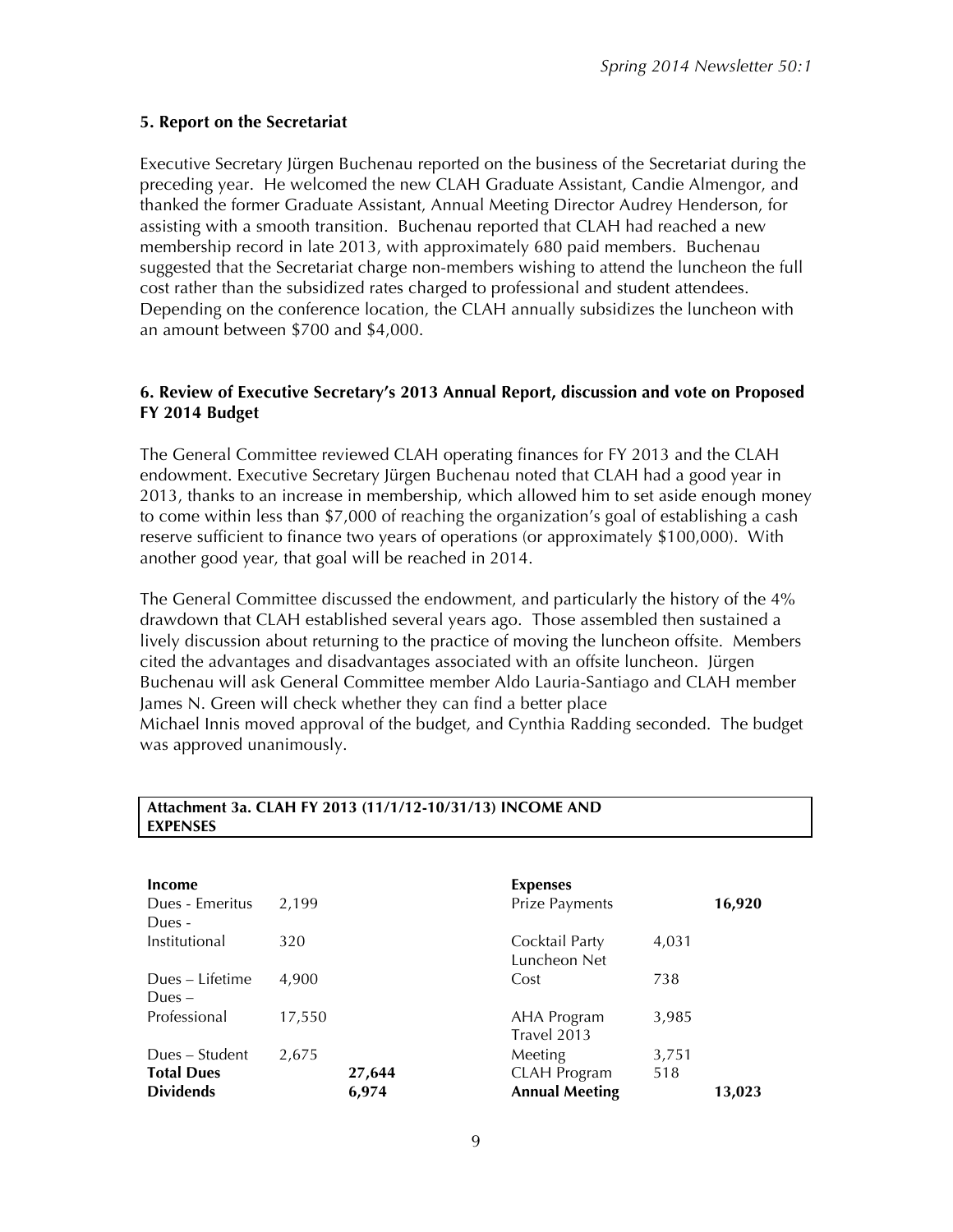| <b>Endowment</b><br>Draw     |       | 14,640 | <b>UNCC</b><br><b>Subvention</b> |       | 7,000    |
|------------------------------|-------|--------|----------------------------------|-------|----------|
| Melville                     | 90    |        | <b>Tax Prep</b>                  |       | 2,625    |
| Cabrera                      | 25    |        | <b>Bank Charges</b>              |       | 1,288    |
| Vanderwood                   | 374   |        | <b>Mailing</b>                   |       | 690      |
| Dean                         | 520   |        | Office                           |       | 171      |
| Hanke                        | 211   |        | <b>Refunds</b>                   |       | 181      |
| Mexico                       | 129   |        | <b>Cash Reserve</b>              |       | 11,216   |
| Scobie                       | 150   |        | Web Services                     |       | $\bf{0}$ |
| <b>Total Gifts</b>           |       | 1,499  |                                  |       |          |
| Americas                     | 1,427 |        | Americas                         | 1,008 |          |
| <b>HAHR</b>                  | 2,455 |        | <b>HAHR</b>                      | 2,204 |          |
| <b>JLAS</b>                  | 992   |        | <b>JLAS</b>                      | 1,041 |          |
| LBR                          | 180   |        | LBR                              | 110   |          |
| Journals Income              |       | 5,054  | Journals Payments                |       | 4,363    |
| <b>Bank Transfer*</b>        |       | 1,518  |                                  |       |          |
| Other                        |       | 148    |                                  |       |          |
| <b>Total Income</b>          |       | 57,477 | Total                            |       | 57,477   |
| *bank account 12/01/13 = 36K |       |        |                                  |       |          |

| Total<br>UNCC<br>Subvention<br>Tax Prep<br><b>Bank Charges</b><br><b>Mailing</b><br>Office<br>Refunds<br>Cash Reserve<br>Web Services |                                | 7,000<br>2,625<br>1,288<br>690<br>171<br>181<br>11,216<br>0 |
|---------------------------------------------------------------------------------------------------------------------------------------|--------------------------------|-------------------------------------------------------------|
| Americas<br>HAHR<br><b>ILAS</b><br>I BR<br>Journals Payments                                                                          | 1,008<br>2,204<br>1,041<br>110 | 4,363                                                       |
| Total                                                                                                                                 |                                | 57,477                                                      |

## **Attachment 3b. FY 2014 PROPOSED BUDGET**

| Income<br>Dues - Emeritus                     | 2,199                        |                 | <b>Expenses</b><br><b>Prize Payments</b>                 |                                | 16,920                |
|-----------------------------------------------|------------------------------|-----------------|----------------------------------------------------------|--------------------------------|-----------------------|
| Dues -<br>Institutional                       | 320                          |                 | Cocktail Party                                           | 4,500                          |                       |
| Dues - Lifetime                               | 4,900                        |                 | Luncheon Net Cost                                        | 3,000                          |                       |
| Dues -<br>Professional                        | 17,550                       |                 | <b>AHA Program</b>                                       | 3,500                          |                       |
| Dues - Student                                | 2,675                        |                 | Travel 2013<br>Meeting                                   | 2,500                          |                       |
| <b>Total Dues</b><br><b>Dividends</b>         |                              | 27,644<br>6,500 | <b>CLAH Program</b><br><b>Annual Meeting</b>             | 350                            | 13,850                |
| <b>Endowment</b><br>Draw                      |                              | 15,342          | <b>UNCC Subvention</b>                                   |                                | 7,000                 |
| Melville<br>Cabrera<br>Vanderwood             | 90<br>25<br>374              |                 | <b>Tax Prep</b><br><b>Bank Charges</b><br><b>Mailing</b> |                                | 2,750<br>1,300<br>690 |
| Dean<br>Hanke<br>Mexico<br>Scobie             | 520<br>211<br>129<br>150     |                 | Office<br><b>Refunds</b><br><b>Cash Reserve</b>          |                                | 170<br>180<br>8,819   |
| <b>Total Gifts</b>                            |                              | 1,499           | <b>Web Services</b>                                      |                                | $\overline{0}$        |
| Americas<br><b>HAHR</b><br><b>JLAS</b><br>LBR | 1,427<br>2,455<br>992<br>180 |                 | Americas<br><b>HAHR</b><br><b>JLAS</b><br>LBR            | 1,000<br>2,200<br>1,050<br>110 |                       |
| Journals Income                               |                              | 5,054           | Journals Payments                                        |                                | 4,360                 |
| <b>Total Income</b>                           |                              | 56,039          | <b>Total Expenses</b>                                    |                                | 56,039                |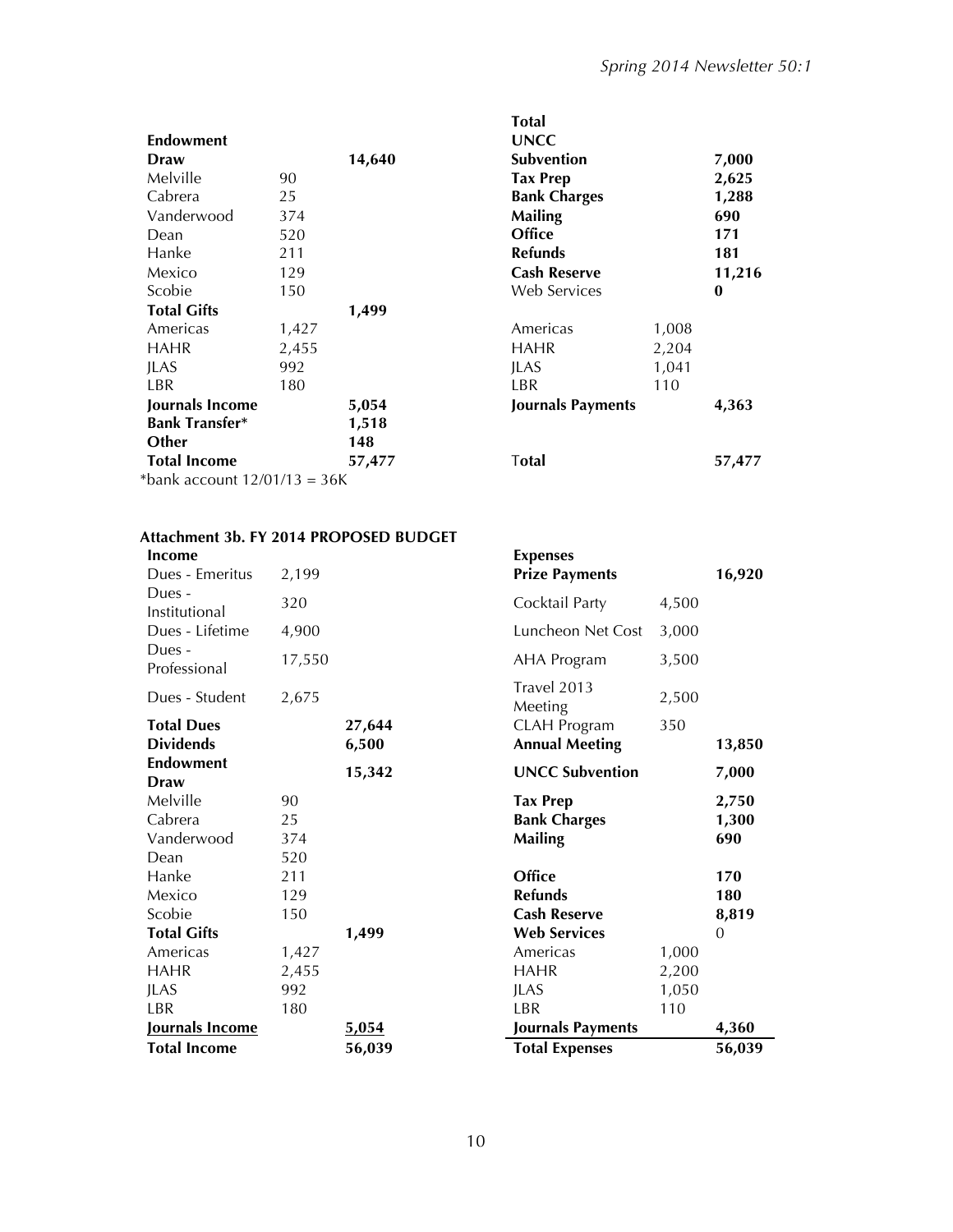| <b>YEAR</b> | <b>MMA</b> | <b>MANAGED</b> | <b>AVERAGE</b> | 4%       |
|-------------|------------|----------------|----------------|----------|
| 2008        | \$69,873   | \$281,395      | \$377,221      | \$15,088 |
| 2009        | \$69,998   | \$277,276      | \$374,094      | \$14,963 |
| 2010        | \$75,696   | \$285,728      | \$353,332      | \$14,133 |
| 2011        | \$80,798   | \$266,230      | \$349,044      | \$13,961 |
| 2012        | \$89,995   | \$299,530      | \$365,992      | \$14,640 |
| 2013        | \$93,891   | \$320,684      | \$383,544      | \$15,342 |

#### **Attachment 3c. FY 2014 ENDOWMENT DRAW**

#### **7. Old Business**

#### **Discussion of CLAH Endowment-building objectives**

CLAH member Barbara Tenenbaum presented a plan for the Stewardship Committee that she chairs, pursuant to last year's vote to create such a committee:

1) Approach life members for support who have not paid dues to CLAH for years for support.

2) Commence letter-writing campaign for endowment and for making gifts through a will. Jürgen Buchenau will look into the idea of CLAH granting annuities with annual payouts, with the principal reverting to CLAH upon the member's passing.

A discussion then ensued as to what CLAH would do with additional endowment funds. One possibility is to increase the number and/or amount of Scobie and Hanke awards. To provide better accountability, Jürgen Buchenau will ask Hanke and Cabrera winners to submit reports.

Cynthia Radding reported on the AHA Prize in honor of Friedrich Katz. The prize got fully funded at \$50,000, and the first prize committee will be formed in March 2014.

#### **8. New Business**

John F. Schwaller suggested that the Warren Dean Prize be funded annually. Ben Vinson moved approval of the idea, and Pete Sigal seconded. The motion was unanimously approved.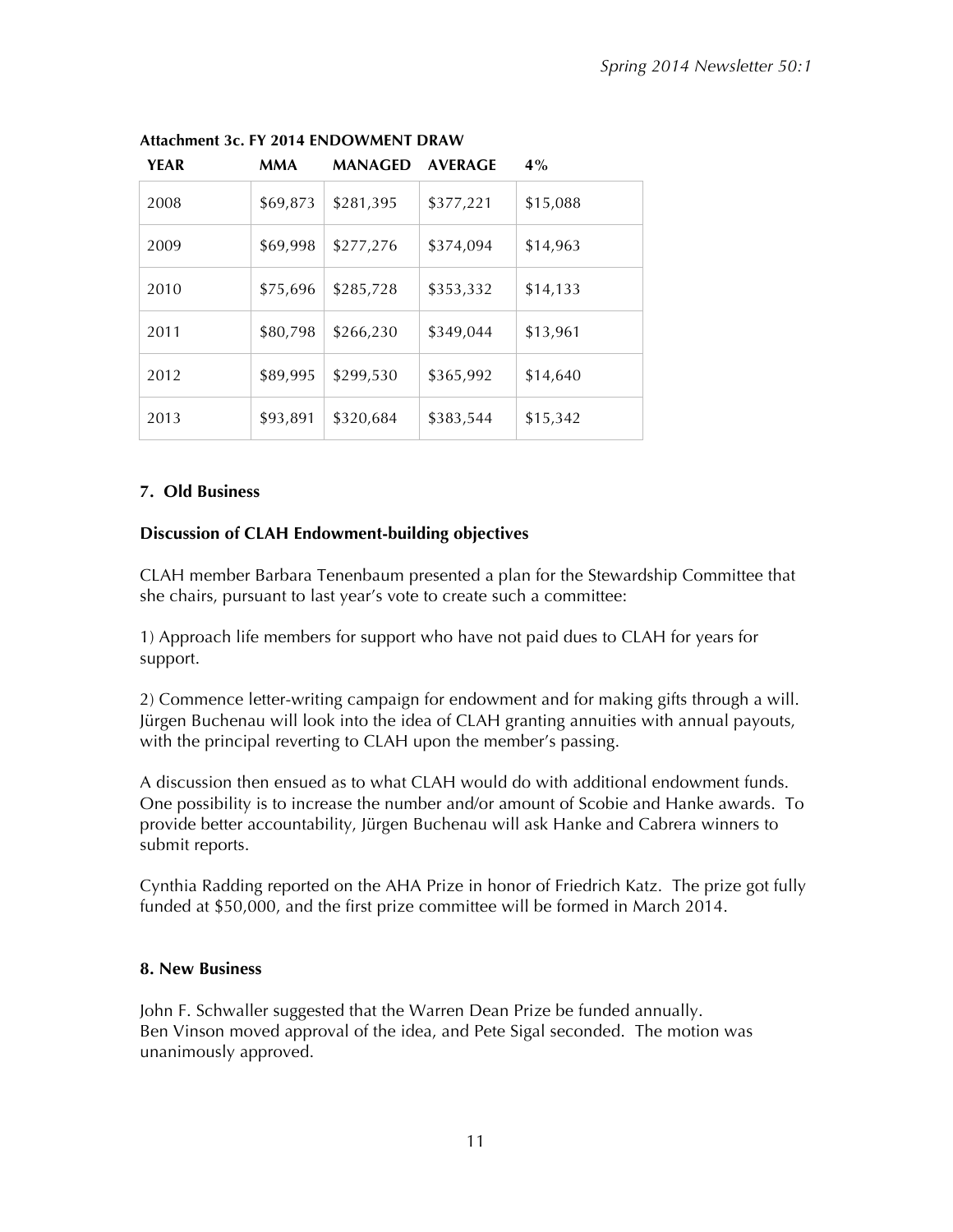#### **Discussion of award descriptions and processes (Distinguished Service Award, Hanke, Cabrera, and Scobie)**

The committee discussed the existing language of CLAH's three research awards (Cabrera, Hanke, and Scobie) and considered ways to make the award administration more effective. Executive Secretary Jürgen Buchenau suggested two specific steps: 1) require CLAH membership and 2) take process online via a designated email account. A long discussion ensued as to whether applicants for these awards need to be CLAH members.

Ben Vinson moved that CLAH membership be required for the Hanke, Cabrera, and Scobie awards. Nancy Applebaum seconded, and the motion was approved

John F. Schwaller moved to take application process online. Jane Mangan seconded the motion, which was approved.

Michael Innis moved to adjourn the meeting, and Jane Mangan seconded.

Meeting adjourned at 8:07.

#### **Amendment to Meeting Minutes:**

On February 4, 2014, the General Committee approved the composition of the 2014 Warren Dean Prize Committee. The creation of this committee became necessary pursuant to the General Committee's vote to award the Dean Prize annually rather than biannually.

#### **Warren Dean Prize Committee**

Sueann Caulfield (Chair), Dain Borges, Bryan McCann

## **IV. CLAH COMMITTEE SESSION REPORTS**

#### **ANDEAN STUDIES COMMITTEE MEETING**

Report of the Andean Studies Committee, CLAH 2014, Washington, D.C.

––––––––––––––––––––––––––––––––––––––––––––––––––––––––––––––––––––––––––––––

Chair: Miguel A. La Serna Secretary: Heidi V. Scott

The Andean Studies Committee meeting took place on Friday January 3rd at 6:30 pm and was convened and chaired by the committee Chair, Miguel La Serna, and by Heidi Scott, Secretary. The panel was entitled *Andean Environmental History: Contemporary Themes and Future Prospects*. Over the past decade the environmental history of Latin America has become established as a vibrant area of research. Although the Andean regions have been relatively neglected until recently within this field of research, an exciting body of new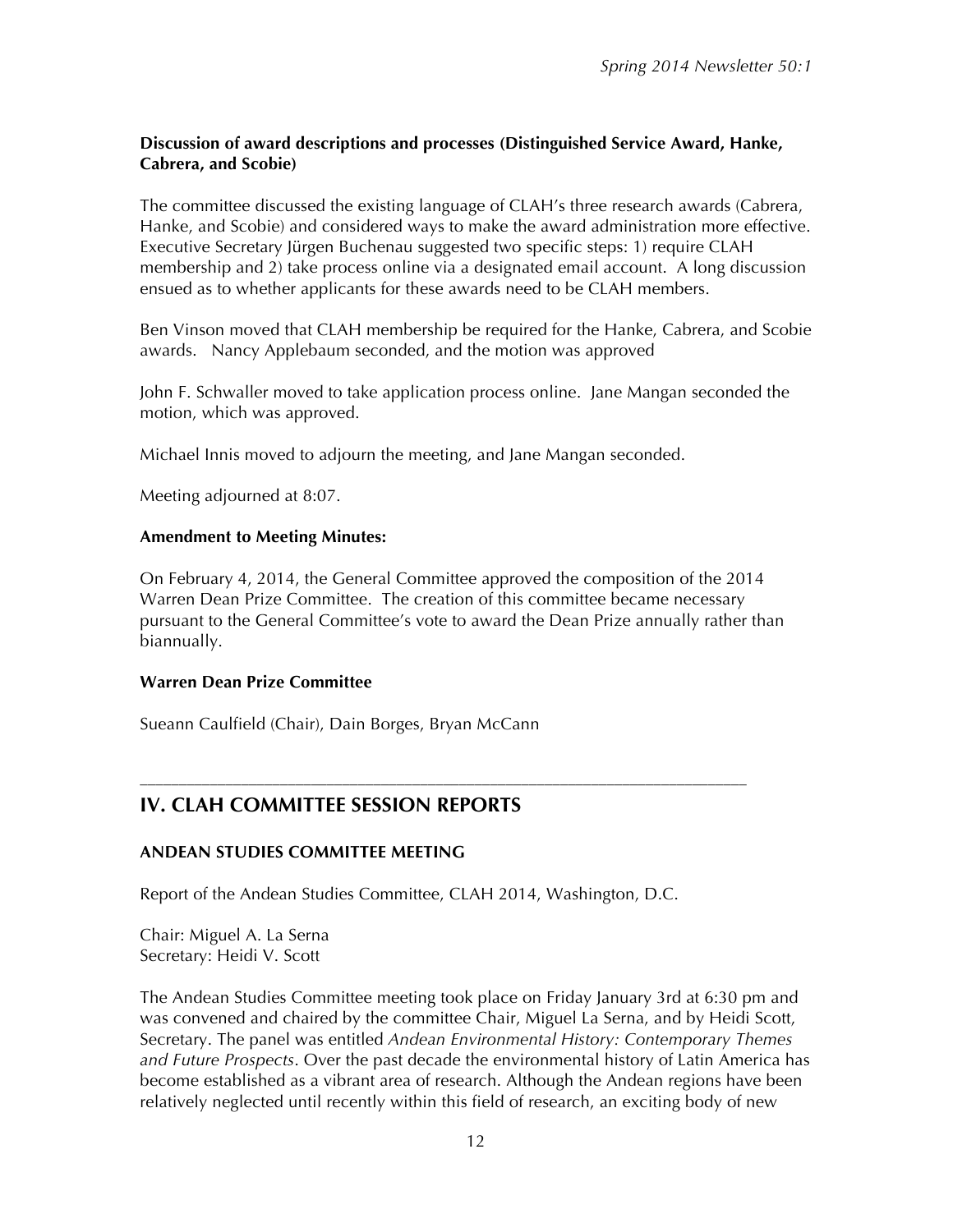scholarship on Andean environmental histories is taking shape. The purpose of the panel was to reflect on the current state of the field and to identify pathways for future research.

The panelists who took part were Matthew Crawford (Kent State University) and Adam Warren (University of Washington, Seattle). Prudence Rice (Southern Illinois University at Carbondale) was unable to attend the meeting due to bad weather conditions. Cynthia Radding provided comments and reflections on each paper, including that submitted by Prudence Rice.

Matthew Crawford's discussion focused on the late colonial Andes. His paper builds on Mark Carey's recent argument that Latin American environmental history is excessively focused on examining the processes of decline and destruction brought about by colonialism and capitalism. Calling for greater scholarly attention to tracing cultural histories of Andean nature, he suggested that research on this theme could provide a valuable complement to declensionist narratives by foregrounding the limits to colonialism's destructive effects on Andean environments.

Adam Warren's paper, as Cynthia Radding observed in her comments, examined dimensions of Andean environmental history that do not focus on narratives of decline and destruction. Rather, focusing on Peru in the mid- to late nineteenth centuries, his presentation traced what he terms a "medical geography of illness" that emerged out of debates among medical professionals that centered on the interconnections between disease transmission, environment and climate, and geography. Anxieties about the supposed spread of yellow fever into the highlands, Warren argued, reflected broader fears - for example, over the presence of foreigners and internal migration - that circulated in Peru in this era.

Prudence Rice's paper outlined central themes from her recently published book *Space-Time Perspectives on Early Colonial Moquegua.* Focusing on the Moquegua Valley in southern Peru she considers the ways in which early Spanish settlers perceived and learned how to live in this environment. By examining the history of this valley through the prism of the concepts of landscape, space, place, and toponymy, her paper argued that, since ca. AD 500, the valley took shape as a place of richly layered political, economic, and sacred meanings yet simultaneously constituted a boundary, periphery, and frontier.

Cynthia Radding opened her comments by underscoring the transdisciplinary nature of environmental history research. Rice's paper, she suggested, revealed how the significance of places was not forged exclusively at the local scale but was instead produced within wider spatial contexts. Using archaeological approaches, the ongoing production of a dynamic borderland and the shaping of cultural landscapes may be better understood. In calling for greater attention to the cultural dimensions of colonial environmental history, Crawford's paper, meanwhile, pointed towards valuable new questions, among them the way in which botanical knowledge was collected and produced in the late colonial Andes. Warren's paper, Radding observed, clearly demonstrated the linkage between colonial-era medical texts and practices and the emergence of a "medical geography of disease" in nineteenth century Peru. In doing so, his paper offered a "telling example of creole patriotism" that was connected to environmental perceptions and anxieties over disease.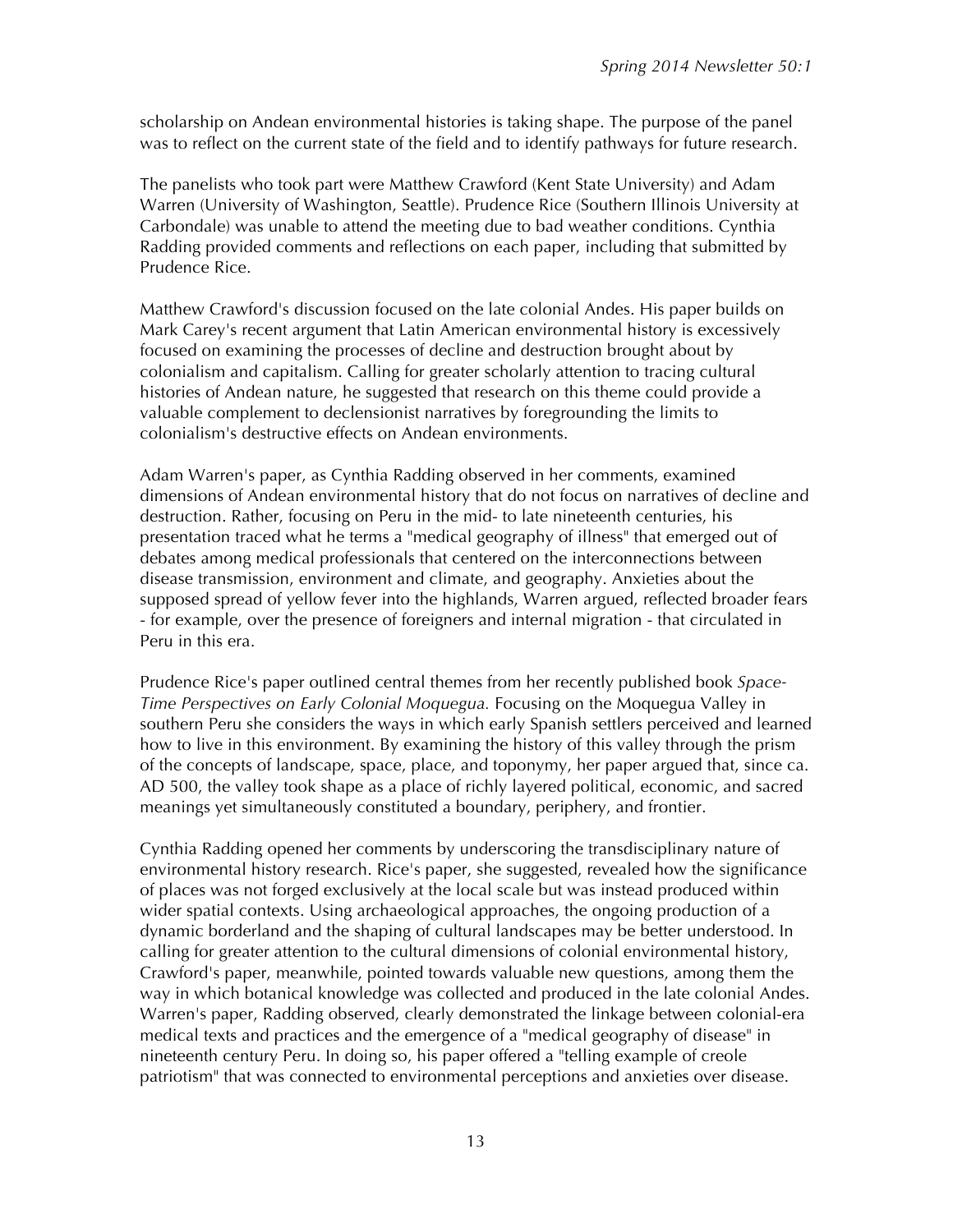#### **BORDERLANDS STUDIES COMMITTEE MEETING**

Report of the Borderlands Studies Committee, CLAH 2014, Washington, D.C.

Chair: Eric Schantz Secretary: Robin (Lauren) Derby

The panel consisted of Ben Madley, University of California at Los Angeles; Florencia Mallon, University of Wisconsin-Madison, and Elliot Young, of Lewis and Clark College; Molly Todd was unable to attend. Ben Madley's presentation called for research that focused on indigenous borderlands, between native and non-native peoples, as well as between indigenous peoples' territories, a topic which has received little scholarly attention. Relevant topics include movements of disease such as smallpox across indigenous regions, but also transfers of cultural knowledge such as the equestrian revolution, as well as forms of warfare, ethnogenesis, and linguistic systems such as sign language and pigeon languages, for example, in the Great Plains. While much frontier research has focused on the role of states, recent works such as Peckka Hamalainen's *The Comanche Empire* has demonstrated how indigenous peoples have played a crucial role in the outcome of the US-Mexican border.

Florencia Mallon's talk revisted the dawn of nation-making in Chile and Argentina and the role of indigenous peoples such as the Mapuche in conflicts over federalism. Autonomous Mapuche communities were swept up in conflicts which lead to federalist wars in the 1850s, as borders became an issue of national security due to foreign intervention. During the "conquest of the desert," Mapuche land was defined as owned by the Chilean state; yet this issue cannot be clarified through Bolton's model since in this case it was not merely one of national history. Her presentation foregrounded Mapuche agency and resistance in the making of Chilean history.

Elliot Young took up the issue of the movement of the transnational Asian population in the extended border periphery of the U.S. from Macau to Panama, a story that appears marginal but became central. He called for a new transnational approach to borderlands history by considering when transnational processes trespass national boundaries. Chinese immigrants arrived in the Americas where they engaged in clandestine bordercrossing, moving from Cuba, Peru, Mexico, US and Canada, but these were noncontiguous transborder communities, so studying them requires unmooring them from territory, thinking of territoriality as a metaphor; and providing an alternative mapping of borderlands around notions of national security and national aspirations of sovereignty. A call was also made to take seriously indigenous notions of territory, multiple usufruct claims, and different conceptions of land ownership in frontier studies.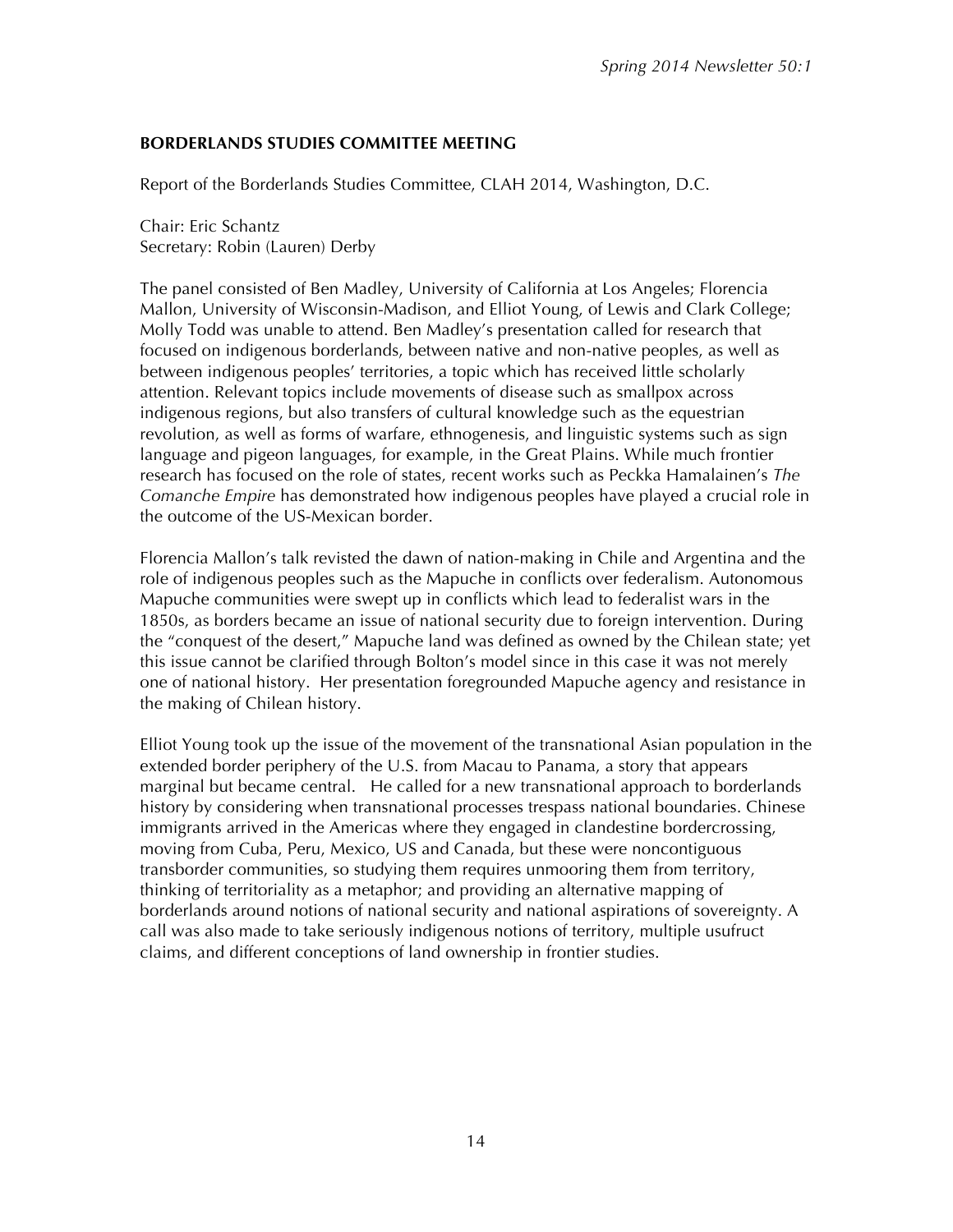#### **BRAZILIAN STUDIES COMMITTEE MEETING**

Report of the Brazilian Studies Committee, CLAH 2014, Washington, D.C.

Chair, Seth W. Garfield Secretary, Martha S. Santos

The Brazilian Studies Committee met on Saturday, January 6 2014 in Washington, D.C. as part of the annual meeting of the CLAH and the AHA. In his role as Chair, Seth Garfield convened a state-of-the-field panel on "Technology, Culture, and Society in Brazil." Garfield began by noting that preoccupations with technology have been present in Brazil since the nineteenth century, and that technology has often been viewed either as a fix for all problems or as a force capable of producing only damaging effects. In this context, the panel was organized to provide a forum for the new scholarship that approaches more critically the interrelated histories of technology, science, and society and to assess the promise of re-invigorating Brazilian history as well as our approaches to contemporary issues that the new research holds. Panelists included Eve Buckley (University of Delaware), Felipe Fernandes Cruz (University of Texas at Austin), Bryan McCann (Georgetown University) and Joel Wolfe (University of Massachusetts, Amherst).

In "Rethinking Technocrats in Brazilian History—Or Why Agronomists Matter," Eve Buckley argued that the agronomists who worked as field directors for the Department of Works to Combat Drought in the Northeast during the 1940s and 1950s should be viewed as "quintessential twentieth-century technocrats." Instead of conceptualizing technocrats as social engineers who regarded themselves as apolitical agents of social change, as in the case of the Chilean Chicago Boys, Buckley defined the Brazilian field directors as technocrats with more similarities to their pre-1960s counterparts in other Latin American nations: middle class, progressive and politically-moderate intellectuals who sought to facilitate national improvement through their mediation between the self-interest of landowning elites and the "ignorance" of the poor *sertanejos,* and through the application of modern science. These technocrats saw themselves as political actors, who through their observation of inequality and poverty became even more politicized. She demonstrates that agronomists working in construction sites in Ceará, for instance, advocated land reform (transformation of large landholdings into smallholding irrigated communities) as a mechanism to change the political and economic structures that created poverty. Yet, they sought to acculturate *sertanejos* into disciplined, enlightened, and moral farmers who would then know how to use irrigated lots in the most efficient manner, and in this way contribute to national development.

In "Islands in Time and Space: Navigation and Territorialization in Brazil's Frontiers," Felipe Fernandes Cruz examined the state promotion of aeronautics as a vehicle for frontier settlement, Western expansion, and national unity during the Getúlio Vargas' years. Inserting the discussion within an international trend from the 1930s and 1940s that viewed aviation as a mechanism to bring progress, Fermandes Cruz analyzed both the Estado Novo's efforts to develop the country's aeronautical capabilities and the popular participation in activities designed to spread patriotic aviation and airmindedness. He also demonstrated that, even though by the end of World War II the country counted with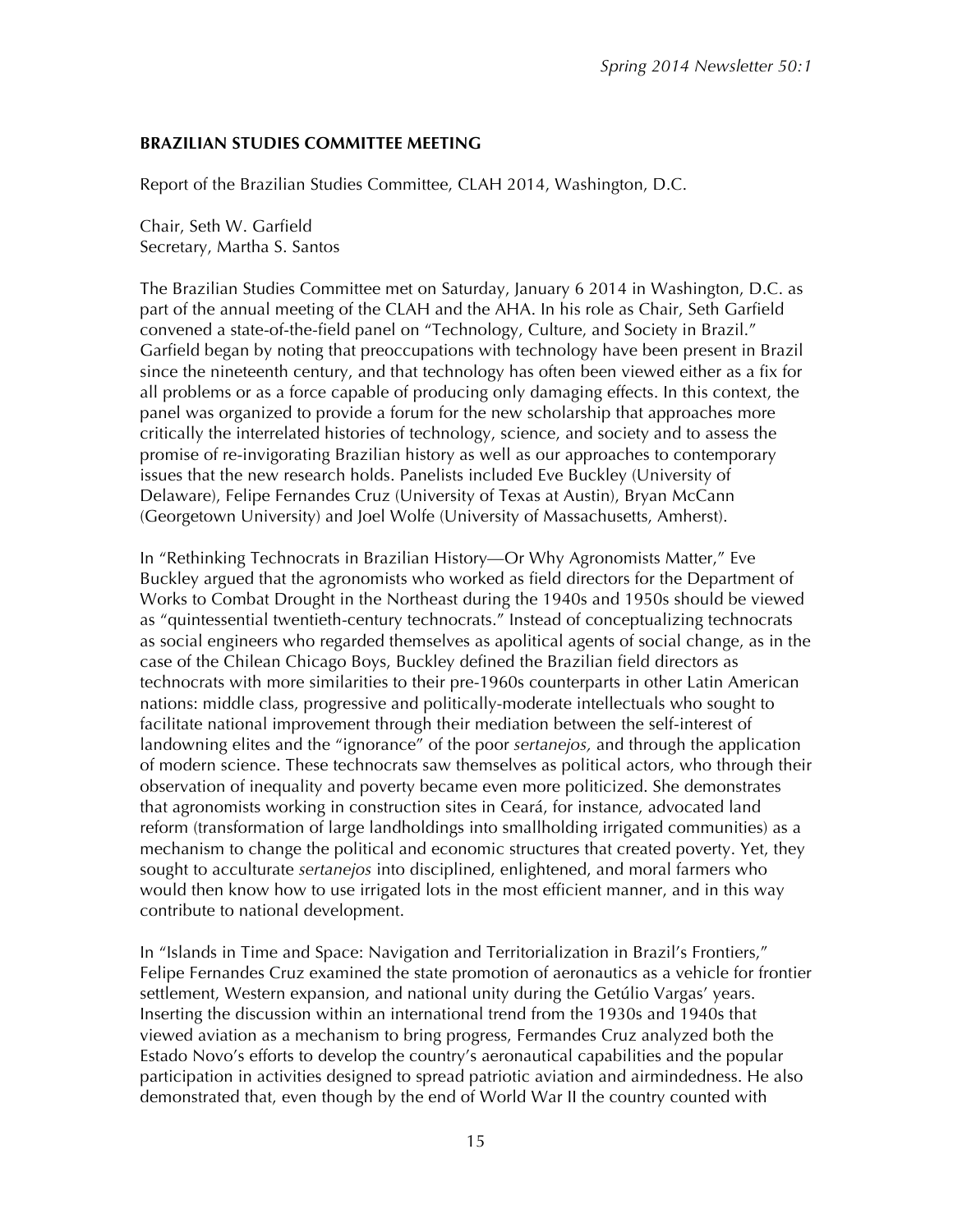expanded aeronautical capabilities and with an increased number of airfields that made the frontier more accessible to the state, the inhabitants of Central Brazil did not reap the supposed benefits of national integration. Instead, he argued, the aeronautic expansion into the frontier became more like a colonization project.

In "Technology and Culture Change," Bryan McCann presented an overview of some of the latest scholarship that investigates the relationships between technological innovation, political transitions, and changing cultural expressions in twentieth-century Brazil. Among other contributions, he highlighted the following: Aiala Levy's research on the responses of São Paulo theatre musicians to the emergence and popularization of radio during the 1920s; Lena Suk's work on the ways in which São Paulo's elite and working-class women negotiated their entrance into public life in relationship to the changes of public space facilitated by the expansion of cinema; Benjamin Cowan's recent research on the paradoxical role of the state during the most repressive years of the military dictatorship of 1964-85 in subsidizing and managing the production of the soft-porn *pornochanchadas*; Marc Hertzman's recent work *Making Samba*, which traces the relationship between the rise of the recording industry, the increasing role of black musicians and performers, and the consolidation of samba as a genre; and Frederick Moehn's research on the changing contours of the Brazilian music industry as developed by innovative musicians who used creative recording solutions during the 1990s. McCann concluded that while technological shifts usually "manifest themselves in cultural change," it is difficult and risky to predict what the result of those transformations will be.

In "In Brazil, Even the Cars Are Democratic: Brazilian Modernity and the Politics of Objects," Joel Wolfe traced the cultural, political and economic reasons that explain why the car came to represent democracy and modernity in Brazil. He began by arguing that automobility as a technology does not have an intrinsic value. Instead, he noted, the values of technologies are ascribed in particular contexts. In the case of Brazil, knowledge of automobility and of the links between consumerism and full participation in society put forward in the United States in the 1910s and 1920s helped to create a new social vocabulary of citizenship, centered on the consumption of technologically advanced goods, like the car, in the 1920s and 1930s. These ideas deepened with the increased influence of the United States during and after World War II. Nevertheless, the link between consumerism, the car, and democracy became much more explicit during Juscelino Kubitschek' project of developmentalism, which included the establishment of a national automobile industry. This notion expanded during the process of *abertura* of the military dictatorship, and came to fruition under the presidency of Lula, when a series of state-sponsored programs to reduce poverty and expand the consumer society came to act as the establishment of state Fordism in Brazil. Wolfe concluded that it was as a result of many ideologies, experiences, and influences that in Lula's Brazil cars "came to represent a modernity that would finally meld economic and political liberalism."

The session concluded with several questions from the audience to the members of the panel.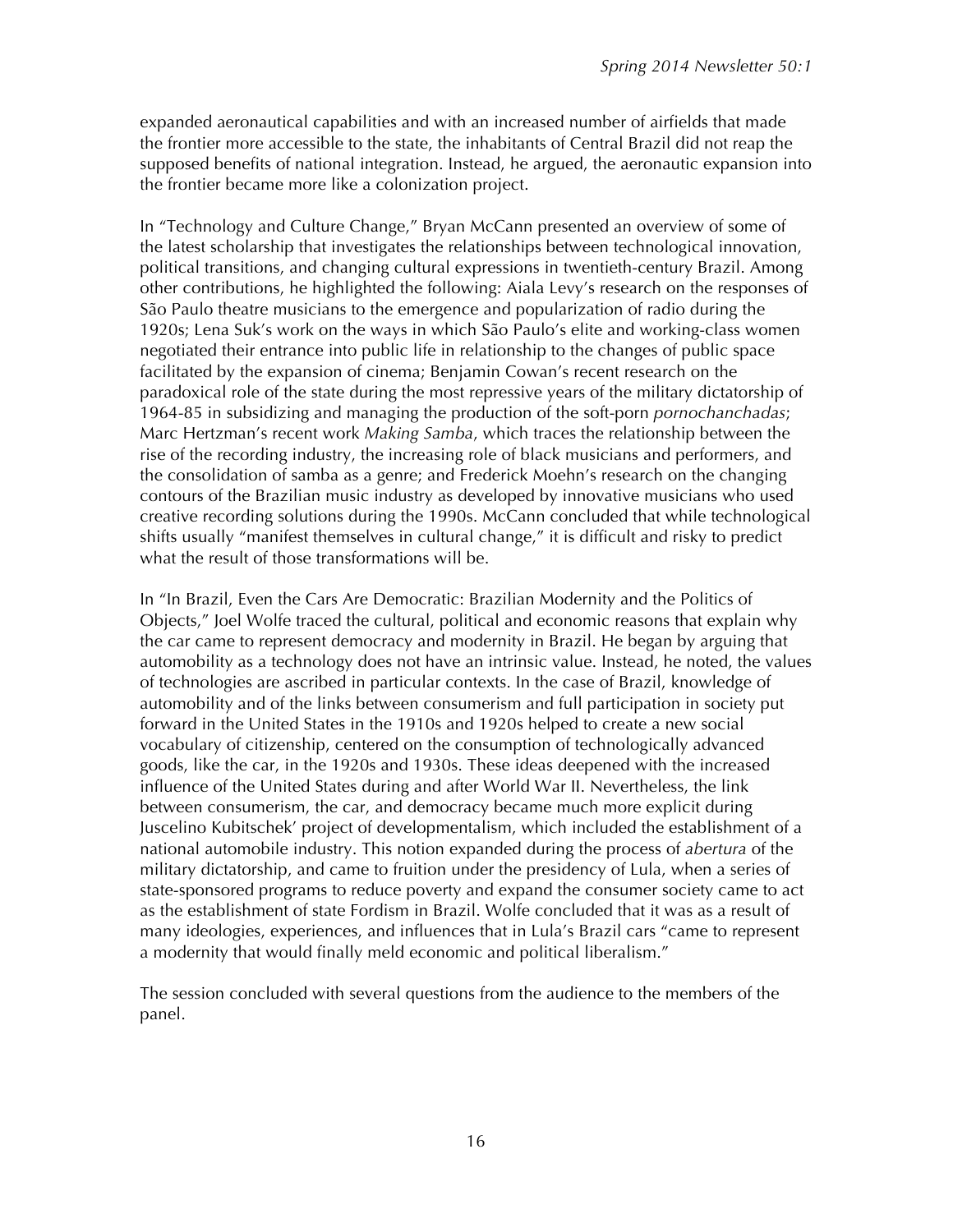#### **CARIBBEAN STUDIES COMMITTEE MEETING**

Report of the Caribbean Studies Committee, CLAH 2014, Washington, D.C.

Chair, Anne McPherson Secretary, Kennetta Hammond Perry

The Caribbean Studies Committee was convened on Friday, January 4 2013 in New Orleans, LA. In her role as Chair, Anne McPherson convened a state-of-the-field panel discussion, which took Francisco Scarano and Stephan Palmié's *The Caribbean: A History of the Region and Its Peoples* as a point of departure for engaging new developments in the field of Caribbean History. Panelists included Francisco Scarano (University of Wisconsin-Madison), Christopher Schmidt-Norwara (Tufts University) and Melanie J. Newton (University of Toronto). In addition to discussing some of the dynamics informing the production of a survey text on Caribbean History, Francisco Scarano identified several key developments in the field of Caribbean History including the increasing numbers of women practitioners and PhD holders, greater institutionalization in Europe and the Americas, new professional associations and cutting-edge scholarship that foregrounds the intersections between Caribbean, Atlantic, African Diaspora, US and European histories. Looking towards the future, Scarano noted that more attention be given to securing both stability and accessibility for publication outlets which feature research on the Caribbean.

In terms of a review of Scarano's text, Christopher Schmidt-Norwara noted that in addition to providing useful survey for undergraduate Caribbean history courses, the book also offers a means to reengage some of the key historiographical debates about slavery and abolition in the Caribbean prompted by Eric Williams' *Capitalism and Slavery.* In assessing some of the strengths of Scarano's text, Melanie Newton emphasized the ways in which the text gestured towards destabilizing the mythical narrative of "aboriginal absence" by engaging archaeology to demystify the notion that the pre-Columbian era is prehistory.

Audience members Sasha Turner, Eric Duke and Lara Putnam added to this rich conversation by posing key questions about the various historical geographies of the Caribbean and the problem of imagining Caribbean histories across various spatial, temporal, cultural, linguistic, ethnic, imperial and national divides. The meeting adjourned at 7pm.

#### **CHILE-RIO DE LA PLATA STUDIES COMMITTEE MEETING**

Report of the Chile-Rio de la Plata Studies Committee, CLAH 2014, Washington, D.C.

Chair, Rebekah Pite Secretary, Camilo Trumper

Professor Rebekah Pite moderated a discussion entitled "Borderlands and Common Cultures? Transnational Histories of the Chile-Río de la Plata Region." Panelists tackled a central set of questions posed by the chair: What is the Chile-Río de la Plata region and to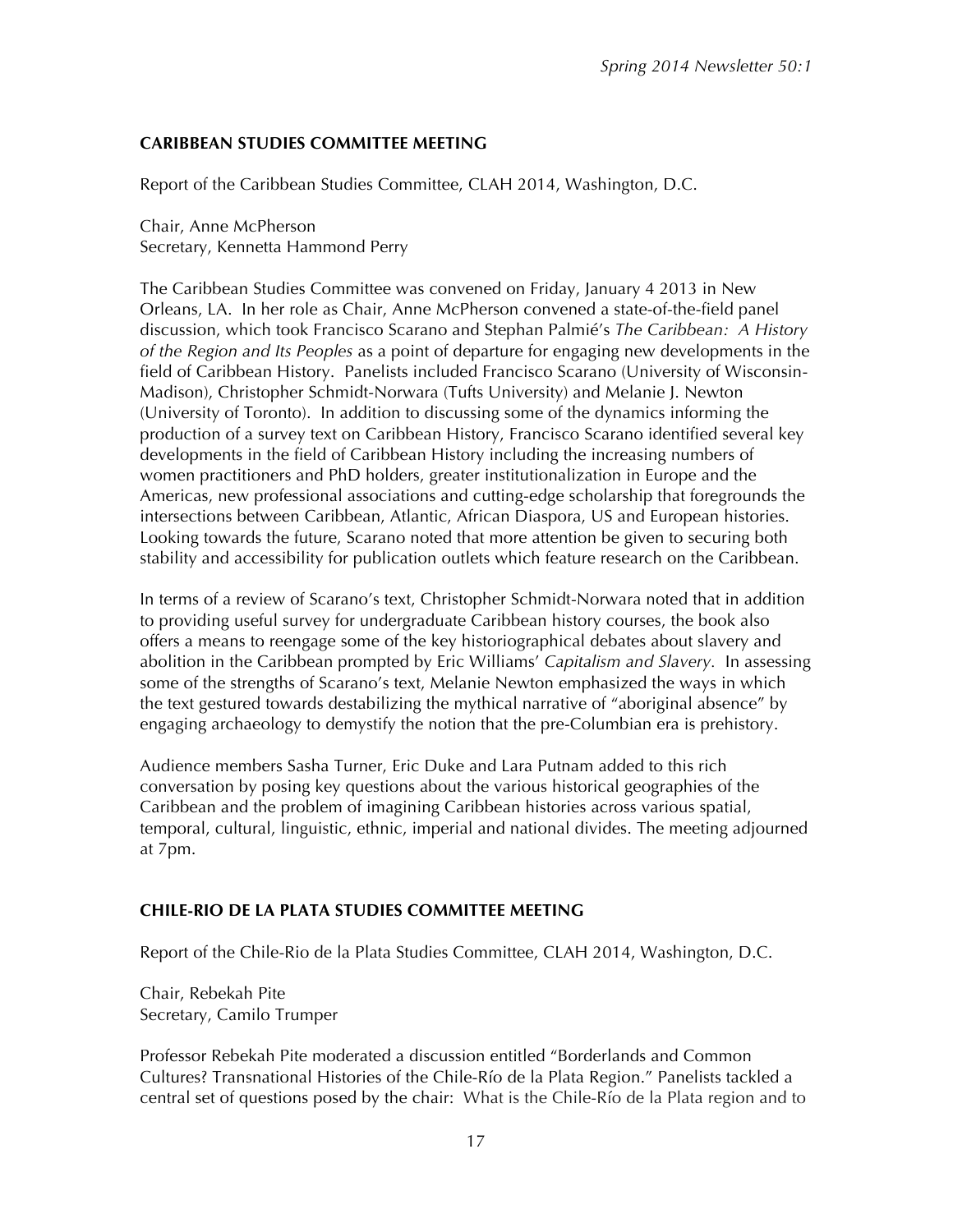what extent is it beneficial to study it as a region during the national period? What are the possibilities and the challenges of such an approach? And what does such an approach reveal about the regional and national similarities and differences in particular historical contexts and registers?

Each participant approached these questions from two related angles, weaving a critical analysis of "transnational" and "regional" approaches and methodologies with insight into their own, local research. Bridget Chesterson argued that Paraguayan historiography pointed scholars toward alternative geographic categories, and ventured that Paraguayan history may be seen *as* borderlands or frontier history. Elizabeth Hutchinson built on this discussion, beginning with a provocative question, "Why Chile-Rio de la Plata," and exploring the relationship between, disjuncture among, and mutual construction of comparative, borderlands, and broader regional and global perspectives on the history of the region through the lens of her new comparative and transnational research on human rights in the southern cone during the cold war era. Kristin McLeary explored the interconnected histories of the region through an exploration of traveling theater troupes, who moved between Argentina, Uruguay, and Brazil arguing that research topics often shape scholars' geographic frames.

Discussion of these scholarly papers spurred a rich debate regarding the subcommittee. Hutchinson's central question, "Why Chile-Rio de la Plata," was taken up by all participants, who ventured different ways of reimagining the role a regional subcommittee within CLAH. Subcommittee members concluded that the need to rethink the title and structure of the organization, possibly around the category of the "Southern Cone," while keeping the section as a way of drawing out comparison and or connection among interested parties. Other members argued that the regional or geographic focus must also take into consideration the intricacies of periodization, and the different cartographic metaphors and formations in the region in the colonial and modern periods.

Members agreed on three salient issues:

- 1) The need to streamline professional and scholarly connections between members through a public listserv or other forms of electronic communication.
- 2) The need for further conversation about the categories that animate the section, including but not limited to issues of periodization, geography, political. boundaries, and our overarching concern with comparison and connection
- 3) The need to establish and endow a book prize for members and participants.

#### **COLONIAL STUDIES COMMITTEE MEETING**

Report of the Colonial Studies Committee, CLAH 2014, Washington, D.C.

Chair: Yanna Yannakakis (Emory University) Secretary: Alejandro Cañeque (University of Maryland)

The Colonial Studies Committee met on Saturday January 4th to discuss a panel convened by the chair entitled "Litigators, Litigation, and Legal Culture in Colonial Latin America." The theme of the panel engages with vibrant scholarship on legal culture in the field of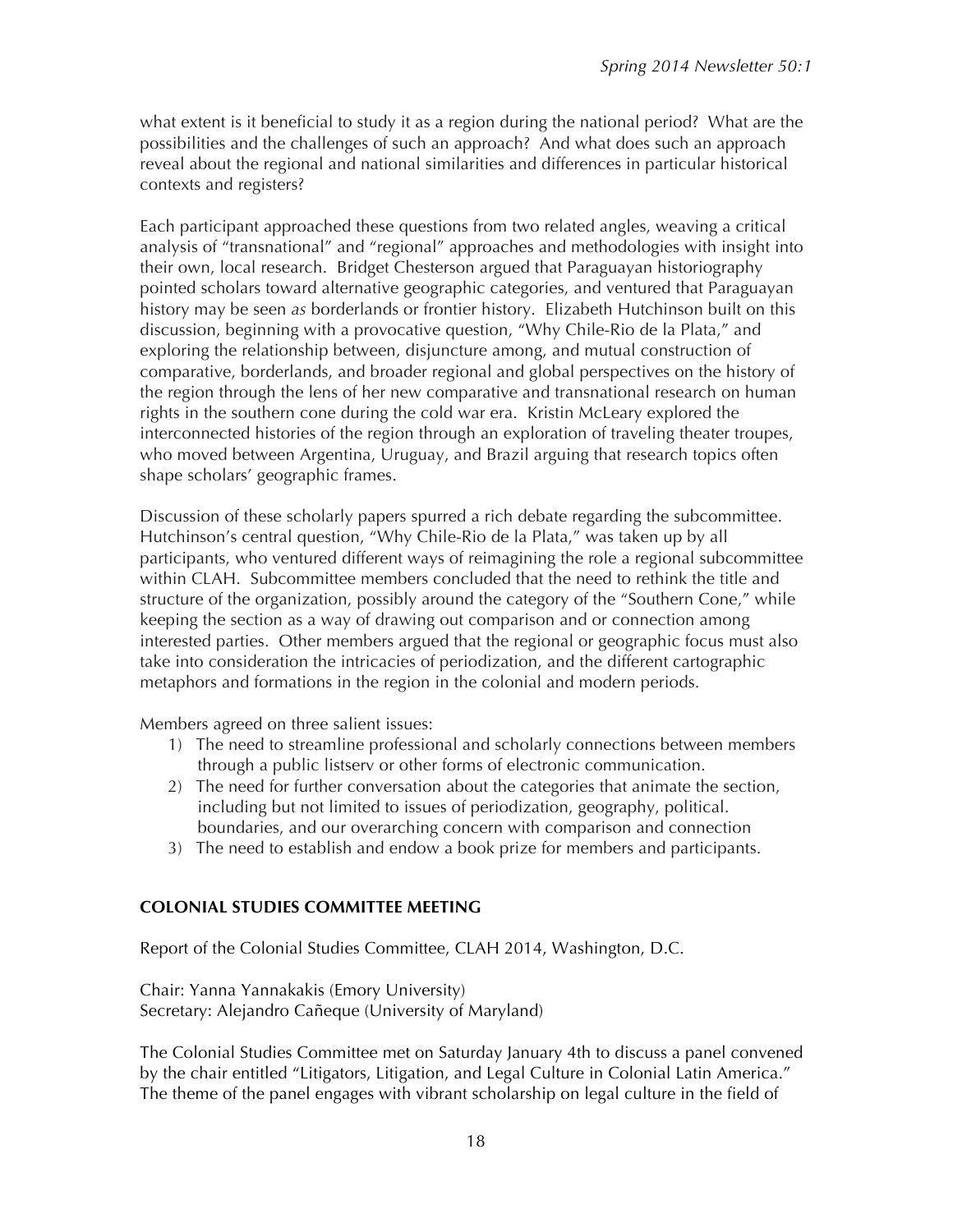colonial Latin American history, and with important comparative scholarship on the relationship between law and colonial cultures.

In "At His Majesty's Expense: Indians and Imperial Dilemmas at the Habsburg Royal Court," José Carlos de la Puente of Texas State University at San Marcos discussed the experiences of those indigenous Andean individuals who traveled to Madrid in representation of their communities in order to seek redress of grievances or to address some important community business. Although Indians were not supposed to travel to Spain, De la Puente has unearthed numerous cases of indigenous peoples crossing the Atlantic from very early on in the colonial period. These natives proved themselves very skillful at exploiting the Crown's discourse on the poverty and wretchedness of the Indians. Because the indigenous travelers very often stayed in Spain longer than they were supposed to, they usually ran out of funds and needed to find extra sources of income. They demanded support from the Crown by representing themselves as loyal subjects and needy "personas miserables." Even though they were not supposed to travel to Spain, once there it would have been against the Crown's sense of justice not to support them. Thus, the Spanish authorities accepted to pay for their needs while at the Court. In De la Puente's view, the existence of these transatlantic travelers clearly shows that the colonial Andean peoples had a profound knowledge not only of the Spanish legal system but of court politics as well.

Bianca Premo of Florida International University presented a paper titled "Numbers and Values: Counting Cases in the Eighteenth-Century Spanish Empire." She wondered whether it is still possible to engage in quantitative history, especially after postmodern critiques about its reliability, and if so, whether quantitative analysis may be useful in studying legal history. She pointed out that Spanish imperial society is usually characterized as legalistic. While this is true, this was not because everybody went to court (not everybody had the same access to the courts), but because of the extraordinary importance that the notion of distributive justice had in Spanish legal culture, or to put it in another way, law did not exist independently from the resolution of conflict. According to Premo, civil litigation skyrocketed at the end of the colonial period. This increase was due to the growth in litigation in Spanish America, because in the peninsula the litigation numbers tended to stabilize in this period. Neither demographic nor economic explanations are satisfactory to explain this growth. While it is true that there was a growth of the population, the increase in litigation was greater than the population increase. Neither was there a correlation between, on the one hand, an increase in litigation and, on the other, hard times, or an increase in the number of lawyers, or changes favoring royal over ecclesiastical courts, because all these changes were empire wide. In Premo's view, the real change was in the popular understanding of the law and in the uses of the law. According to her, while in Spain more superiors were suing subordinates, in Spanish America the opposite was true, as more and more slaves were suing their owners for freedom. For Premo, these changes signaled a fundamental change in Spanish legal culture, for judges started to understand justice as being independent from society, and it was this change that would allow the increase in the number of subordinate peoples who sued their masters.

In "Law and Politics in Late Colonial Popayán," Marcela Echeverri of Yale University examined the ways in which native peoples and peoples of African descent in the viceroyalty of New Granada related to Spanish notions of justice and the law. Echeverri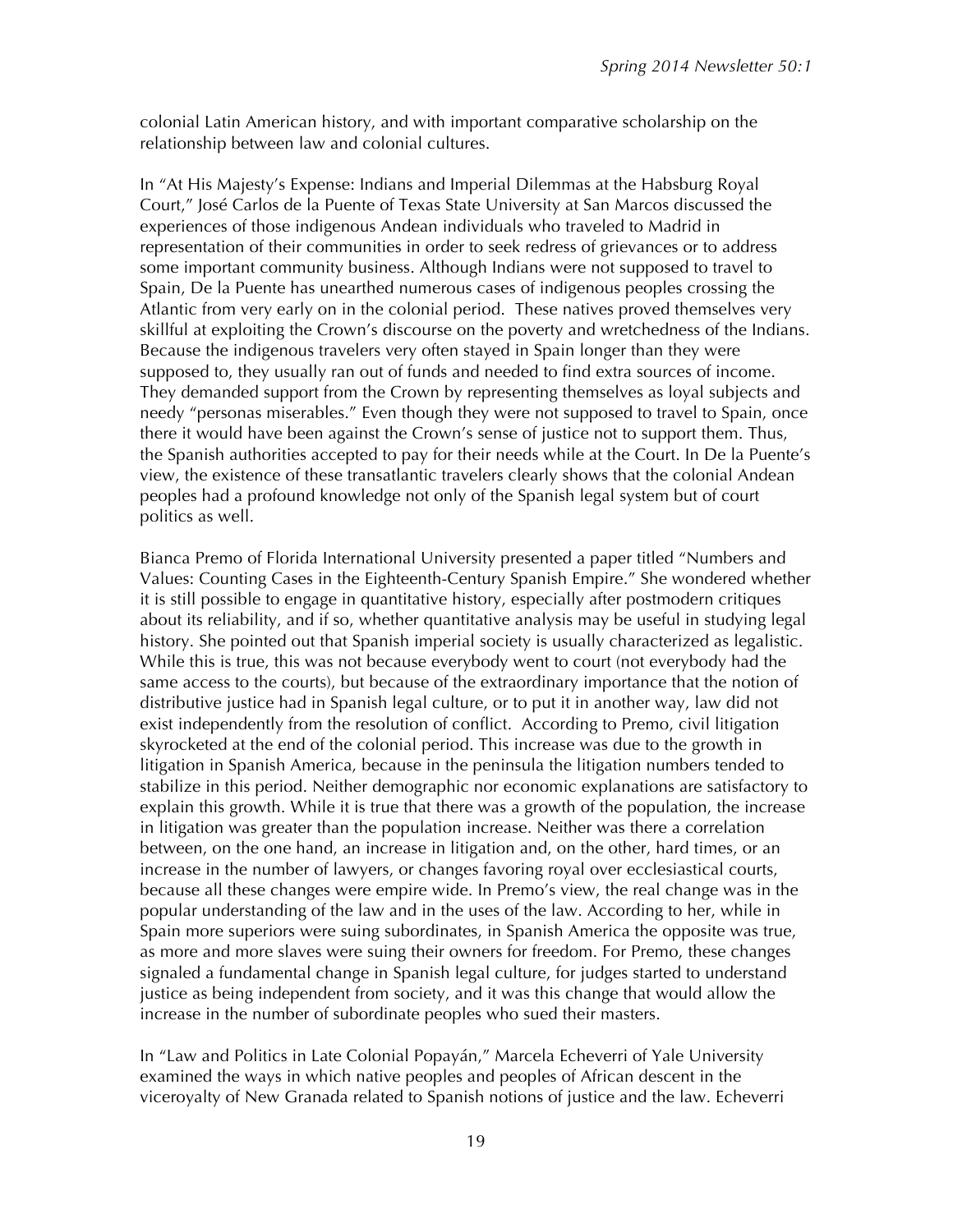noted that Popayán can be seen as a political frontier lying between the supporters of independence to the north and the royalists to the south. She dismissed the idea that Indians and slaves were apolitical, contending that they shared in the political culture of the Spanish monarchy. They understood justice as being good government by another name. Both Africans and Indians appropriated legal identities, although their legal identities were different (Indians enjoyed more privileges, in part because, unlike Africans, they were associated with the land). Legal knowledge was fundamental for the socialization of new slaves. By claiming rights in the legal arena and by participating in military service, Africans were able to gain certain rights. Slave captains, who also were slaves, acquired mastery of legal concepts, playing a role among Africans similar to the one played by caciques among the native populations. Echeverri also emphasized the importance of the new constitution for Indians and Africans. They appropriated the new constitution, interpreting it according to their own interests. Both Indians and slaves saw legal and political opportunities in the struggle for independence and they did not hesitate to take advantage of these openings, actively shaping their legal and political identities.

In her comments, Joanne Rappaport of Georgetown University pointed out that law and literacy cannot be separated in the colonial period and, as these three papers showed, all this litigation and the legal papers it created were constructed by legal networks. The existence of these networks raise a number of significant questions: how much do we know about these networks? How did they operate? Who were the people who participated in them and how were they related? Was there a performative dimension to all this? Rappaport also noted that the existing legal culture was not only Spanish. She mentioned the case of two mestizo caciques from Bogotá who came to litigate and they brought with them their muisca legal culture. However, this did not mean that Indian cultures were completely autonomous. In that sense, we need to understand the ways in which Spanish legal culture interacted not only with Indian cultures but with other legal cultures as well. We also need to examine how these colonial actors conceived of the legal. In other words, we need to explore all kinds of legalities.

A lively discussion with the audience followed the presentations. Although the meeting was supposed to end at 7.00 pm, the session was extended an extra half-hour to allow panelists to respond to Rappaport's comments. During the discussion, it was noted that among all European colonial empires, only in the Spanish Empire could Indians sue the Crown. It was also pointed out that one defining aspect of the administration of justice in the Spanish Empire was the existence of a multiplicity of courts of law (secular, ecclesiastical, inquisitorial, etc.) and both Indians and slaves learned how to take advantage of this multiplicity of sources of justice, as they would for example go to the Inquisition if the secular courts did not satisfy their claims. De la Puente agreed with Rappaport in that Indian legal petitions were not written individually, but they were written by law experts with whom the Indian communities had connections. Premo wished to emphasize that litigants were the real authors of their legal sues, even though they might have not written them.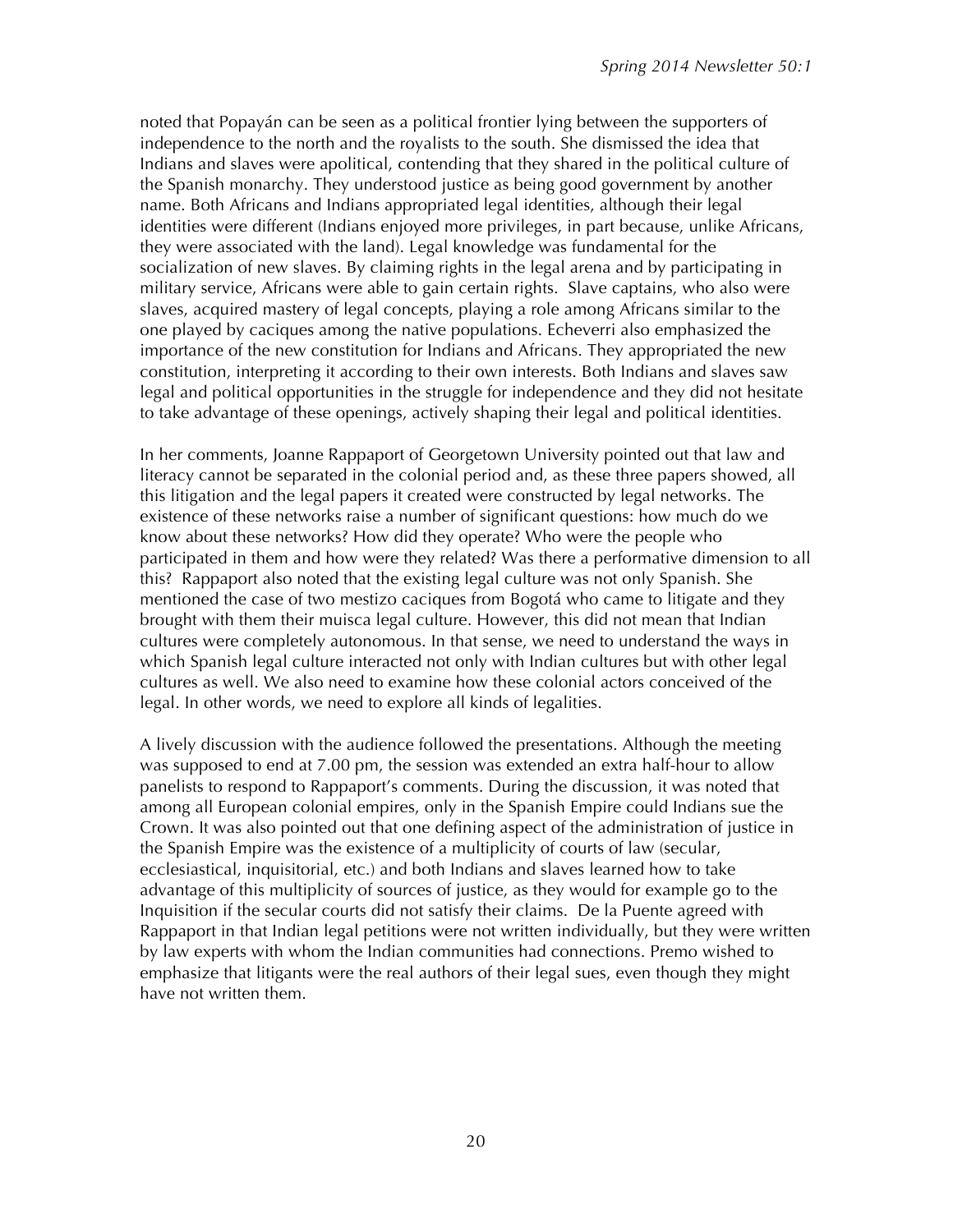#### **GRAN COLOMBIAN STUDIES COMMITTEE MEETING**

Report of the Gran Colombian Studies Committee, CLAH 2014, Washington, D.C.

Chair, Abel Ricardo López Secretary, Robert Karl

The Gran Colombian Studies Committee's 2014 meeting was a panel entitled "A State that Does (Not) Matter: Colombia in the Cold War." Organized by Committee president Abel Ricardo López, the panel represents the continuation of an effort begun by past Committee president Joshua M. Rosenthal (Western Connecticut State University) and López at the 2013 CLAH meeting to reconsider major narratives in 19<sup>th</sup> and 20<sup>th</sup> century Colombian historiography. As López explained in his introduction to the session, this effort also included an earlier panel at the 2014 CLAH organized by Committee secretary Robert Karl.

Amy Offner (University of Pennsylvania) opened the panel with a paper entitled "Land Reform and the Pursuit of Productivity." Originally viewed as the model anti-Cuban land reform, Colombia's 1961 agrarian reform law became what Offner termed "one of the great fiascos of the Alliance for Progress." Challenging explanations that link that failure to elite resistance and competing government priorities, Offner used the case of Valle del Cauca to show how regional elites "captured" the agrarian reform law. This demonstration of how capitalists popularized forms of economic argument, Offner indicated, provides one means of fighting narratives of Colombian exceptionalism. The paper considers how the Corporación Autónoma Regional del Valle del Cauca and Valle's landowners shaped the land reform itself. In both cases, economic elites used arguments about economic rationality to advance their goals, the result of which was paradoxically the dispossession of small farmers.

The Committee president then followed with his paper "From Middle Class to Petit Bourgeoisie: Cold War Politics and Classed Radicalization in Bogotá, 1963-1972," which looks into the origins of middle-class support for radical politics, asks what was specifically "*middle-class*" about that political participation. He argued that the middle class' "frustration" was born of middle-class reformist tasks under the Alliance for Progress. He specifically cited the middle class' obsession with proletarization; having been told/taught/trained that they were representatives of democracy, middle-class professionals found only at the moment of encounter that the proletariat was the maker of the revolution. A wide variety of groups on the Left, the Maoists in particular, then engaged in a project to proletarianize themselves.

Lino Britto (Harvard Academy for International and Area Studies) presented on "The Mafia Wars: United States-Colombia Narcotics Relations and the New Cold War." The paper examines the evolution of U.S.-Colombian relations in the 1970s, as both countries battled for right to set the terms of the relationship in era that saw the revival of containment. Thanks to the efforts of president Misael Pastrana (1970-74), drugs became the preeminent issue in diplomacy. The militarization of law enforcement and hemispheric relations deepened under presidents Julio Cesar Turbay Ayala (1978-82) and Jimmy Carter (1976- 80). At the center of these unfolding efforts at interdiction and eradication was the Two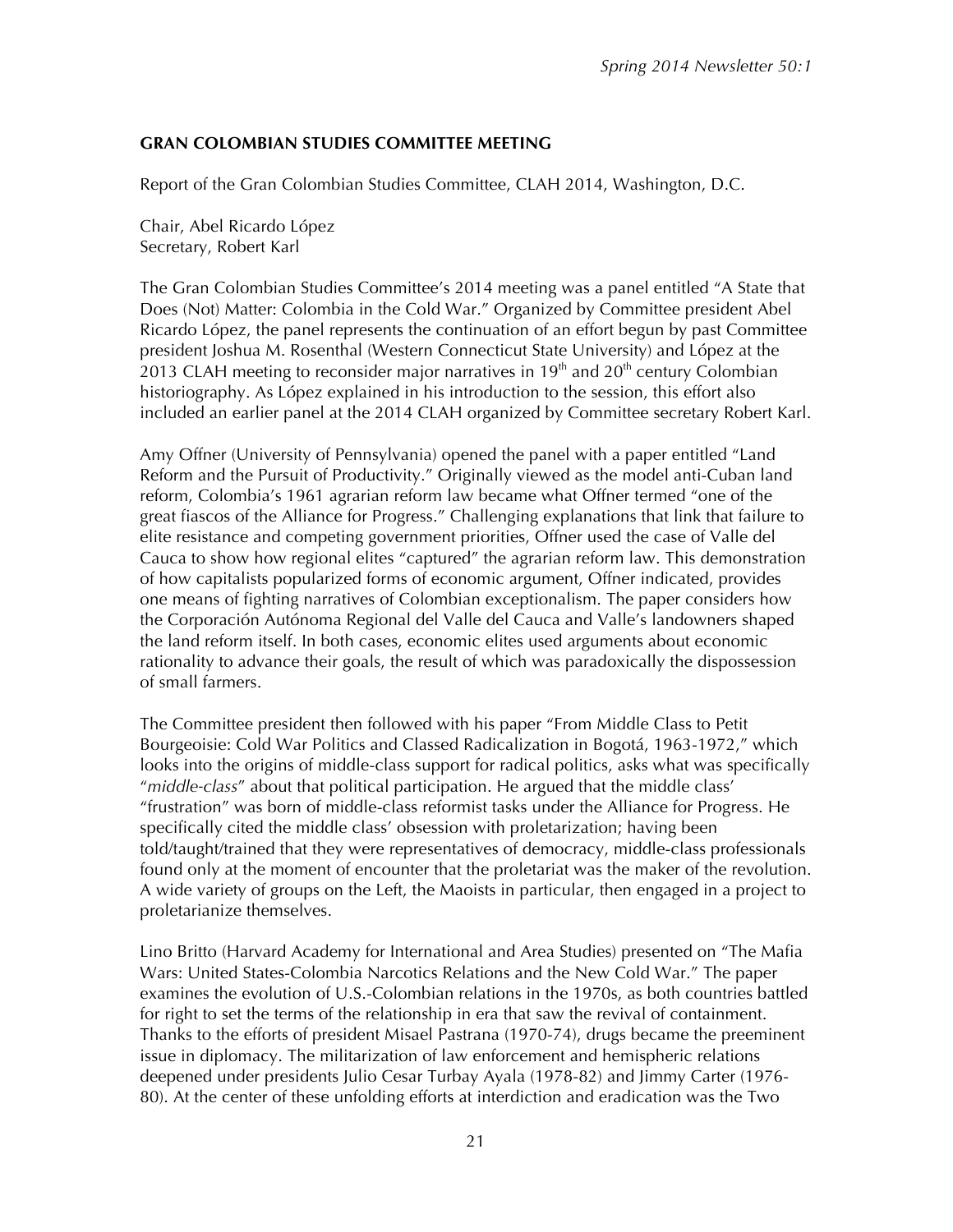Peninsulas Campaign, which targeted the peripheral regions of Florida and La Guajira. As it functioned to ease problems of domestic legitimacy for both Turbay and Carter, the Campaign also portended a new hemispheric order.

Marta Domínguez Mejía (Universidad de Antioquia) placed her paper, "Comunidades negras rurales de Antioquia: discursos de ancestralidad, titulación colectiva y procesos de 'aprendizaje' del Estado," in the larger array of cultural reforms that swept Latin America in the 1990s. She described the archival and ethnographic work that have gone into her larger research project on collective land titling in Colombia, as she goes beyond content of state sources to look at the processes that created them. Of particular concern are the reconfiguration of state orders, particularly the origins, uses, and institutionalization of languages of state. The paper considers how state functionaries and communities engaged in the titling process learn from their encounters, and how the resulting changes transform languages of state. Domínguez concluded with an observation of how new right regimes of the 1990s occurred against a backdrop of neoliberal reforms. She argued for the plasticity of forms of domination, a colonization of the language of contention by the state, wherein a mechanism for the lukewarm incorporation of subaltern groups spins off complex bureaucratic procedures.

Ann Farnsworth (University of Pennsylvania) commended the panel's "very sophisticated papers." Pointing to the day's two panels as a moment in which *colombianistas* were coming into their own, Farnsworth also proposed that these papers were a "grab-bag" that would benefit from a larger framing of the research projects. In particular, she posited that it was not useful to use the "state" as an organizing principle. The papers highlighted the porous relations between the Colombian state and people who imagined themselves in opposition to that state and hoped to remain outside of it.

Farnsworth then turned to Offner's and López's papers, whose common theme was "what the Alliance for Progress meant for a generation," as a self-image emerged from citizenship and political roles. Farnsworth encouraged Offner to consider the environmental dimensions of her story, and López to do more work on the theoretics of class, or take "class" out of his analysis in favor of "politics."

Farnsworth noted Britto's detailed pre-history of crop eradication, but wondered what the politicized role of the Colombian military after 1964 meant to commanders and others in the armed forces. She suggested in addition that Britto contextualize the Two Peninsulas campaign with developments in Mexico and Peru. To Domínguez, Farnsworth raised the issue of interpretive gloss. She agreed that Domínguez was probably right that this appropriation of language was colonialist, but added that the story could be flipped around to tell a tale of agency and popular appropriation. She also highlighted the overlap between Offner's and Domínguez's paper: porosity was beneficial to the former's actors, but not the latter's.

Farnsworth closed her comments by asking if an "oligarchy" exists in Colombia, and if so, what does acknowledging this accomplish?

Questions from the audience centered on questions of regionalism and class. Alejandra Boza (Universidad de Costa Rica) asked Offner if the language of productivity was national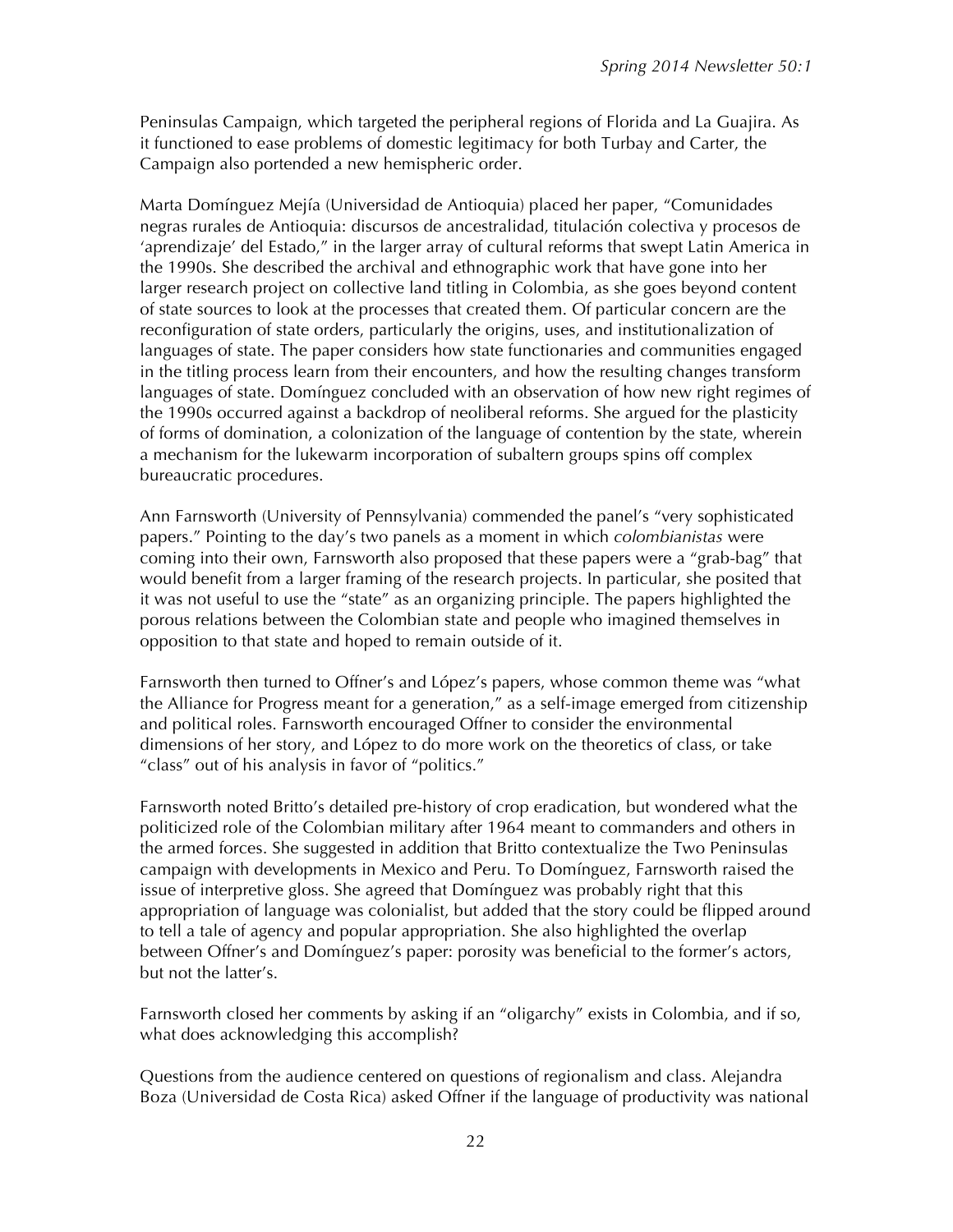or just regional. Boza pressed López on his definition of "middle class," inquiring after the identity of the middle class and the origin of their democratic mission. In both questions, Boza drew on her own work on missionaries and *indigenistas* in Tierradentro (Cauca). Boza concluded by asking Britto about the origins of the concept of "orden público," which, she observed, was not present in the Costa Rican tradition.

The Committee secretary suggested that "oligarchy" had little use as an analytical category, and observed that one of the strengths of Offner's paper was that it named some of the individuals who comprised that class. He then asked Offner about the connection between national history and regional history in a country as regionalized as Colombia. The secretary also asked López to disaggregate types of political activity. Did "radicalization" necessarily imply guerrilla violence?

The panelists concluded the session by responding to the commentator's points and the audience's questions. The Committee president offered additional thoughts in the relationship between the state and the oligarchy, observing that middle-class radicals in the 1970s engaged in an early attempt to name the oligarchy. He emphasized as well the importance of the fact that the middle class became radicalized with the state.

Offner's response placed her findings in broader global context. She observed that economic productivity has become an aim of governments around the world. She further explained that while her research was regional, the story was not, as the CVC became the national model of regional autonomous corporations. It also contributed in important ways to state decentralization, both through reforms to the 1886 Constitution and influence over the 1991 Constitution, the latter of which became the basis for a World Bank program to accompany structural adjustment.

Following on her earlier discussion of the paradoxical emergence of cultural rights alongside neoliberalism, Domínguez spoke of the contrast between the massive gains made by communities under collective titling (some five million hectares) on the one hand and the entry of the paramilitaries onto the Pacific coast on the other. She also remarked on the distinction between languages of participation and languages of contention.

Britto suggested that we might gain insights into the term "public order" by looking at the counter-insurgency doctrine of the post-1960s, as issues of development were grafted onto military policy.

The Committee president closed the meeting by thanking the participants and audience, and stating his hope that the conversations organized by the Committee at this year's CLAH would form the basis of a published volume.

#### **MEXICAN STUDIES COMMITTEE MEETING**

Report of the Mexican Studies Committee, CLAH 2014, Washington, D.C.

Chair, Matthew O'Hara Secretary, David Tavárez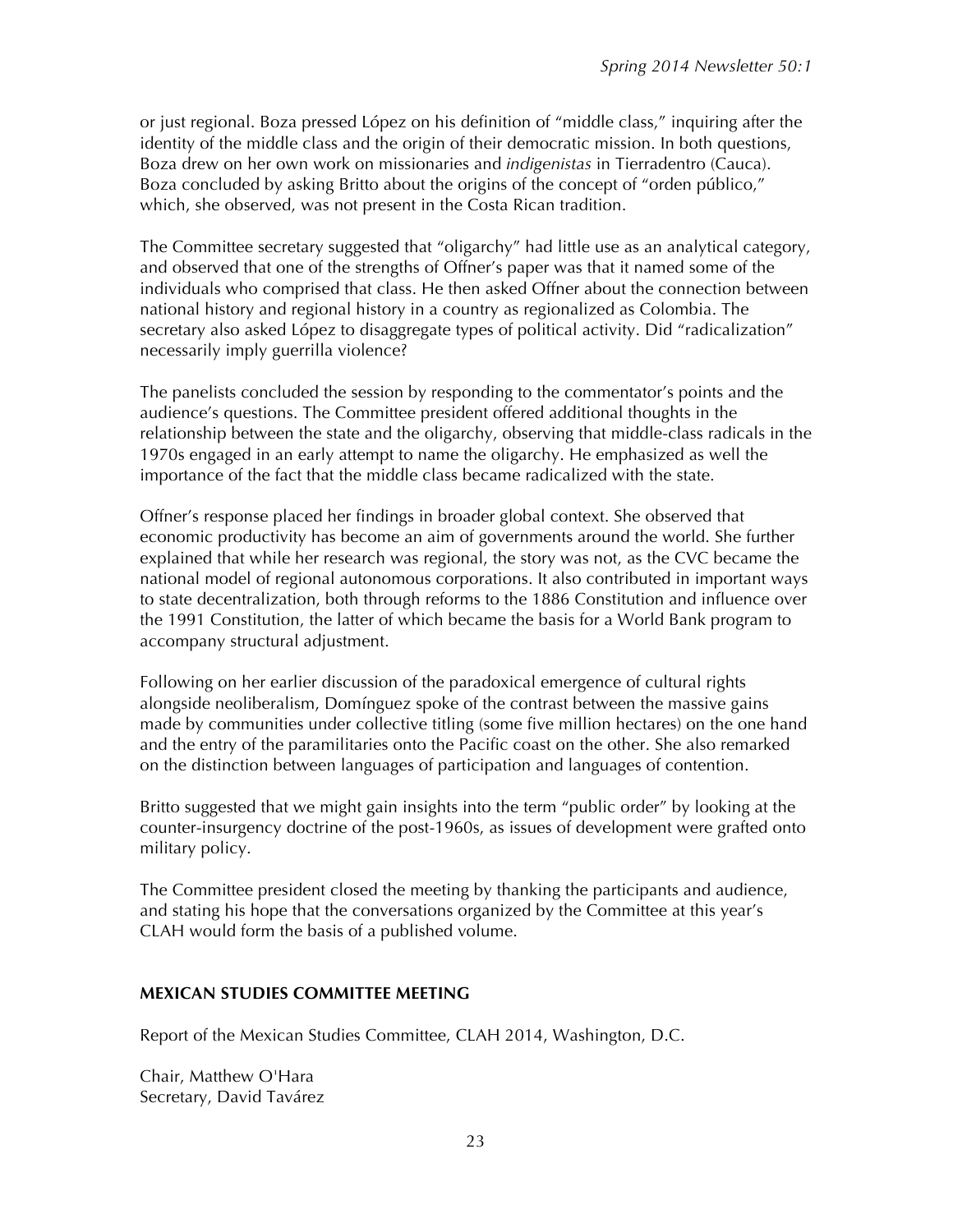On Friday, January 3, the Mexican Studies Committee convened as part of the Conference on Latin American History to offer a panel entitled *Religion and Mexican Historiography*. The panel included presentations by three historians of Mexico who have focused on religion in the colonial and national periods (Jessica Delgado, Michelle Molina, and Edward Wright-Ríos), and Mauricio Tenorio provided an incisive perspective as a cultural historian of Mexico not actively working on religion. John Chuchiak, the fifth panelist, could not attend due to a personal emergency.

Jessica Delgado (Religion Department, Princeton University) presented "Practice and Embodiment: Sacraments, Spaces, and Institutions in the Study of Women, Gender, and Colonial Religiosity." Delgado explained how her training at UC Berkeley made her turn to a fuller history of the interactions between the Catholic Church and peoples' lives in colonial Mexico. Delgado defined her project as the study of religious practice as an analytic domain of its own: in her case, an investigation of how ordinary women encountered priests, nuns, ecclesiastic courts, and objects of devotion; sometimes such interactions resulted in troubling dialectics about devotions in terms of confession and communion, inquisitorial investigations, and cloistering practices (a broad continuum from highly regulated *recogimientos* to more elite cloisters). In contrast with studies of dramatic inquisitorial and Provisorato cases, Delgado focused on the role of women as witnesses in such cases: how they were directed to introduce testimony from private confessions, and how their words were surveyed for trustworthiness. Delgado has also investigated the sacramental practices of ordinary women based on their roles as witnesses, and the gendering of sin, scandal, and spiritual surrender, with the aim of reconstructing women's roles in what we call religion and the church in colonial Mexico.

Michelle Molina (Religion Department, Northwestern University) then gave a paper called "Varieties of Historical Experience: Some Meditations on Prayer as Embodied Action." Inspired by the work of Steven Harris, Molina focused on tracing the movement of Jesuit ideas, prayers (and bodies) across the globe, as a process of spiritual global expansion, and on the usefulness of the notion of embodiment for the study of Jesuit devotions. Departing from Caroline Bynum's analysis of the complexity of the medieval body and her rejection of a mind/body dualism, Molina outlined how a sense of mindfulness in the body, and the embodiment of prayer were useful approaches to the study of three important elements in the Jesuit global enterprise: the anxiety about reaching salvation, the consolation found through prayer and meditation, and the desire to communicate an individualized devotional experience. These elements were employed in various accounts, ranging from Loyola's writings to Nadal and Rossignole's narratives about consolation, or the exemplary narratives about Jesuits like Cosme de Flores, whose spiritual hunger could be sated only by missionary travel to Jesuit enclaves in the East. In the end, Molina emphasized that, to master their spiritual calisthenics, Jesuits cycled between action and mimetic repetition, used retelling as a reenactment, and achieved spiritual comfort (and even pleasure) as they invited others to share in their journey of self-understanding.

Finally, Edward Wright-Ríos (History Department, Vanderbilt University) spoke about "*Mi Vela en Este Entierro*: Religion and Representations of Religiosity in Modern Mexico's History." Wright-Ríos, acknowledging his debt to the works of Van Young, Vanderwood, Monaghan, Horcasitas, Taylor, Lockhart, and Rubial García, defined his entry point into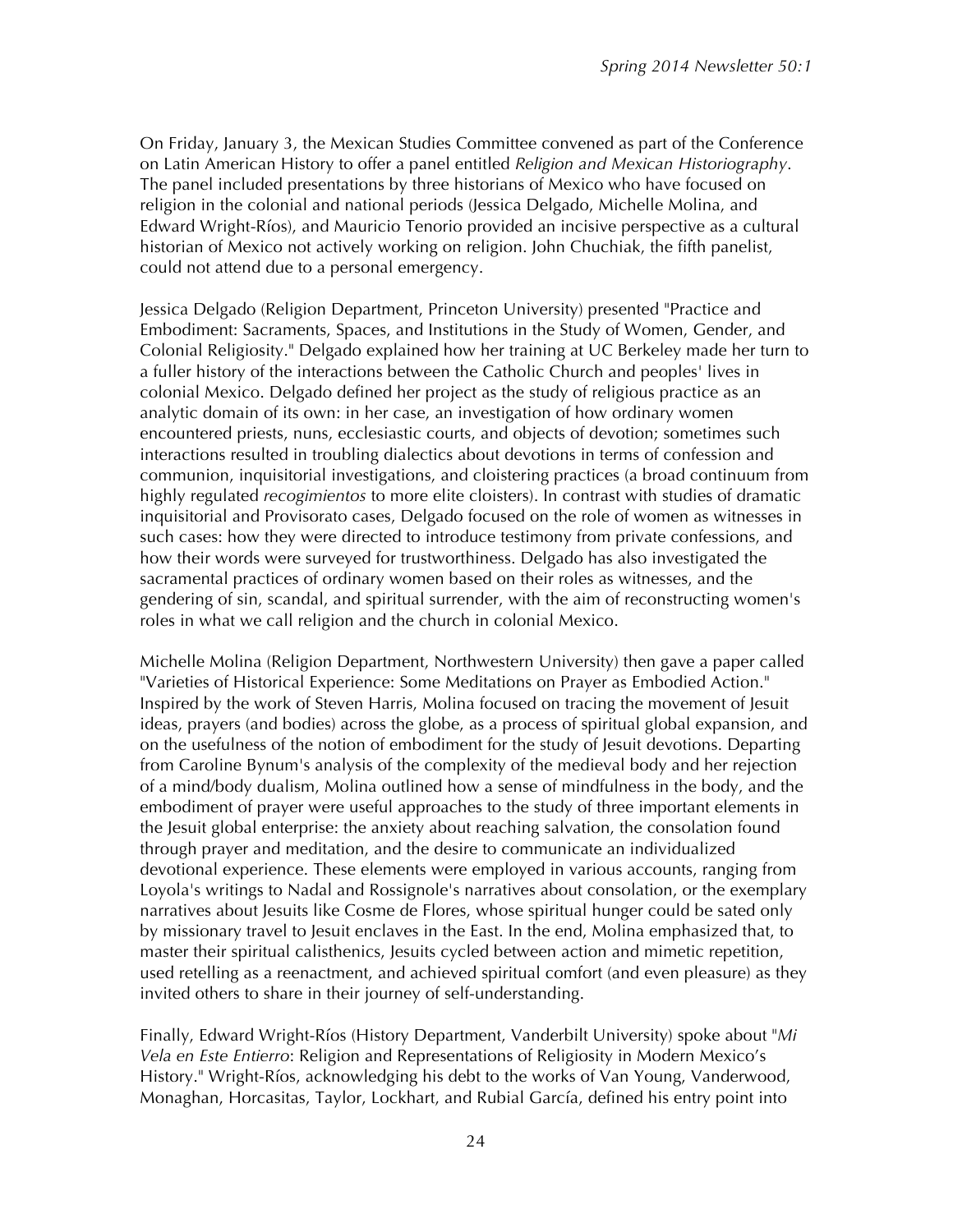the study of representations of religion and religiosity in post-independence Mexico as one that brings the perspective of colonialists to bear on the modern period. By riding the "rails of religion" into social history, Wright-Ríos arrived at a study of the representation of religious women by powerful men. A case in point is the study of the Madre Matiana phenomenon: a reputed eighteenth-century prophetess, she emerges into the public sphere in pamphlets published in 1847 and in the 1850s, and in various popular almanacs with religious content. Eventually, she becomes fodder for both conspiracy theories that link her image to the eventual triumph of the Church, a 1917 satire on *beatas* (pious women), and eventually reaches the high mark of inspiring a well-known novel by Agustín Yañez, *Las Tierras Flacas* (1962). Wright-Ríos finished his analysis by examining Lola Álvarez Bravo's enigmatic photo of an avant-garde Madre Matiana and of saints in churches as visual data that allow for further rethinking about the representation of public devotions in postrevolutionary Mexico.

Mauricio Tenorio's (History Department, University of Chicago) commentary focused on historiographic changes and analytic challenges. Tenorio began by stating that some may argue that the category of faith may have fallen out of fashion after the influential work of Robert Ricard; indeed, as Luis González once quipped, "people don't pray" in the secularized historical narratives of nineteenth and twentieth-century Mexico. However, he countered that there is a compelling need to historicize faith. Starting with colonial history, he noted that there has been an important revolution in colonial history in terms of religious history; alongside the work of William Taylor, and other works popular among English-speaking historians, he emphasized the contributions of Oscar Mazín, Antonio Rubial García, and Jaime Cuadriello. After emphasizing a transition before and after Trent from diverse religious practices to attempts to standardize of faith, Tenorio noted a need for a greater emphasis in theology and on the ethnographic study of religious institutions in Mexico, to the degree that can be reached in the most accomplished studies of early modern Europe.

An animated discussion ensued regarding the friendly challenges that, in good Chicago style, Tenorio made to the panelists. While Tenorio doubted that religion could be treated as an analytical category comparable to gender and class, Delgado stressed that she aimed to rescue devotions as an important form of social practice. While Tenorio further inquired into Molina's notion of embodiment and called for including Jesuit martyrdom and suffering--in China during Matteo Ricci's time, or after their downfall in 1767--Molina and Tavárez countered by noting the interplay between internal contemplation and external practice as different notions of embodiment in various contemplative movements, from the *devotio moderna* to Jesuit praxis. Finally, Tenorio noted the refreshing angle that Wright-Ríos brought to the analysis of Álvarez Bravo work, but insisted in placing it on the larger context of the global artistic avant garde in the 1930s.

#### **TEACHING AND TEACHING MATERIALS COMMITTEE MEETING**

Report of the Teaching and Teaching Materials Committee, CLAH 2014, Washington, D.C.

Chair, Brenda Elsey Secretary, Jessica Stites Mor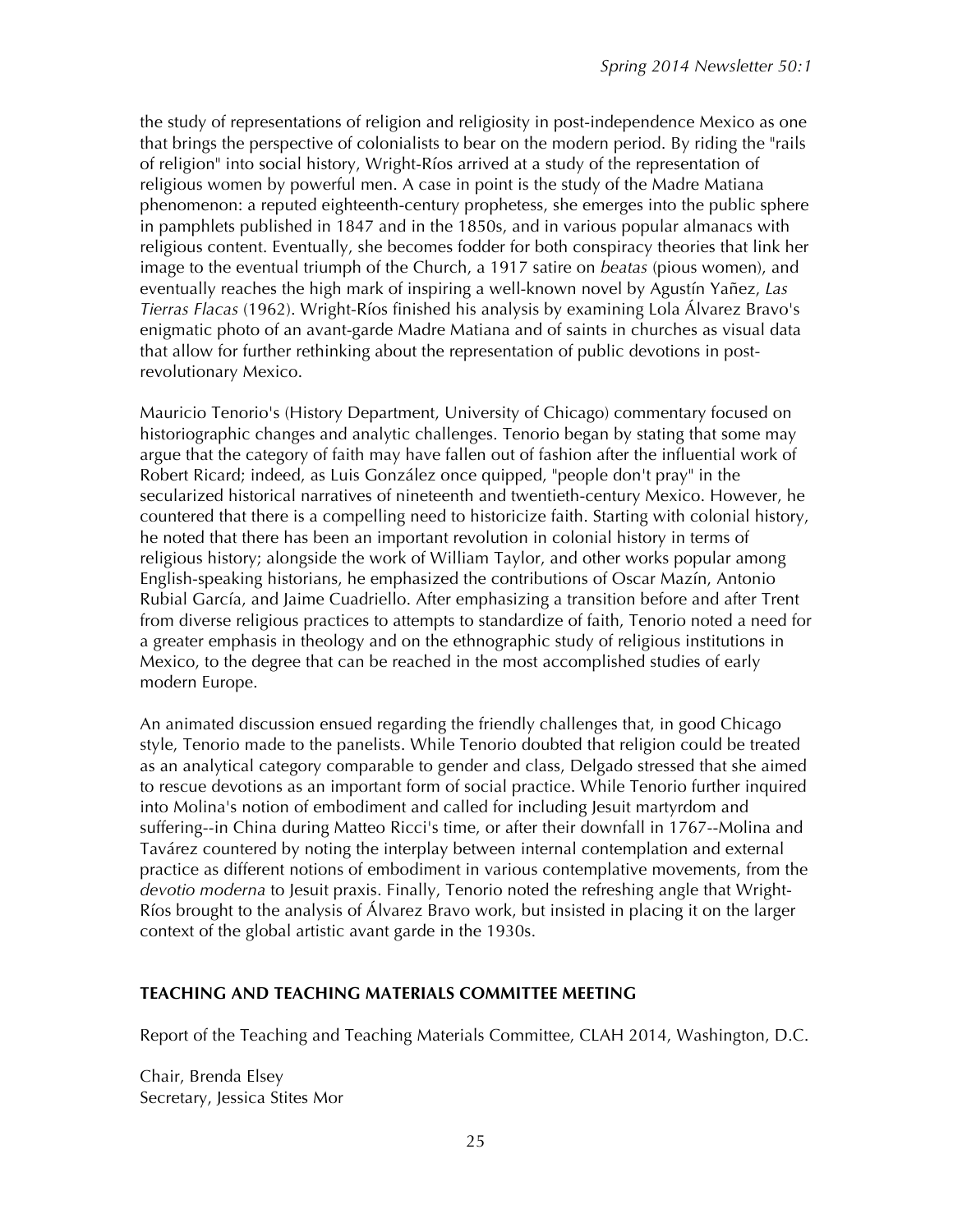The roundtable consisted of Anna Alexander (Georgia Southern University) and Jürgen Buchenau, (University of North Carolina, Charlotte). Unfortunately the participation of Sherry Johnson (Florida International University) was impossible because of inclement weather. Chair of the committee, Brenda Elsey, opened the panel with a brief discussion of the critical importance of environmental disaster in Latin American history and a note about the relative scarcity of histories of disaster in the typical introductory survey course.

Anna Alexander explained that disasters are moments when society handles extreme stress, and offered that examining responses to disaster, such as whether or not people help others or riot, can reveal much about local social, economic and political history. She asserted that disasters have no meaning except when humans are involved, that it is only if manmade structures, crop yields, or human survival is at stake, that environmental disturbances becomes meaningful and categorized as disaster. Within that frame, disaster does not choose victims, but some are particularly vulnerable. This allows us to help teach our students about social conditions, such as poverty or food shortage, while also about environmental history. She has found the books *Acts of God, Disaster Experts*, *In the Shadow of Melting Glaciers*, and *Nobody, Nothing*, particularly useful in her teaching, in addition to a role-playing/debate activity that she uses on the 1985 Mexico City earthquake to illustrate the way in which disaster can prompt social reform, but also lead to social exclusion. She has also found useful primary documents related to disaster from city planners, arsonists, insurance agents, medical journals, and fire safety policy makers.

Jürgen Buchenau explained how he used environmental disaster history to introduce students to wider concepts of nature, geography, and natural history, using his edited volume *Aftershocks*, as a course reading material. He argued that in the U.S., as opposed to Europe, geography and environment as historical subjects had received too little attention, referring back to the Annales School and Braudel's landmark work *Hierarchies of geographie*. He uses contemporary debates on environmental politics to introduce his students to the subject, asking them to consider how their perspectives intersect with different ideological positions on nature. He uses *Aftershocks* to introduce students to the idea that the environment is culturally and politically constructed, such as the way in which the San Juan earthquake helped to give rise to Peronism, as in Healey's contribution, or, to illustrate how people explain disaster, such as the chapter by McCook explains the religious explanations given by the Catholics forces in Venezuela during the independence wars saw disaster as divine punishment.

#### The audience offered excellent questions, reading suggestions, and teaching recommendations:

Marc Becker asked the group to consider Ecuador's constitutional reforms dealing with rights of nature and whether these helped move historians away from anthropocentric view of the world. Eve Buckley raised the point that epidemic disease might also fit within a course on disaster and offered specific suggestions. Matthew Mulcahy suggested the text *The Cholera Years*. Spencer Segalla recommended the use of environmental history as a way to introduce a variety of methodological approaches. Note was made by several audience members that it should be avoided teaching "region as disaster," and one participant suggested ending a course on disaster with a policy exercise. Tom Rath asked how to reconcile social constructionism and natural history to emphasize that non-human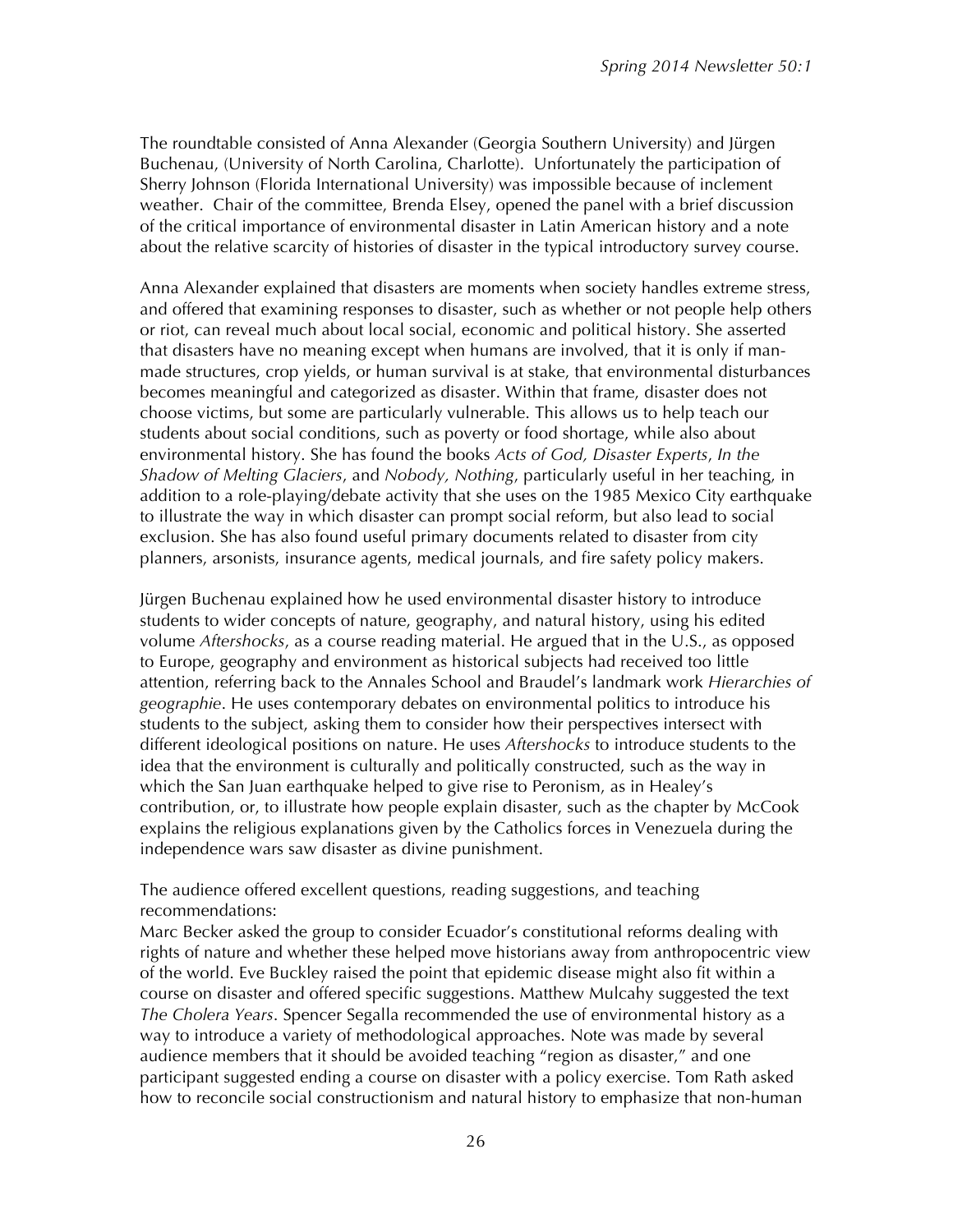history matters and suggested Paul Sutter's article "US Imperialism, Malaria control in the Canal Zone."

Additional authors suggested include: Greg Bancroft*,* Elizabeth Fenn, Sherry Johnson, Mark Carey and David Carey, Mike Davis, Laurent DuBois, Nancy Stepan.

––––––––––––––––––––––––––––––––––––––––––––––––––––––––––––––––––––––––––––––

## **V. CLAH 2013 PRIZE AND AWARD RECIPIENTS**

#### **Bolton-Johnson Prize**

The winner of the Bolton-Johnson Prize for the best book in English on any significant aspect of Latin American history is **Rebecca Earle** for *The Body of the Conquistador. Food, Race, and the Colonial Experience in South America, 1492-1700*, (Cambridge, 2013).

#### **Lydia Cabrera Award for Cuban Historical Studies**

The Lydia Cabrera Prize for the best project proposal for the study of Cuba between 1492 and 1868 was awarded to Andrés Pletch of The University of Michigan, "State of Exception".

#### **Distinguished Service Award**

The Conference on Latin American History Award for Distinguished Service to the profession is conferred upon a person whose career in scholarship, teaching, publishing, librarianship, institutional development or other fields demonstrates significant contributions to the advancement of the study of Latin American history in the United States. This year's Distinguished Service Award was given to **Valerie Millholland,** Senior Editor with Duke University Press.

#### **The Howard F. Cline Memorial Prize**

Awarded biennially (in odd years) to the book or article in English, German, or a Romance language judged to make the most significant contribution to the history of Indians in Latin America, the Howard F. Cline Prize was awarded to Laura Matthews for *Memories of Conquest: Becoming Mexicano in Colonial Guatemala* (Chapel Hill: University of North Carolina Press, 2012).

#### **Lewis Hanke Prize**

Given annually to a recent Ph.D. recipient in order to conduct field research that will allow transformation of the dissertation into a book, the Lewis Hanke Prize was awarded to **Enver Casimir** of Marist College, "Kid Chocolate-Champion of the Patria: Sport, Race, and National Aspiration in Republican Cuba."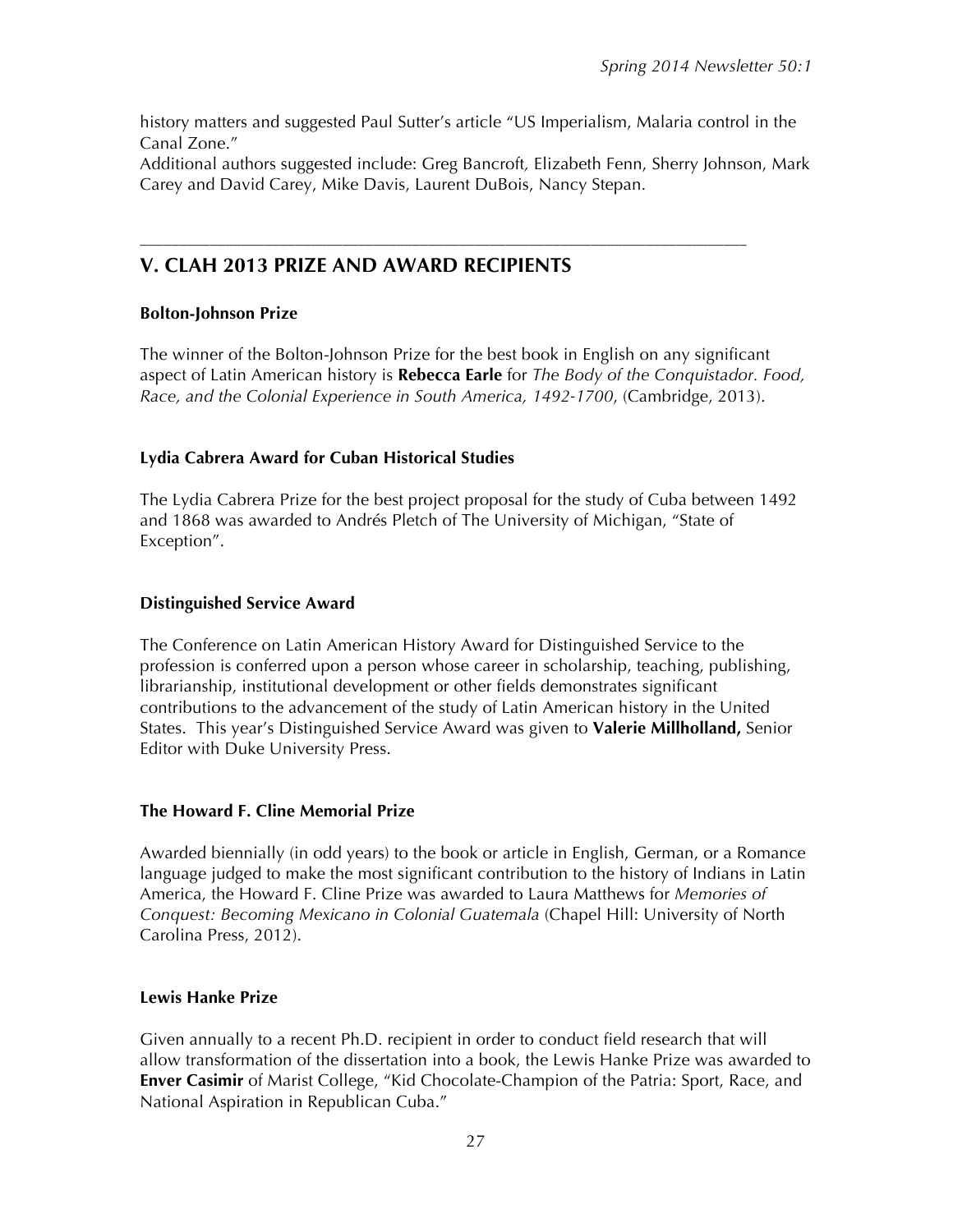#### **Elinor Melville Prize for Environmental History**

The Elinor Melville Prize is awarded for the best book in English, French, Spanish or Portuguese on Latin American Environmental History that is published anywhere during the imprint year previous to the year of the award. The winner is **Eric D. Carter** for *Enemy in the Blood: Malaria, Environment, and Development in Argentina*, (Tuscaloosa: University of Alabama Press, 2012).

#### **Mexican History Book Prize**

Awarded annually for the book or article judged to be the most significant work on the history of Mexico. The 2013 prize recipient is **Moramay López-Alonso** for *Measuring Up: A History of Living Standards in Mexico, 1850-1950* (Stanford University Press, 2012).

#### **James Alexander Robertson Memorial Prize**

For the best article in the *Hispanic American Historical Review*, the James Alexander Robertson Memorial Prize was awarded to **Bryan McCann** for "A View from the Corner Bar: Sérgio Porto's cronicas in 1960s Brazil," 92.3, (August 2012): 507-535.

#### **Tibesar Prize**

The Tibesar Prize, for the most distinguished article published by *The Americas* went to **Paul Ramírez** for "'Like Herod's Massacre': Quarantines, Bourbon Reform, and Popular Protest in Oaxaca's Smallpox Epidemic, 1796-1797," The Americas 69:2 (October 2012), 203-235.

#### **James R. Scobie Memorial Award for Preliminary Dissertation Research**

The purpose of the James R. Scobie Memorial Award is to permit a short, exploratory research trip abroad to determine the feasibility of a Ph.D. dissertation topic dealing with some facet of Latin American History. This year's recipients included **Kristie Flannery** of University of Texas at Austin, **Chloe Ireton** of University of Texas at Austin, **Rebekah Martin** of The Pennsylvania State University, **Chad McCutchen** of University of Texas at Arlington, and **John Milstead** of Michigan State University.

#### **The Vanderwood Prize**

Awarded annually for a distinguished article on any significant aspect of Latin American history appearing in journals edited or published in the United States, other than in *HAHR* or *The Americas*. The winner for 2013 is **Ada Ferrer** for "Haiti, Free Soil, and Antislavery in the Revolutionary Atlantic," Antislavery In The Atlantic World 117.1 (2012): 40-6.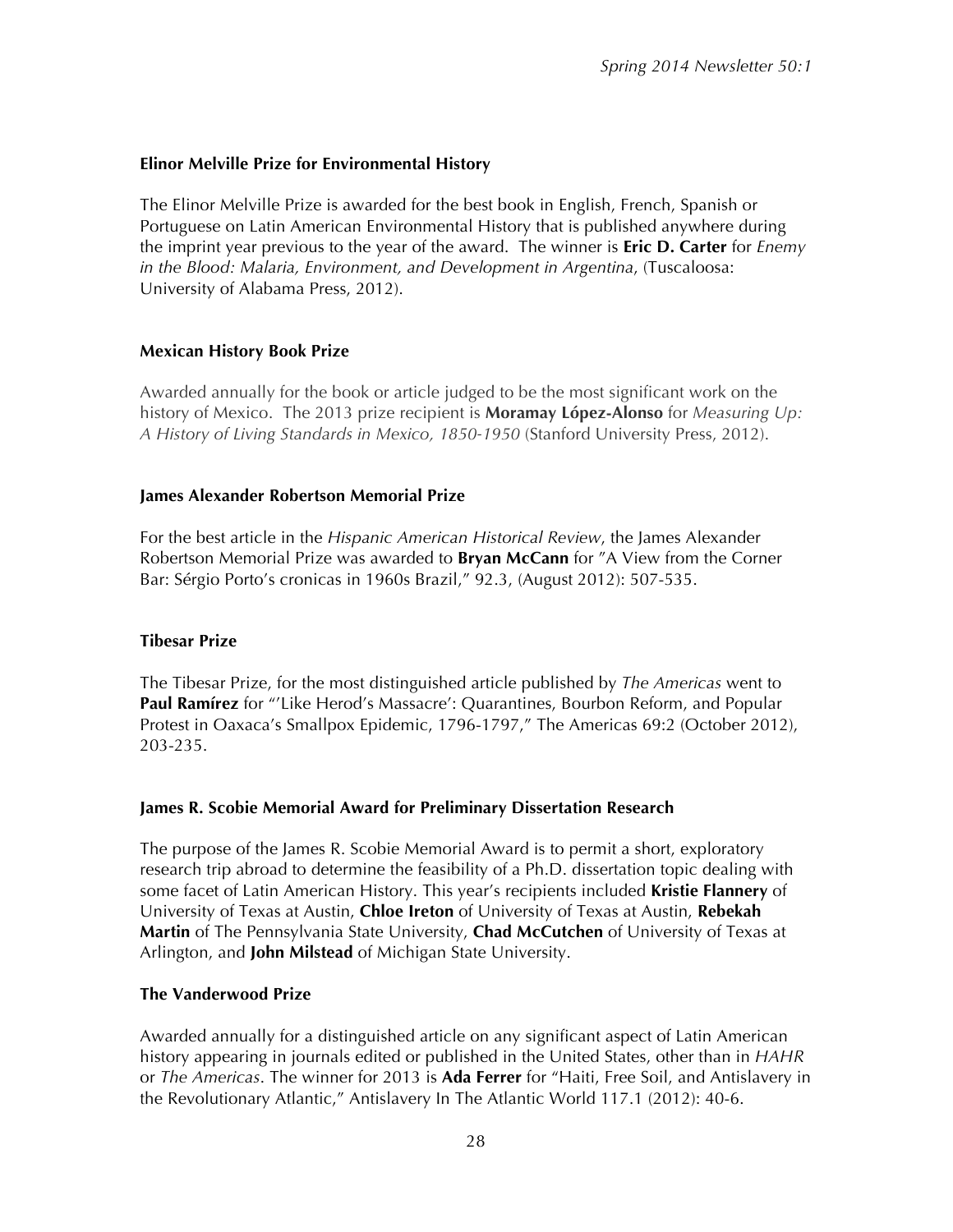## **VI. CLAH 2014 PRIZE AND AWARD DESCRIPTIONS**

––––––––––––––––––––––––––––––––––––––––––––––––––––––––––––––––––––––––––––––

### **PRIZES FOR WHICH NOMINATIONS ARE REQUIRED:**

#### **DISTINGUISHED SERVICE AWARD**

\$500 is awarded each year to a Conference member whose career in scholarship, teaching, publishing, librarianship, institutional development, or other fields evidences significant contributions to the advancement of the study of Latin American History in the United States.

The Conference on Latin American History Award for Distinguished Service to the profession was established in 1969 by the General Committee and approved in 1971. The following guidelines are based upon the relevant CLAH By-Laws. Requirements of the Award: The award shall be conferred upon a person whose career in scholarship, teaching, publishing, librarianship, institutional development or other fields demonstrates significant contributions to the advancement of the study of Latin American history in the United States.

Administration of the Award:

1. The award shall be made annually.

2. Nominations for the award may be made by any member of the Conference and forwarded to the Distinguished Service Committee by June 1 of each year. Nominations should consist of a letter from the nominator summarizing the nominee's lifetime contributions in the areas contemplated by this award, the candidate's CV, and no more than five letters of support from colleagues familiar with the nominee's service.

3. The Distinguished Service Committee shall present its recommendation to the Secretariat and the President of CLAH by September 15 of each year. At its discretion, the committee may recommend that none of the nominees receive the award.

4. The award shall be in the form of a plaque suitably designed and inscribed and with a stipend of \$500 for presentation on the occasion of the Annual Conference meeting in January following the award year. The recipient will normally deliver an address at the CLAH luncheon.

5. At its discretion, the committee may recommend that worthy but unsuccessful nominations be carried forward for consideration the following year. In this case, the committee will notify the nominator so that he or she can update the nomination as needed.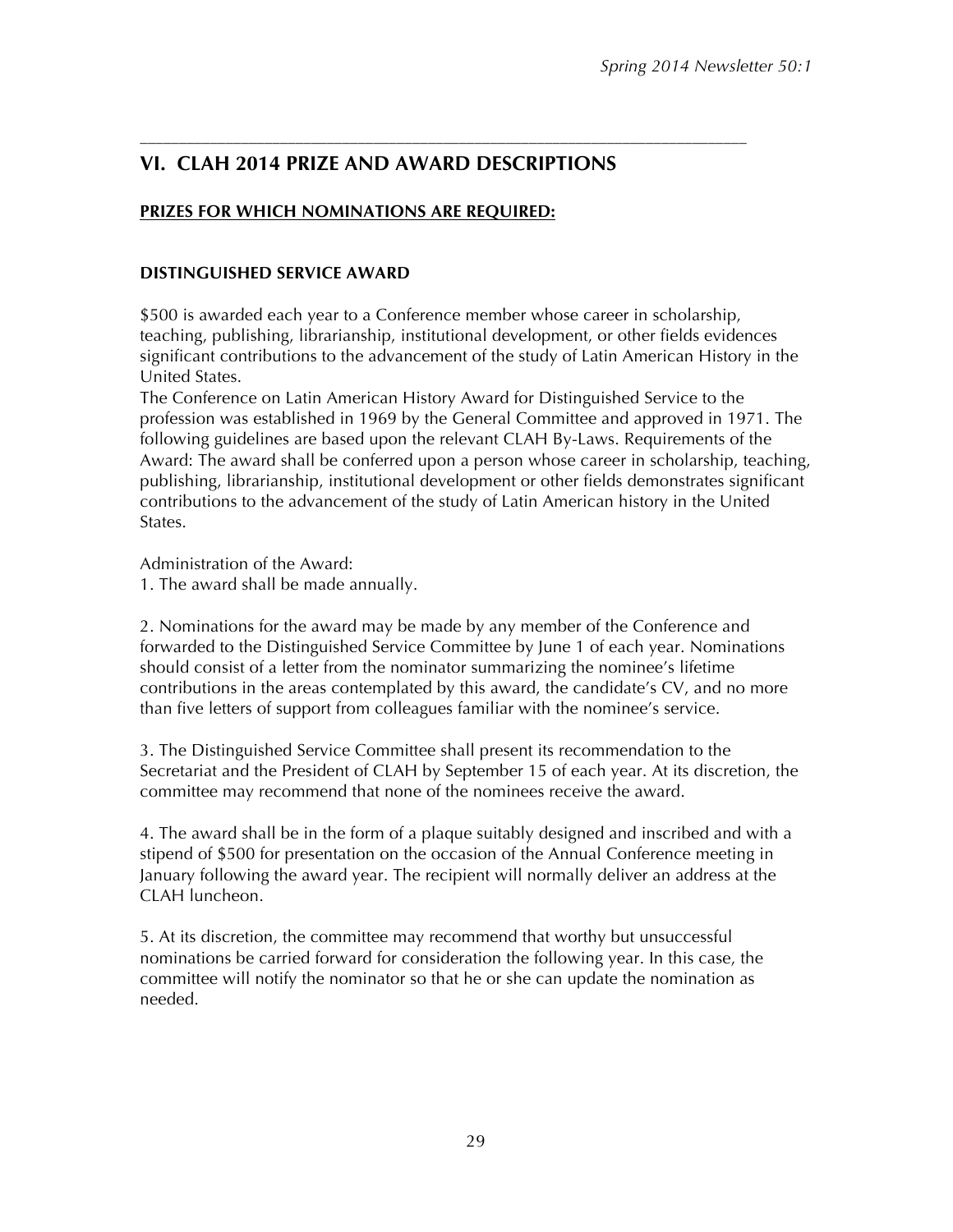#### **Distinguished Service Award Committee for 2014:**

Chair: John Tutino, Georgetown University, tutinoj@georgetown.edu Bianca Premo, Florida International University, premob@fiu.edu Robin Derby, University of California, Los Angeles, derby@history.ucla.edu

#### **Deadline for receipt of nominations:** June 1, 2014

#### **BOLTON-JOHNSON PRIZE**

\$1,000 is awarded annually for the best English-language book on any aspect of Latin American History.

The Bolton prize was established in 1956. It was enhanced in 2000 by a generous donation from Dr. John J. Johnson and is now the Bolton-Johnson Prize. It carries a stipend of \$1,000. The Bolton-Johnson Prize is awarded for the best book in English on any significant aspect of Latin American History that is published anywhere during the imprint year previous to the year of the award. Sound scholarship, grace of style, and importance of the scholarly contribution are among the criteria for the award. Normally not considered for the award are translations, anthologies of selections by several authors, reprints or reeditions or works published previously, and works not primarily historiographical in aim or content. An Honorable Mention Award may be made for an additional distinguished work deemed worthy by the Bolton-Johnson Prize Committee. It carries a stipend of \$200.

1. To be considered for the Bolton-Johnson Prize, a book must bear the imprint of the year prior to the year for which the award is made. Hence, for the 2014 Bolton-Johnson Prize, to be awarded in January of 2015, the Bolton-Johnson Prize Committee will review and judge books with imprint year 2013.

2. The CLAH Secretariat will invite publishers to nominate books for prize consideration. Submission procedures are available on the CLAH website: CLAH members may also nominate books. For a book to be considered, each of the three committee members must receive a copy, either from the publisher or from another source. Books received after June 1 of the award year will not be considered. The secretariat should be informed of the committee's decision no later than October 15.

3. Authors are advised to consult their publishers to be certain their books have been nominated and copies sent.

4. The Bolton-Johnson Prize Committee is under no obligation to identify or seek out potential books for consideration. For a book to be considered, each of the threecommittee members must receive a copy by June 1, 2014, either from the publisher or from another source.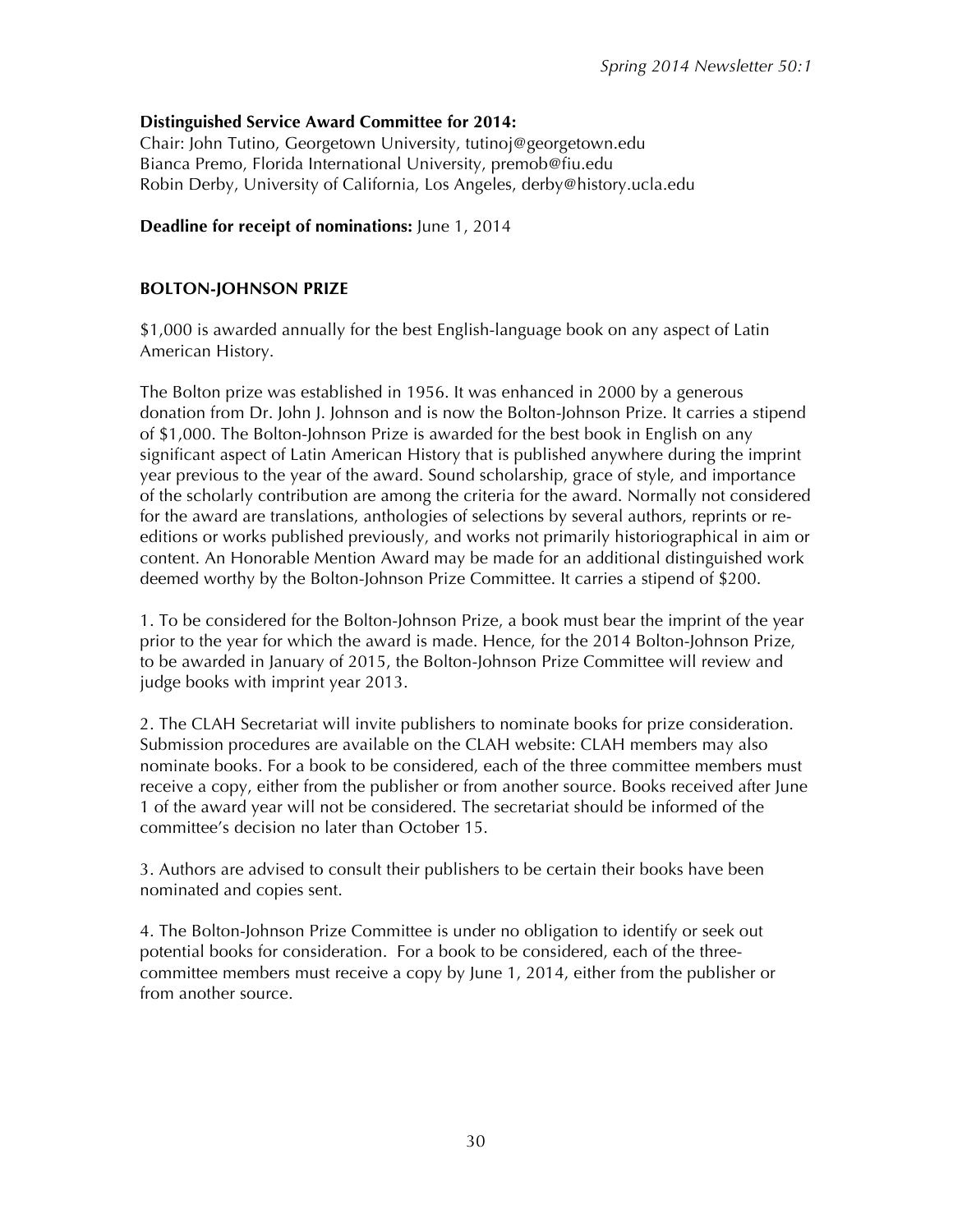#### **Bolton-Johnson Prize Committee for 2014:**

Chair: Alan Knight St. Antony's College Oxford University Oxford, OX2 6JF United Kingdom

Rebecca Earle University of Warwick Department of History Coventry, CVA 7AL United Kingdom Heidi Tinsman University of California Irvine 550 West 40th Street San Pedro, CA 90731

**Deadline for receipt of nominations:** June 1, 2014.

#### **WARREN DEAN MEMORIAL PRIZE**

The prize was established in 1995. It carries a stipend of \$500. Originally planned to recognize scholarly achievement in either environmental history or the history of Brazil (in alternating years), in January 2004 the CLAH General Committee changed its terms to recognize works on the history of Brazil, to be awarded biennially.

The Warren Dean Memorial Prize recognizes the book or article judged to be the most significant work on the history of Brazil published in English during the two years prior to the award year. Publications by scholars other than historians will be considered as long as the work has substantial historical content.

Comparative works (e. g. on Brazil and another country) will be eligible as long as they include a substantial amount of material on Brazil/Latin America. For a book to be considered, each of the three-committee members must receive a copy by June 1, 2014, either from the publisher or from another source.

Items published in 2012 and 2013 will be considered for the award year 2014 (to be awarded at the meeting in January 2015).

#### **Dean Prize Committee for 2013-2014**:

Chair: Sueann Caulfield University of Michigan Department of History 1029 Tisch Hall Ann Arbor, MI 48109-1003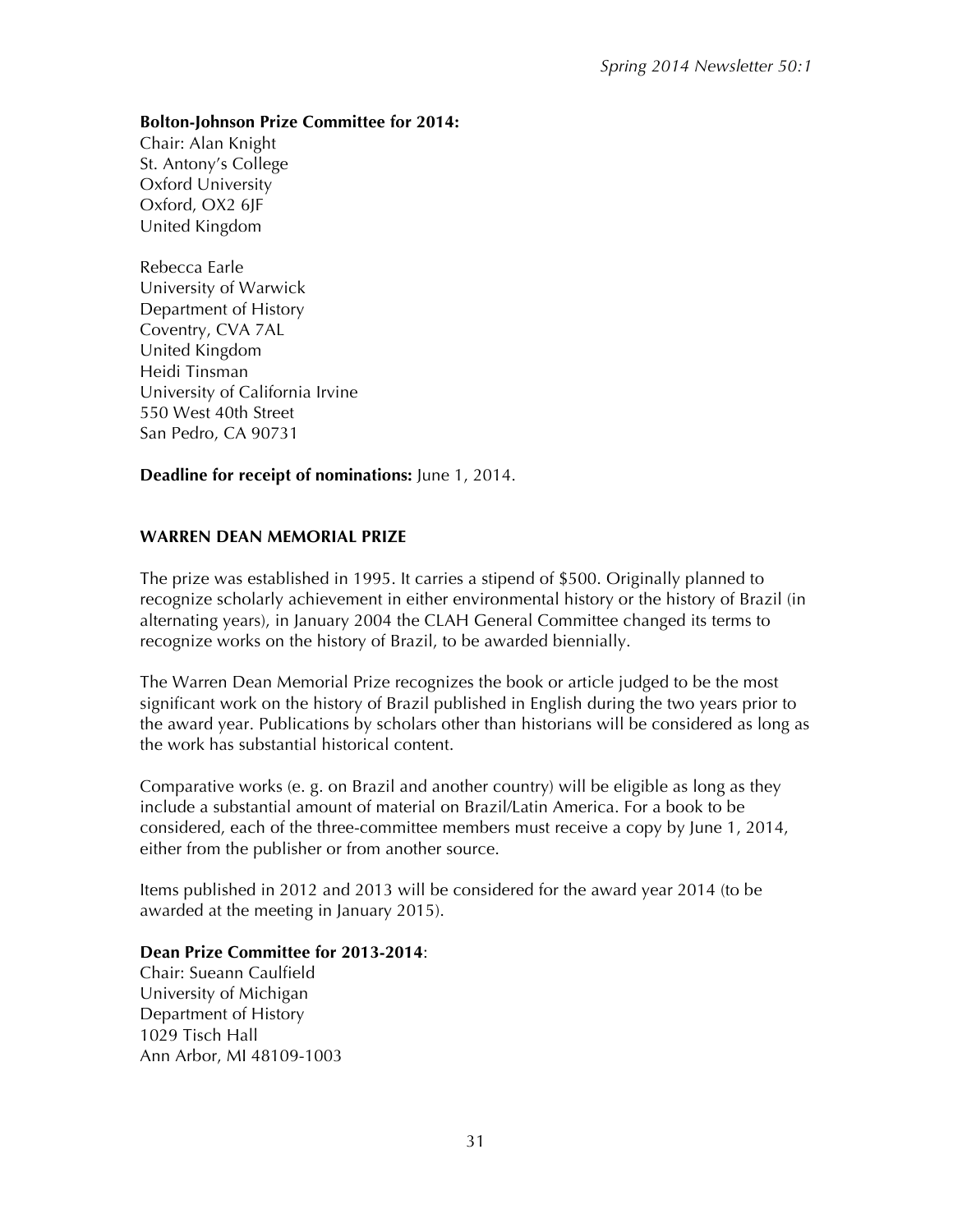Dain Borges University of Chicago Mailbox 35 1126 East 59th Street Chicago, IL 60637-11513

Bryan McCann Department of History Georgetown University 37th and O, NW Washington DC, 20057

#### **Deadline for receipt of nominations**: June 1, 2014

#### **ELINOR MELVILLE PRIZE FOR LATIN AMERICAN ENVIRONMENTAL HISTORY**

\$500 is awarded annually for the best book on Latin American Environmental History published in English, French, Spanish or Portuguese.

The Melville prize was established in 2007 through a bequest from Elinor Melville. It carries a stipend of \$500. The Melville prize is awarded for the best book in English, French, Spanish or Portuguese on Latin American Environmental History that is published anywhere during the imprint year previous to the year of the award. Melville defined environmental history as "the study of the mutual influences of social and natural processes." The prize will go to the book that best fits that definition, while also considering sound scholarship, grace of style, and importance of the scholarly contribution as criteria for the award. Normally not considered for the award are reprints or re-editions of works published previously, and works not primarily historical in aim or content. More general works of environmental history with significant Latin American content may also be considered.

1. To be considered for the Melville Prize, a book must bear the imprint of the year prior to the year for which the award is made. Hence, for the 2014 Melville Prize, to be awarded in January of 2015, the Melville Prize Committee will review and judge books with imprint year 2013.

2. The CLAH Secretariat will invite publishers to nominate books for prize consideration. CLAH members, including members of the selection committee, may also nominate books, and authors who are not CLAH members may nominate their own books. For a book to be considered, each of the three-committee members must receive a copy, either from the publisher or from another source. Books received after June 1 of the award year will not be considered. The Secretariat should be informed of the committee's decision no later than October 15, 2014.

3. Authors are advised to consult their publishers to be certain their books have been nominated and a copy sent to each member of the Review Committee.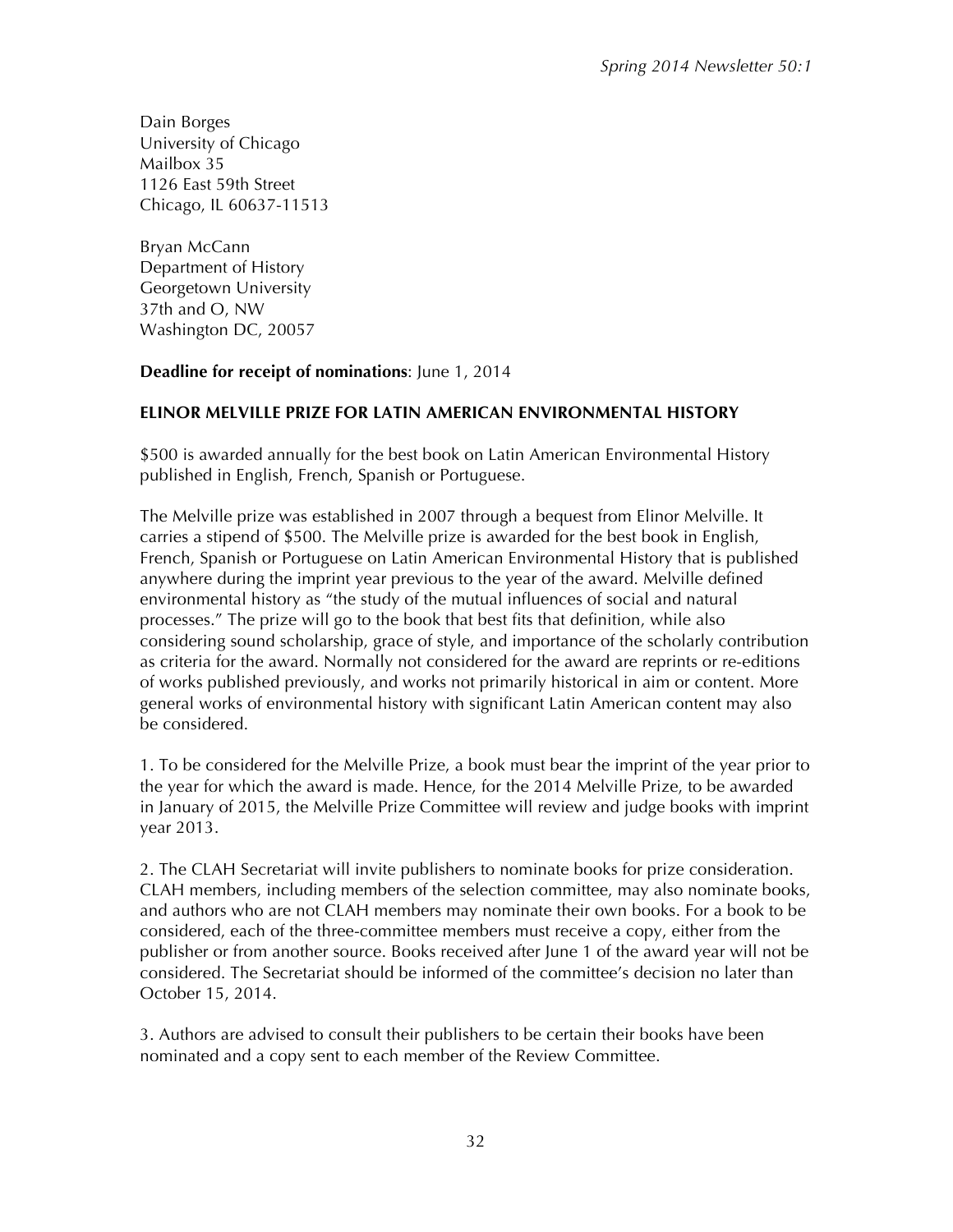#### **Melville Prize Committee Members for 2014:**

Chair: Mark Carey University of Oregon Robert D. Clark Honors College 1293 University of Oregon Eugene, OR 97403 carey@uoregon.edu

Sharika Crawford United States Naval Academy History, 107 Maryland Avenue Mailstop 12C Annapolis, MD 24103

Emily Wakild Boise State University Department of History 1910 University Drive MS 1925 Boise, Idaho 83725 emilywakild@boisestate.edu

**Deadline for receipt of nominations:** June 1, 2014.

#### **MEXICO HISTORY BOOK PRIZE**

\$500 is awarded annually for the book or article judged to be the most significant work on the history of Mexico published during the previous year. \$500 is awarded annually for the book or article judged to be the most significant work on the history of Mexico published during the previous year. The prize was established in 2009.

The award will be governed by the following rules.

1. The CLAH Book Prize in Mexican History will be awarded annually to an outstanding book on Mexican history published in English or Spanish in the calendar year prior to the year in which the award committee makes its decision. Thus, the committee convened in 2013, for the prize to be awarded in January 2015, will consider books bearing a copyright of 2013. The prize committee, at its discretion, may determine that no book merits an award for a given calendar year.

2. Books eligible for the award must focus primarily on the history of Mexico. Geographically, the term "Mexico" refers to the territory that came to be known as New Spain prior to 1821, Greater Mexico from 1821 to 1848, and the region within current national boundaries thereafter. The prize committee may consider books about the borderlands of these territories, if it so chooses.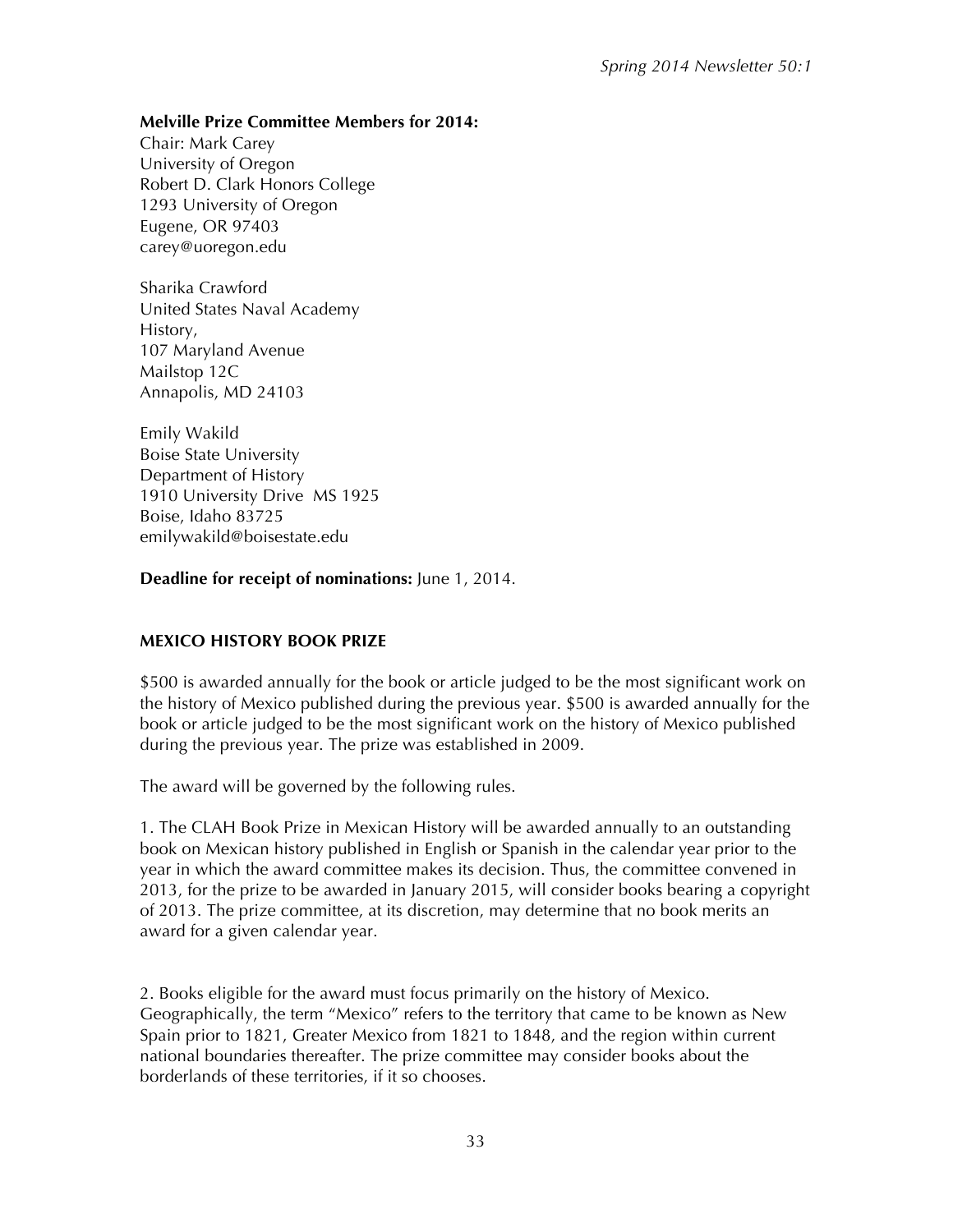3. Books must be nominated for the award by a member of the CLAH or a publisher. The author need not be a member of the CLAH for the book to be nominated, but must become a member of the CLAH before accepting the award.

4. The president of the CLAH will name a prize committee each year, comprised of three experts on Mexican history. The president is encouraged to name the most recent past winner of the Book Prize as a member of the prize committee.

5. Authors are advised to consult their publishers to be certain their books have been nominated and a copy sent to each member of the Review Committee. For a book to be considered, each of the three-committee members must receive a copy by June 1, 2014, either from the publisher or from another source.

#### **Mexican History Prize Committee Members for 2014:**

Chair: Jeremy Baskes Ohio Wesleyan University Department of History 61 S. Sandusky Street Delaware, OH 43015

Andrés Reséndez University of California, Davis One Shields Avenue Davis, CA 95616

Daniela Spenser CIESAS Calle Juárez 87, Tlalpan México DF 14000 Mexico

#### **Deadline for receipt of nominations:** June 1, 2014

#### **THE VANDERWOOD PRIZE**

\$500 is awarded annually for the best English-language article on Latin American history published in a journal other than the Hispanic American Historical Review. This prize was established in 1961 and renamed the Vanderwood Prize, in recognition of Paul Vanderwood, in 2012. It carries a stipend of \$500.

The Vanderwood Prize is awarded annually for a distinguished article on any significant aspect of Latin American history by a member of the CLAH, not appearing in the Hispanic American Historical Review or The Americas. The committee will consider nominated and self-nominated articles in English, Spanish, Portuguese and French. To be eligible for the prize, authors must be members of the CLAH during the year the article is published and the year that it is considered for the award.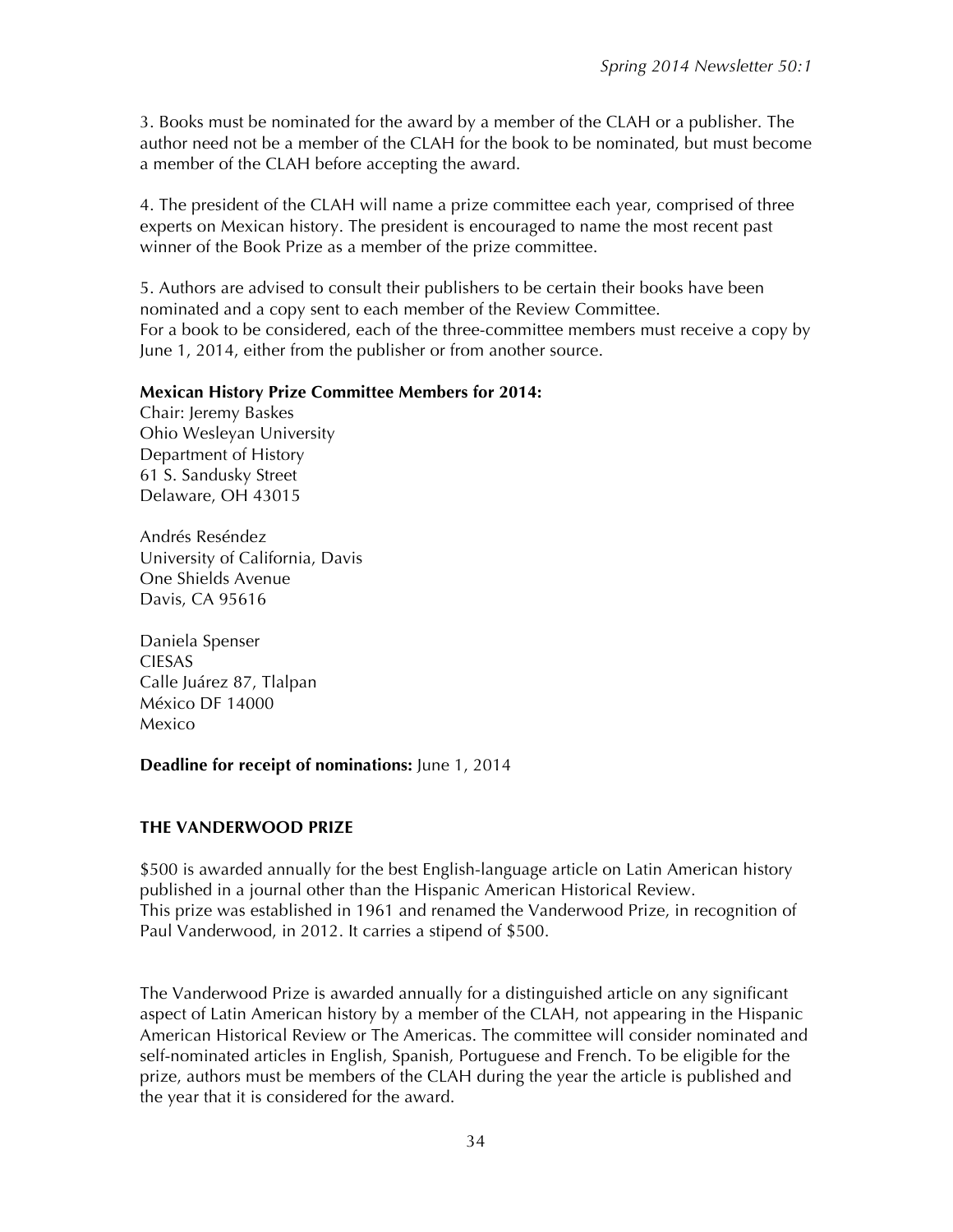The committee will review only those articles published in the year preceding the award. Thus articles published in 2013 will be considered for the 2014 award to be presented at the conference in January 2015. For an article to be considered, each of the three committee members must receive a copy by mail by June 1, 2014. The Secretariat should be informed of the committee's decision no later than October 15, 2014.

#### **Vanderwood Prize Committee for 2014:**

Chair: Charles Walker University of California at Davis Department of History One Shields Avenue Davis, CA 95616

Bridget Chesterton SUNY Buffalo State History & Social Studies Education 1300 Elmwood Avenue Buffalo, NY 14222

Steven Hyland Wingate University Department of History and Political Science 211 A East Wilson Street Wingate, NC 28174

**Deadline to apply**: June 1, 2014

#### **PRIZES AND AWARDS FOR WHICH APPLICATIONS ARE REQUIRED:**

#### **LYDIA CABRERA AWARDS FOR CUBAN HISTORICAL STUDIES**

Up to \$5000 is given to support original research, re-editions of important works, and publications of source materials for pre-1868 Cuban History. Lydia Cabrera Awards are available to support the study of Cuba between 1492 and 1868.

Awards are designed specifically to support:

1) original research on Cuban history in Spanish, Mexican, and U. S. archives;

2) the publication of meritorious books on Cuba currently out of print; and

3) the publication of historical statistics, historical documents, and guides to Spanish archives relating to Cuban history between 1492 and 1868.

A limited number of awards will be made annually up to a maximum of \$5,000. The awards will be made by a committee appointed by the CLAH president and confirmed by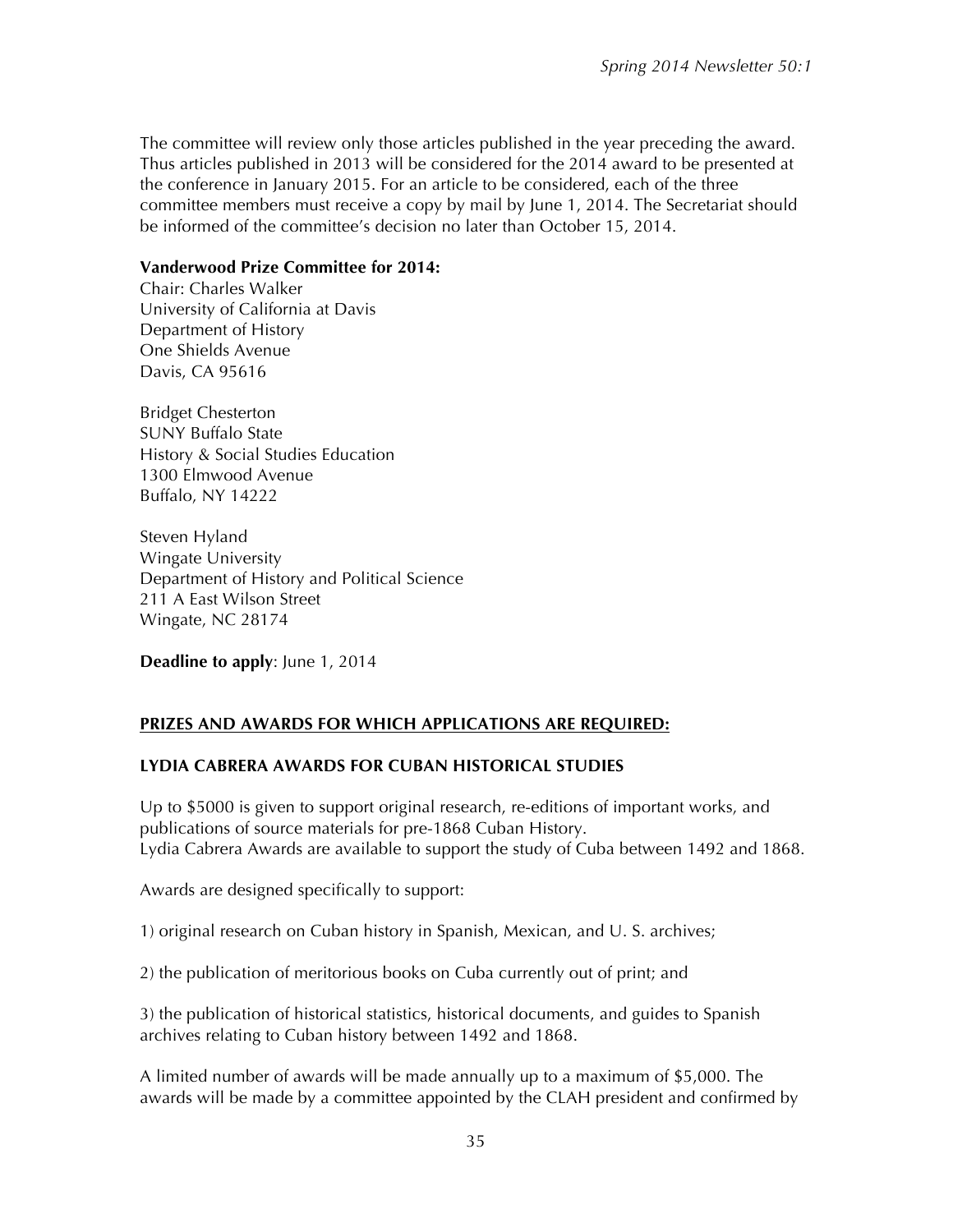the CLAH General Committee.

Applicants must be trained in Latin American history and possess knowledge of Spanish. Successful applicants will be expected to disseminate the results of their research in scholarly publications and/or professional papers delivered at scholarly conferences and public lectures at educational institutions.

Applicants for original research are to be currently engaged in graduate studies at a U. S. institution or be affiliated with a college/university faculty or accredited historical association in the United States. Each applicant should provide a two-page curriculum vita, a detailed itinerary and a budget statement, a three-page narrative description of the proposed project, and three letters of support. Republication proposals should include letter(s) of intent from a publisher.

Applications and letters of support must be emailed to CLAHCabreraAwards@gmail.com by June 1 of the award year. The Secretariat should be informed of the committee's decision no later than October 15, 2014.

All applicants for the Cabrera Awards must be CLAH members. Non-members can join the CLAH by going to our website: http://clah.h-net.org/

While applications and letters of support must be sent to the email address above, questions may be directed to any member of the selection committee.

#### **Cabrera Prize Committee for 2014**:

David Wheat (chair): dwheat@msu.edu Michele Reid-Vazquez (chair 2015): mbreid@gsu.edu William Van Norman: vannorwc@jmu.edu

**Deadline to apply**: June 1, 2014

#### **LEWIS HANKE PRIZE**

The Lewis Hanke Award carries a stipend of up to \$1,000, to be used only for international travel. This award was created through generous donations from students, colleagues, and family members of the late Lewis Hanke. It will be given annually to a recent Ph.D. recipient in order to conduct field research that will allow transformation of the dissertation into a book. Applicants must have completed their Ph.D. degrees in the field of Latin American history no more than four years prior to the closing date of the application. The award will be made by a committee appointed by the CLAH president and confirmed by the CLAH General Committee.

Applications will consist of the following documents: a 1,000-word proposal, a dissertation abstract, a brief CV, and a proposed budget. Applications must be emailed to CLAHHankeAward@gmail.com postmarked by June 1 of the award year. The Secretariat should be informed of the committee's decision no later than October 15, 2014.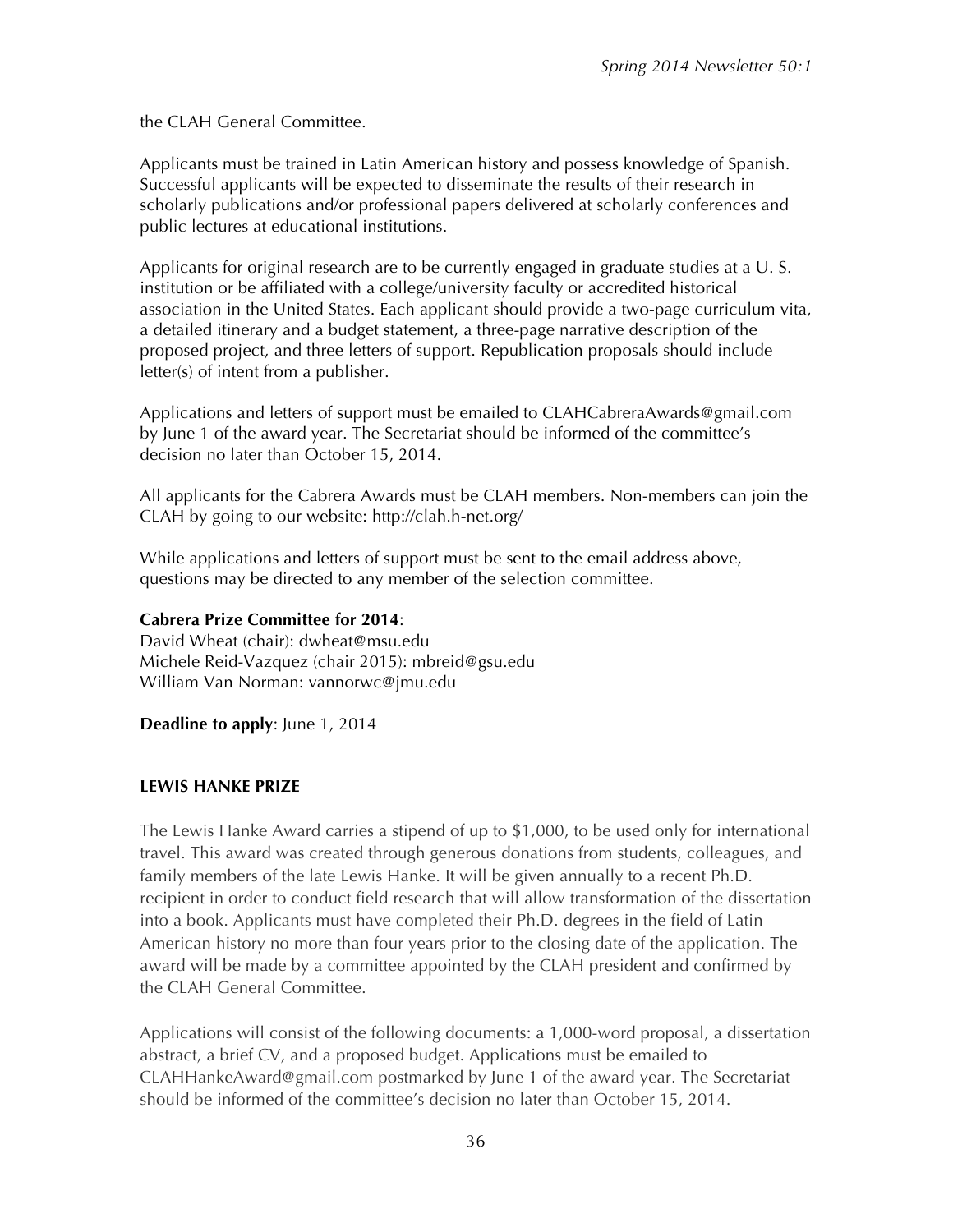All applicants for the Hanke Award must be CLAH members. Non-members can join the CLAH by going to our website: http://clah.h-net.org/

While applications and letters of support must be sent to the email address above, questions may be directed to any member of the selection committee.

## **Hanke Prize Committee for 2014**:

Chair: Fabricio Prado, fpprado@wm.edu Dana Velasco Murillo, dvmurill@uci.edu Frank Robinson, william.f.robinson@vanderbilt.edu

**Deadline to apply**: June 1, 2014

## **PRIZES FOR WHICH NO NOMINATIONS ARE NECESSARY:**

### **JAMES ALEXANDER ROBERTSON MEMORIAL PRIZE**

Established in 1953, this prize carries a \$500 cash stipend. Originally, it was established to improve the quality of articles in the HAHR as, in addition to the cash award, the winning article was to be published in the HAHR. In 1957 its terms were changed to provide an award for an article already published. However, the provision that unpublished articles might also be considered was retained.

The James Alexander Robertson Prize is awarded annually for an article appearing (during the year preceding the award) in one of the four consecutive issues of the Hispanic American Historical Review (August 2013-May 2014) for the 2014 award, awarded at the conference in January, 2015). The article selected for the award is to be one that, in the judgment of the prize committee, makes an outstanding contribution to Latin American historical literature. An Honorable Mention Award (with no cash stipend) may be made for an additional distinguished article deemed worthy of the same by the Robertson Prize Committee.

The Secretariat should be informed of the committee's decision no later than October 15, 2014.

#### **Robertson Prize Committee for 2014**:

Chair: Jeff Shumway, Brigham Young University, jshumway@byu.edu Renee Soulodre LaFrance, University of Western Ontario, rsoulodr@uwo.ca Dina Berger, Loyola University Chicago, dberge2@luc.edu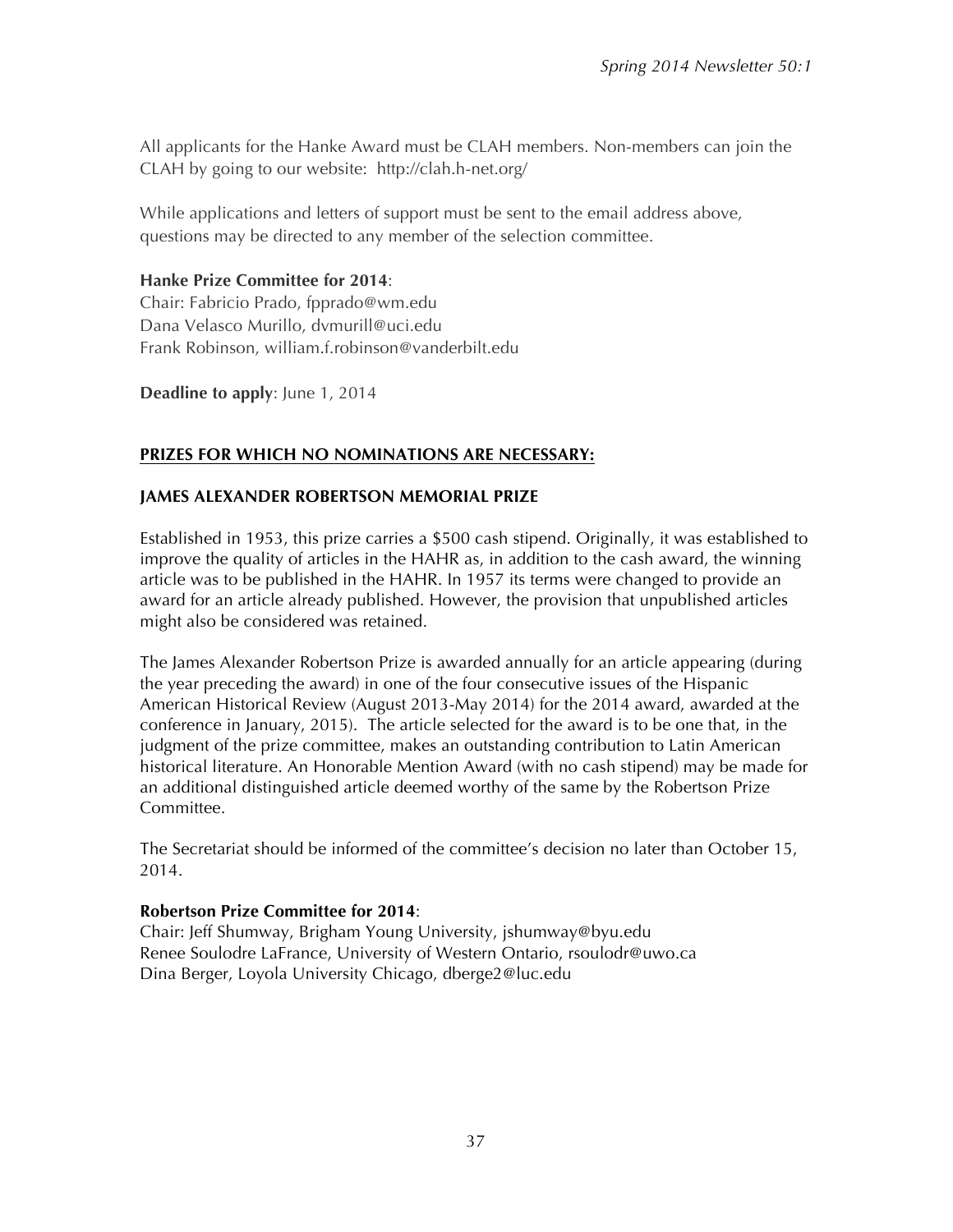#### **TIBESAR PRIZE**

The Conference on Latin American History in cooperation with *The Americas* established the Tibesar Prize in December 1990. It carries a stipend of \$500.

A Tibesar Prize Committee, annually named by the president of the Conference on Latin American History, will designate the most distinguished article published by *The Americas*for the volume year (July-April), which ends in the year before the award is announced.

Hence, for the 2014 Tibesar Prize to be awarded in January of 2015, the Tibesar Prize Committee will review and judge articles in the July 2013 – April 2014 volume year. The Secretariat will be informed of the committee's decision no later than October 15, 2014.

The Tibesar Prize Committee is charged with selecting that article which best combines distinguished scholarship, original research and/or thought, and grace of writing style.

#### **Tibesar Prize Committee for 2014**:

Chair: Paul Eiss, Central Michigan University, pke@andrew.cmu.edu Nicola Foote, Florida Gulf Coast University, nfoote@fgcu.edu Scott Ickes, University of South Florida, sickes@cas.usf.edu

## **VII. ANNOUNCEMENTS**

#### **Equity Awards**

The American Historical Association invites nomination for its Equity Awards that recognize individuals and institutions for excellence in recruiting and retaining students and new faculty from racial and ethnic groups underrepresented within the historical profession. Deserving nominees will have records that include such achievements as mentoring, program building, fundraising initiatives, pursuing civic engagement, and enhancing department and campus culture to promote a supportive environment.

Nominations are due by May 15. For details and instructions for submitting a nomination, see: http://historians.org/awards-and-grants/awards-and-prizes/equity-award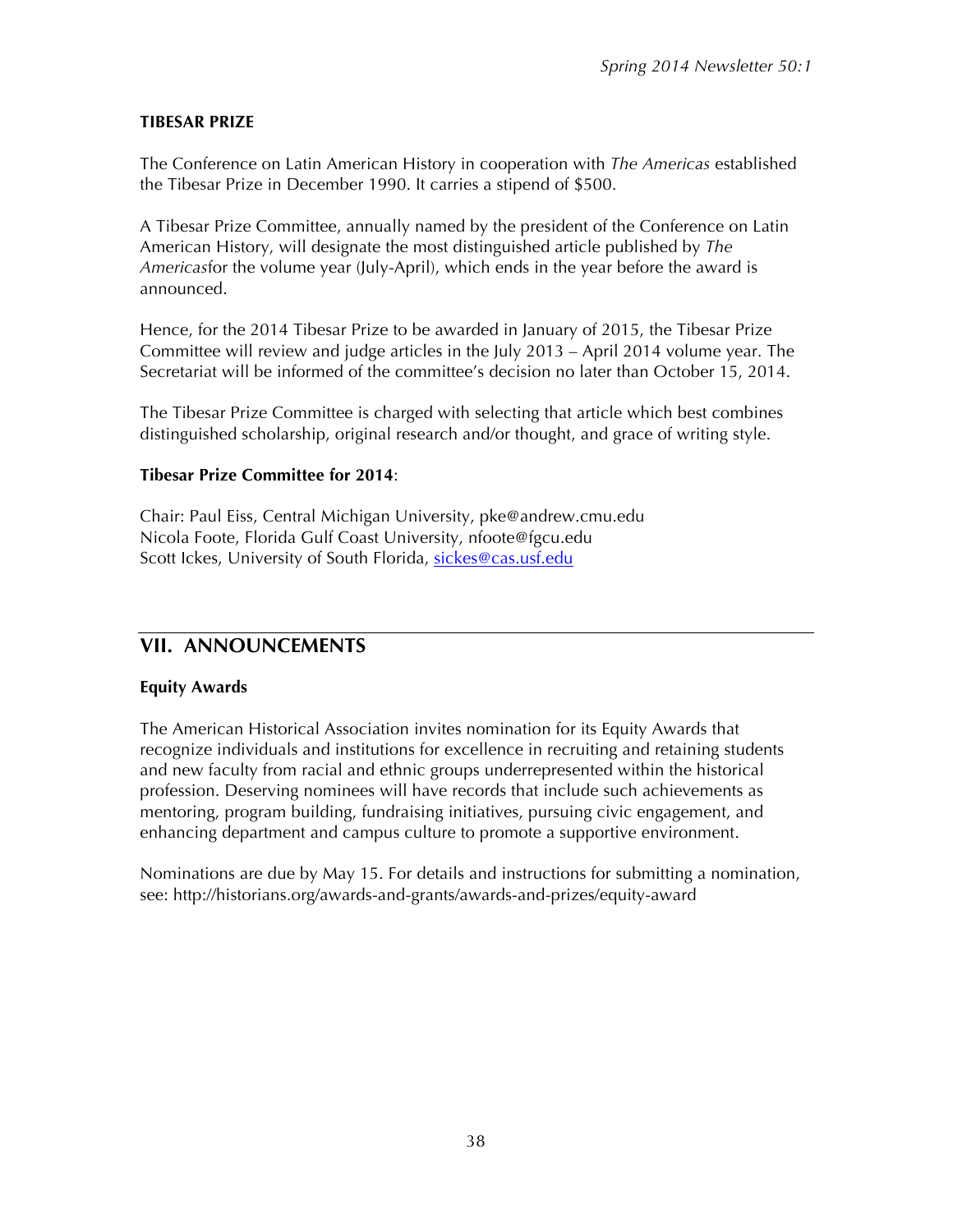### –––––––––––––––––––––––––––––––––––––––––––––––––––––––––––––––––––––––––––––– **VIII. IN APPRECIATION: CLAH ENDOWMENT AND FUND CONTRIBUTORS**

#### **CLAH PRIZES AND AWARDS**

Felipe Fernandez-Armesto James Sanders Scott Ickes

#### **WARREN DEAN AWARDS**

BJ Barickman Robert Wilcox Scott Ickes

**LEWIS HANKE POST-DOCTORAL AWARD** Georgette Dorn

#### **ELINOR MELVILLE PRIZE**

Dennis Hidalgo Editors and Scholars to Cities and Society and The Countryside in Colonial Latin America Robert Wilcox

**JAMES R. SCOBIE AWARDS** Deborah L. Truhan

#### **MEXICAN HISTORY BOOK PRIZE**

Ian Smith Leslie Offutt White Maria Loftin

## **IX. WELCOME TO LIFETIME MEMBERSHIP STATUS**

––––––––––––––––––––––––––––––––––––––––––––––––––––––––––––––––––––––––––––

Alex BORUCKI